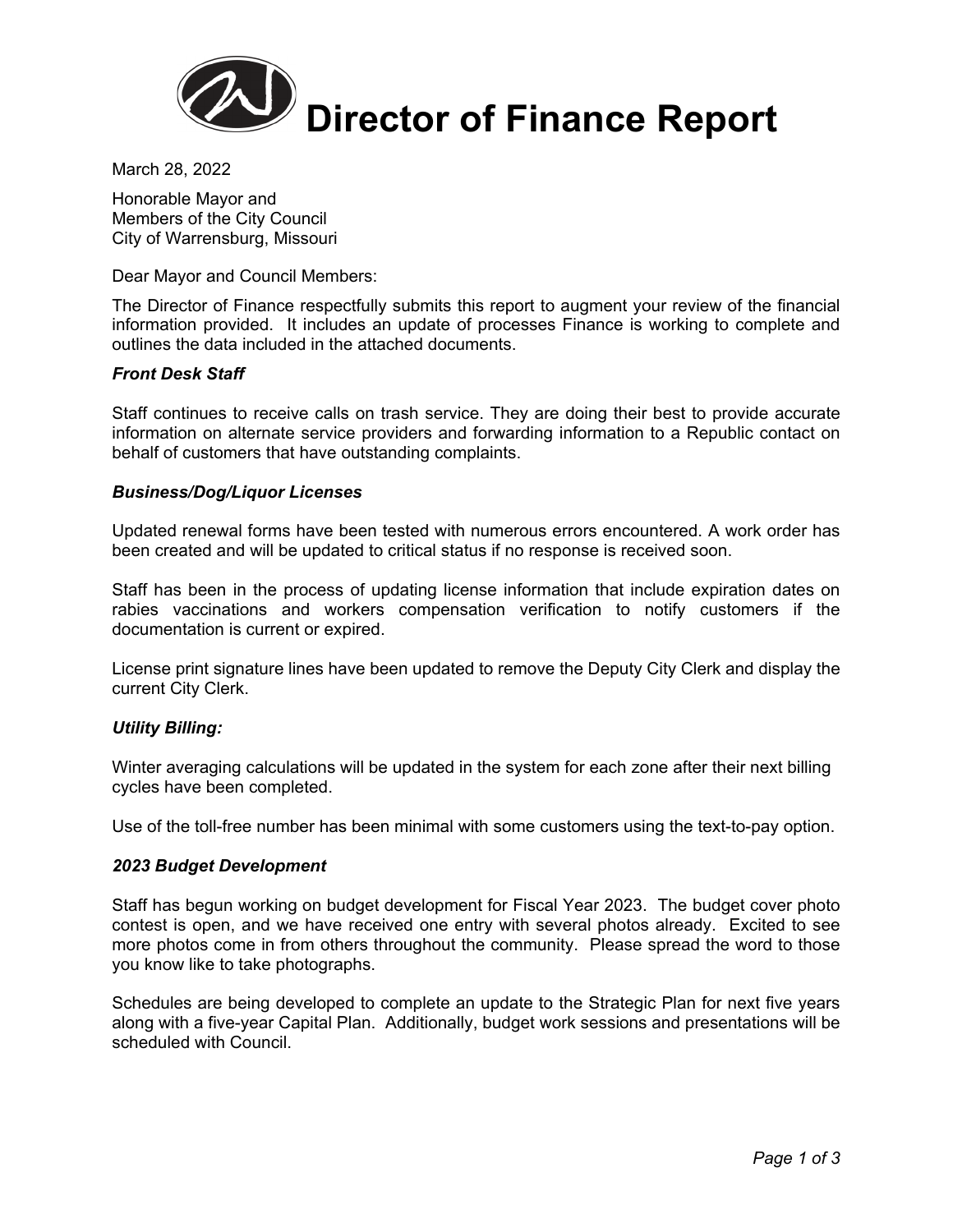# *2022 General Obligation Bond Issue*

Thanks to the citizens of Warrensburg for authorizing issuance of \$17 million in general obligation bonds. The City issued \$5 million of these bonds in August 2021 for much needed infrastructure improvements. The remaining \$12 million is scheduled to be issued in May. The city has taken advantage of the opportunity to apply for grant money to help this money go further for improvements.

The timeline and list of action steps to complete the bond issue process includes:

- April 1, 2022 First draft of Preliminary Official Statement (POS), Bond Ordinance and Legal Documents distributed.
- April 11, 2022 Council requested to pass resolution authorizing Piper Jaffray as Financial Advisor and Gilmore and Bell as Bond Counsel to proceed with competitive sale of General Obligation Bonds
- April 2022 Rating Call with Standard & Poor's, Rating Received, POS and notice of sale distributed
- May 9, 2022 Bond Sale and Council to accept best bid and approve Bond Ordinance  $-1$ <sup>st</sup> and  $2<sup>nd</sup>$  reading of ordinance required
- May 12, 2022 Prepare Closing Memo, Final Official Statement and Transcript to State Auditor
- June 7, 2022 Closing date receipt of proceeds

Issuance of the bonds at this time allows the city to take advantage of lower interest rates as they are projected to increase. It also shows the availability of matching funds as may be needed for grant awards.

# *Fiscal Year 2022 Budget:*

Fiscal Year 2022 budget has been amended a couple of times this year. The first in January to include projects started yet not completed prior to September 30, 2021, along with other items with the primary focus on American Rescue Plan Act (ARPA) funding. The budget was further amended to include updated projections to Water Pollution Control revenue and expenses and additional ARPA funding identified. Further amendments will be presented as items are identified and specifically with the expenditure of ARPA money. As six months of the fiscal year are complete, further review will help with projections used to develop the fiscal year 2023 budget.

The budget report included here reflects the adopted budget amendment in the "Current Total Budget" column. This report shows general fund revenue exceeding budget by nearly 4% and general fund expenditures below budget 1.2%. Current general fund revenue are exceeding expenditures by just over \$382,000. Those funds showing expenditures exceeding revenue as of February 2022 are Neighborhood Improvement, Stevenson, Arts Commission, and WCVB. Arts Commission and WCVB have budgeted planned use of reserves to provide for expenditures. Overall, city revenue is exceeding expenditures.

# *Prior-Year Comparative Income Statement*

Attached for your review is a summary comparative income statement showing variances between February 2022 activity to February 2021. General Fund revenue for February 2022 reflects a decrease of 13.15% compared to February 2021. Year to date comparison reflects 1.08% more than Fiscal Year 2021. February 2022 expenditures reflect a minor decrease of less than 0.5% compared to February 2021. Year to date reflects an increase of over 0.5%.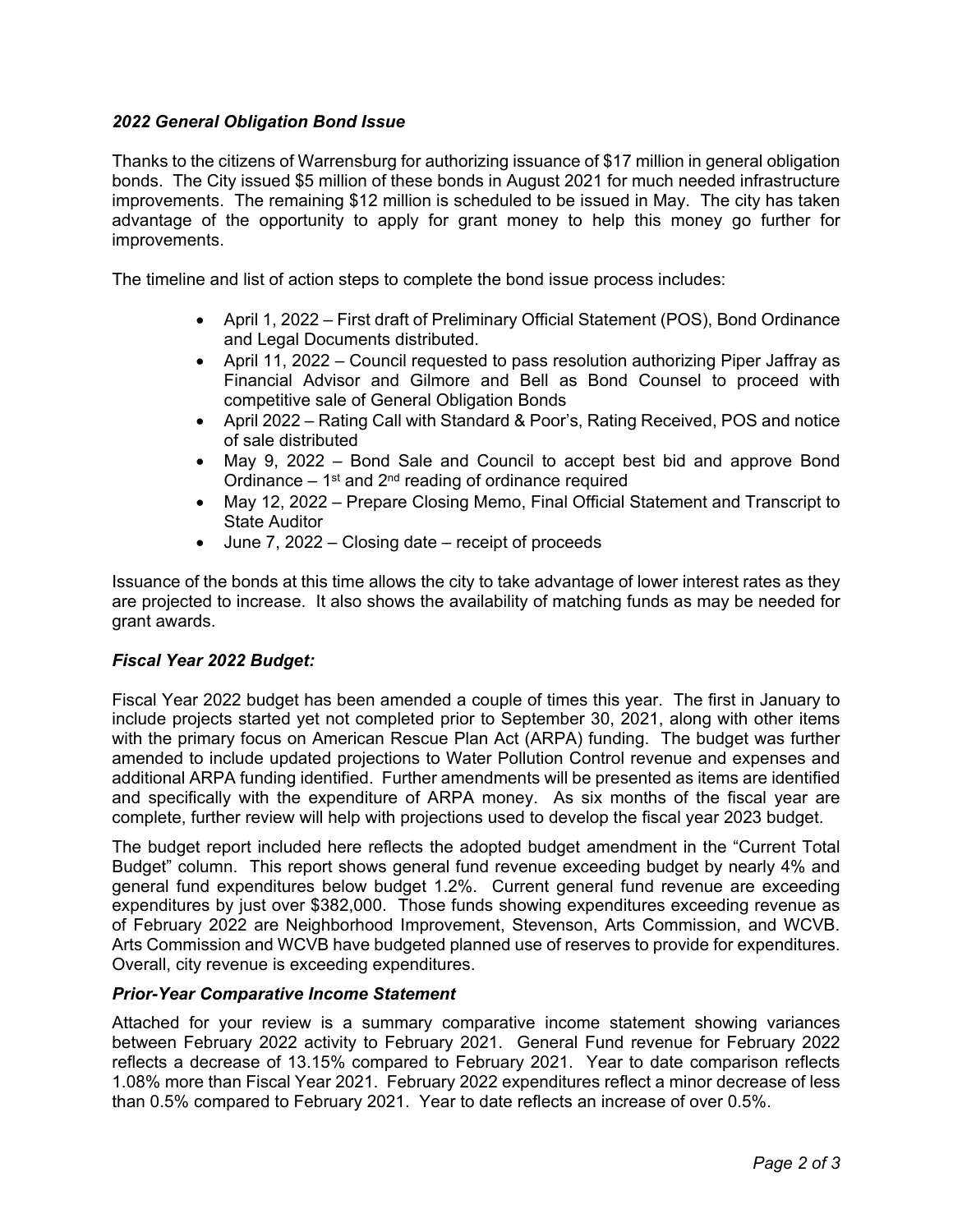Property tax collection is down compared to February 2021 collections where year-to-date collections are up over 13%. This is due to the timing of payments received by the County and the County timeline for distribution. Nearly all the projected property tax revenue is received in December and January. Sales and Use tax collections for February show an increase in sales by nearly 33% and a decrease in the use tax by just over 38% compared to February 2021. Yearto-date sales and use tax collection reflect an increase in sales tax by nearly 15% and a decrease in use tax by just under 13%.

Franchise Taxes reflect a decrease of just over 1% from February 2021 to February 2022. Yearto-date comparison reflects an increase of over 6.5%. The Lodging Tax continues to reflect an increase compared to last year and is just over 23% higher than year-to-date 2021. Like sales tax, the hotel tax is collected after the hotel stay has taken place. The revenue collected is from January lodging.

Total February receipts compared to expenditures show most funds expending more that collecting. The major factor is that there are several bond payments due the middle or end of February for a March 1 posting. However, the comparison for year-to-date revenue is exceeding expenditures for nearly all the funds. As mentioned earlier, there are funds that reflect expenditures or expense exceeding revenue collected.

Please keep in mind this is a snapshot in time and a comparison to the events that were taking place this time last year. This report reflects the city in a good position with the pandemic activity. March sales tax receipts increased comparted to March last year. Current sales tax receipts are exceeding last year's sales tax. Use tax continues to decline compared to last year. The difference between the percentage increase of sales tax and percentage decrease in use tax results in an increase of about 3%. This means that combined sales and use tax receipts for 2022 are about 3% higher than 2021 receipts. Overall activity is nearly meeting budget that reflects the divisions managing activities well.

# *Attachments:*

Budget Report Prior-Year Comparative Income Statement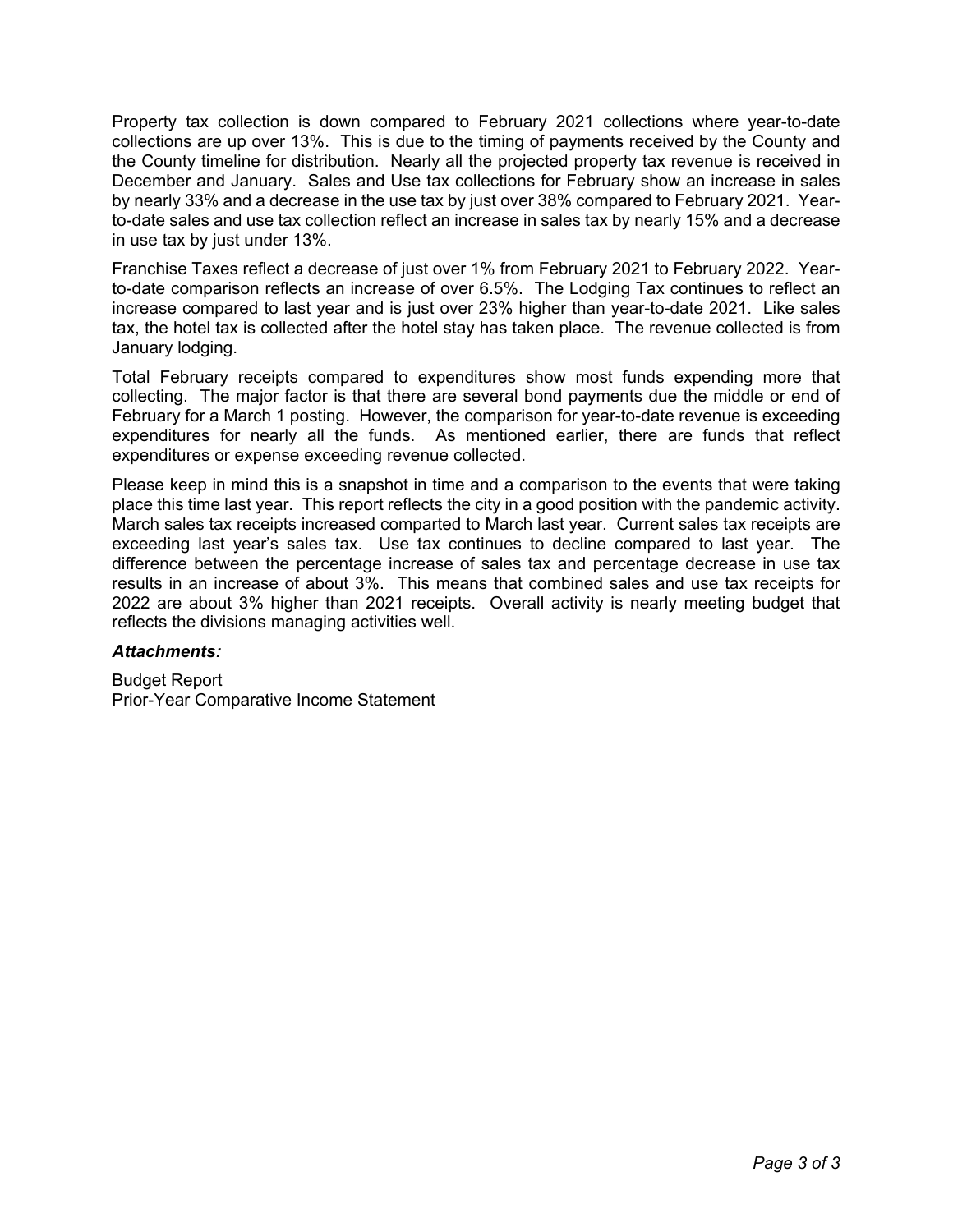

# **Budget Report**

For Fiscal: 2021-2022 Period Ending: 02/28/2022

|                                   |                                        | Original            | Current             | Period          | <b>Fiscal</b>   | Variance<br>Favorable   | Percent |
|-----------------------------------|----------------------------------------|---------------------|---------------------|-----------------|-----------------|-------------------------|---------|
| Department;ExpCategory;RevCategor |                                        | <b>Total Budget</b> | <b>Total Budget</b> | <b>Activity</b> | <b>Activity</b> | (Unfavorable) Remaining |         |
| Fund: 110 - GENERAL               |                                        |                     |                     |                 |                 |                         |         |
| Revenue                           |                                        |                     |                     |                 |                 |                         |         |
| 511 - PROPERTY TAX                |                                        | 886,300.00          | 886,300.00          | 44,509.48       | 889,863.13      | 3,563.13                | 0.40%   |
| 512 - SALES TAX                   |                                        | 4,667,000.00        | 4,667,000.00        | 426,989.77      | 2,099,198.84    | $-2,567,801.16$         | 55.02 % |
| <b>513 - USE TAX</b>              |                                        | 420,000.00          | 420,000.00          | 36,390.05       | 166,938.04      | $-253,061.96$           | 60.25 % |
| 514 - FRANCHISE TAX               |                                        | 2,408,000.00        | 2,408,000.00        | 203,241.79      | 1,024,765.73    | $-1,383,234.27$         | 57.44 % |
| 519 - TAX - NON CATEGORIZED       |                                        | 250,000.00          | 320,000.00          | 13,660.80       | 128,600.63      | $-191,399.37$           | 59.81%  |
| 521 - INTERGOVEN - FED GRANT      |                                        | 18,890.00           | 18,890.00           | 0.00            | 2,212.00        | $-16,678.00$            | 88.29%  |
| 522 - INTERGOVEN - STATE GRANT    |                                        | 10,000.00           | 10,000.00           | 0.00            | 17,257.16       | 7,257.16                | 72.57%  |
| 523 - INTERGOVEN - LOCAL GRANT    |                                        | 11,700.00           | 12,900.00           | 0.00            | 1,200.00        | $-11,700.00$            | 90.70%  |
| 531 - LICENSES                    |                                        | 102,800.00          | 102,800.00          | 210.50          | 8,152.29        | $-94,647.71$            | 92.07%  |
| 532 - PERMITS                     |                                        | 125,390.00          | 125,390.00          | 7,187.46        | 49,236.86       | $-76, 153.14$           | 60.73%  |
| <b>541 - FINES</b>                |                                        | 267,300.00          | 267,300.00          | 18,448.03       | 88,162.11       | $-179, 137.89$          | 67.02%  |
| 551 - SERVICE & MERCHANDISE       |                                        | 271,600.00          | 271,600.00          | 1,594.50        | 87,668.75       | $-183,931.25$           | 67.72%  |
| 555 - SERVICE & MERCHANDISE       |                                        | 847,470.00          | 847,470.00          | 0.00            | 211,867.50      | $-635,602.50$           | 75.00 % |
| 561 - ASSET SALES                 |                                        | 6,000.00            | 6,000.00            | 0.00            | 0.00            | $-6,000.00$             | 100.00% |
| 571 - INTEREST INCOME             |                                        | 56,020.00           | 56,020.00           | 119.90          | 13,571.56       | $-42,448.44$            | 75.77%  |
| 591 - DONATION                    |                                        | 18,900.00           | 18,900.00           | 0.00            | 12,100.00       | $-6,800.00$             | 35.98%  |
| 599 - REVENUE - NON CATEGORIZED   |                                        | 35,000.00           | 35,000.00           | 400.00          | 4,922.82        | $-30,077.18$            | 85.93%  |
| 711 - OTHER FINANCING SOURCES     |                                        | 4,000.00            | 27,262.00           | 0.00            | 0.00            | $-27,262.00$            | 100.00% |
|                                   | <b>Revenue Total:</b>                  | 10,406,370.00       | 10,500,832.00       | 752,752.28      | 4,805,717.42    | -5,695,114.58           | 54.23%  |
| <b>Expense</b>                    |                                        |                     |                     |                 |                 |                         |         |
| 601 - LEGISLATIVE                 |                                        | 139,880.00          | 139,880.00          | 135.18          | 51,913.70       | 87,966.30               | 62.89%  |
| 602 - CITY CLERK                  |                                        | 85,960.00           | 85,960.00           | 2,399.55        | 16,483.31       | 69,476.69               | 80.82%  |
| 603 - CITY MANAGER                |                                        | 246,440.00          | 250,612.54          | 14,093.30       | 89,542.38       | 161,070.16              | 64.27%  |
| 604 - MUNICIPAL COURT             |                                        | 177,860.00          | 177,860.00          | 10,484.45       | 65,384.76       | 112,475.24              | 63.24 % |
| 605 - LEGAL                       |                                        | 7,500.00            | 7,500.00            | 5.26            | 1,351.30        | 6,148.70                | 81.98%  |
| <b>610 - HUMAN RESOURCES</b>      |                                        | 204,040.00          | 204,040.00          | 14,480.57       | 80,910.78       | 123,129.22              | 60.35%  |
| 611 - GENERAL                     |                                        | 533,350.00          | 603,350.00          | 34,621.27       | 88,431.78       | 514,918.22              | 85.34%  |
| 612 - FINANCE                     |                                        | 556,420.00          | 556,420.00          | 50,976.96       | 225,146.52      | 331,273.48              | 59.54 % |
| 613 - INFORMATION TECHNOLOGY      |                                        | 617,290.00          | 644,765.00          | 42,421.62       | 338,455.69      | 306,309.31              | 47.51%  |
| 614 - BUILDINGS & GROUNDS         |                                        | 210,480.00          | 210,480.00          | 16,401.58       | 77,819.08       | 132,660.92              | 63.03%  |
| 620 - EMERGENCY MANAGEMENT        |                                        | 17,230.00           | 17,230.00           | 280.00          | 13,662.45       | 3,567.55                | 20.71%  |
| 621 - FIRE PROTECTION             |                                        | 2,298,020.00        | 2,299,220.00        | 187,426.55      | 984,103.96      | 1,315,116.04            | 57.20%  |
| 622 - LAW ENFORCEMENT             |                                        | 2,945,380.00        | 2,971,752.50        | 209,152.98      | 1,176,302.95    | 1,795,449.55            | 60.42%  |
| 640 - GRAPHIC INFORMATION SYSTEMS |                                        | 83,140.00           | 88,140.00           | 6,196.03        | 34,554.27       | 53,585.73               | 60.80%  |
| 641 - COMMUNITY DEVELOPMENT       |                                        | 531,250.00          | 531,250.00          | 42,095.14       | 220,415.34      | 310,834.66              | 58.51%  |
| 642 - ECONOMIC DEVELOPMENT        |                                        | 201,060.00          | 201,060.00          | 11,333.33       | 298,172.15      | $-97,112.15$            | -48.30% |
| 643 - STREET MAINTENANCE          |                                        | 1,506,420.00        | 1,506,420.00        | 133,966.93      | 538,226.64      | 968,193.36              | 64.27%  |
| 644 - CEMETERY                    |                                        | 153,650.00          | 153,650.00          | 6,882.68        | 38,202.77       | 115,447.23              | 75.14 % |
| 645 - CEMETERY - DONATION         |                                        | 5,500.00            | 5,500.00            | 0.00            | 0.00            | 5,500.00                | 100.00% |
| 810 - NON-DEPARTMENTAL            |                                        | 184,510.00          | 184,510.00          | 0.00            | 83,883.83       | 100,626.17              | 54.54 % |
|                                   | <b>Expense Total:</b>                  | 10,705,380.00       | 10,839,600.04       | 783,353.38      | 4,422,963.66    | 6,416,636.38            | 59.20%  |
|                                   | Fund: 110 - GENERAL Surplus (Deficit): | $-299,010.00$       | -338,768.04         | $-30,601.10$    | 382,753.76      | 721,521.80              | 212.98% |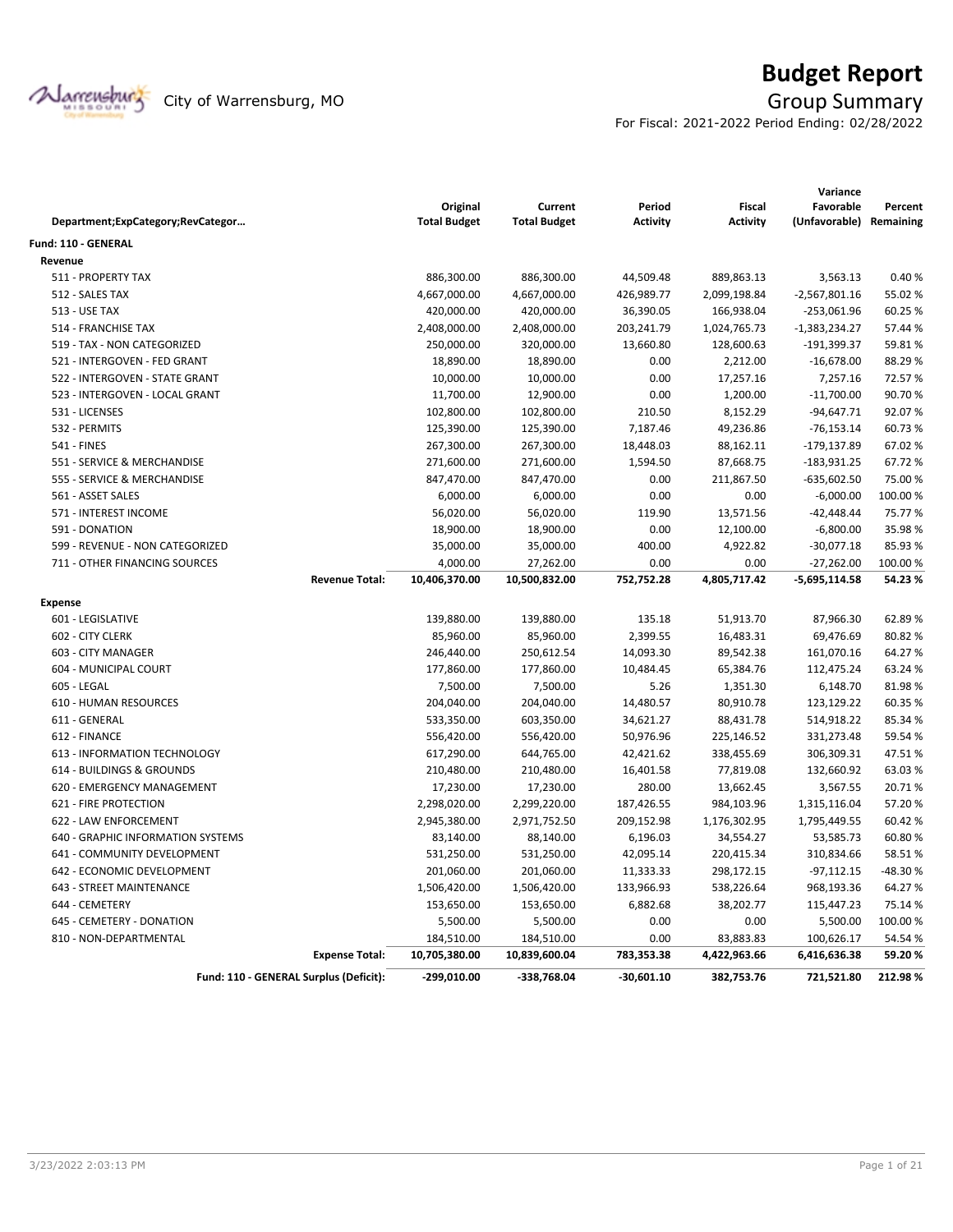| Department;ExpCategory;RevCategor                       | Original<br><b>Total Budget</b>     | Current<br><b>Total Budget</b> | Period<br><b>Activity</b> | Fiscal<br><b>Activity</b> | Variance<br>Favorable<br>(Unfavorable) | Percent<br>Remaining  |
|---------------------------------------------------------|-------------------------------------|--------------------------------|---------------------------|---------------------------|----------------------------------------|-----------------------|
| <b>Fund: 210 - CAPITAL IMPROVEMENT TRAN</b>             |                                     |                                |                           |                           |                                        |                       |
| Revenue                                                 |                                     |                                |                           |                           |                                        |                       |
| 512 - SALES TAX                                         | 680,000.00                          | 680,000.00                     | 63,659.02                 | 307,039.42                | $-372,960.58$                          | 54.85%                |
| 551 - SERVICE & MERCHANDISE                             | 86,000.00                           | 86,000.00                      | 6,919.61                  | 35,340.05                 | $-50,659.95$                           | 58.91%                |
| 571 - INTEREST INCOME                                   | 5,000.00                            | 5,000.00                       | 0.00                      | 2,741.97                  | $-2,258.03$                            | 45.16%                |
| 711 - OTHER FINANCING SOURCES                           | 151,300.00                          | 151,300.00                     | 0.00                      | 0.00                      | -151,300.00                            | 100.00 %              |
|                                                         | 922.300.00<br><b>Revenue Total:</b> | 922.300.00                     | 70,578.63                 | 345,121.44                | -577,178.56                            | 62.58%                |
| Expense                                                 |                                     |                                |                           |                           |                                        |                       |
| 611 - GENERAL                                           | 2,000.00                            | 2,000.00                       | 0.00                      | 925.38                    | 1,074.62                               | 53.73 %               |
| 680 - CAPITAL IMPROVEMENT                               | 920,300.00                          | 934,847.30                     | 0.00                      | 58,386.03                 | 876,461.27                             | 93.75 %               |
|                                                         | 922,300.00<br><b>Expense Total:</b> | 936,847.30                     | 0.00                      | 59,311.41                 | 877,535.89                             | 93.67%                |
| Fund: 210 - CAPITAL IMPROVEMENT TRAN Surplus (Deficit): | 0.00                                | $-14,547.30$                   | 70,578.63                 | 285,810.03                |                                        | 300,357.33 2,064.69 % |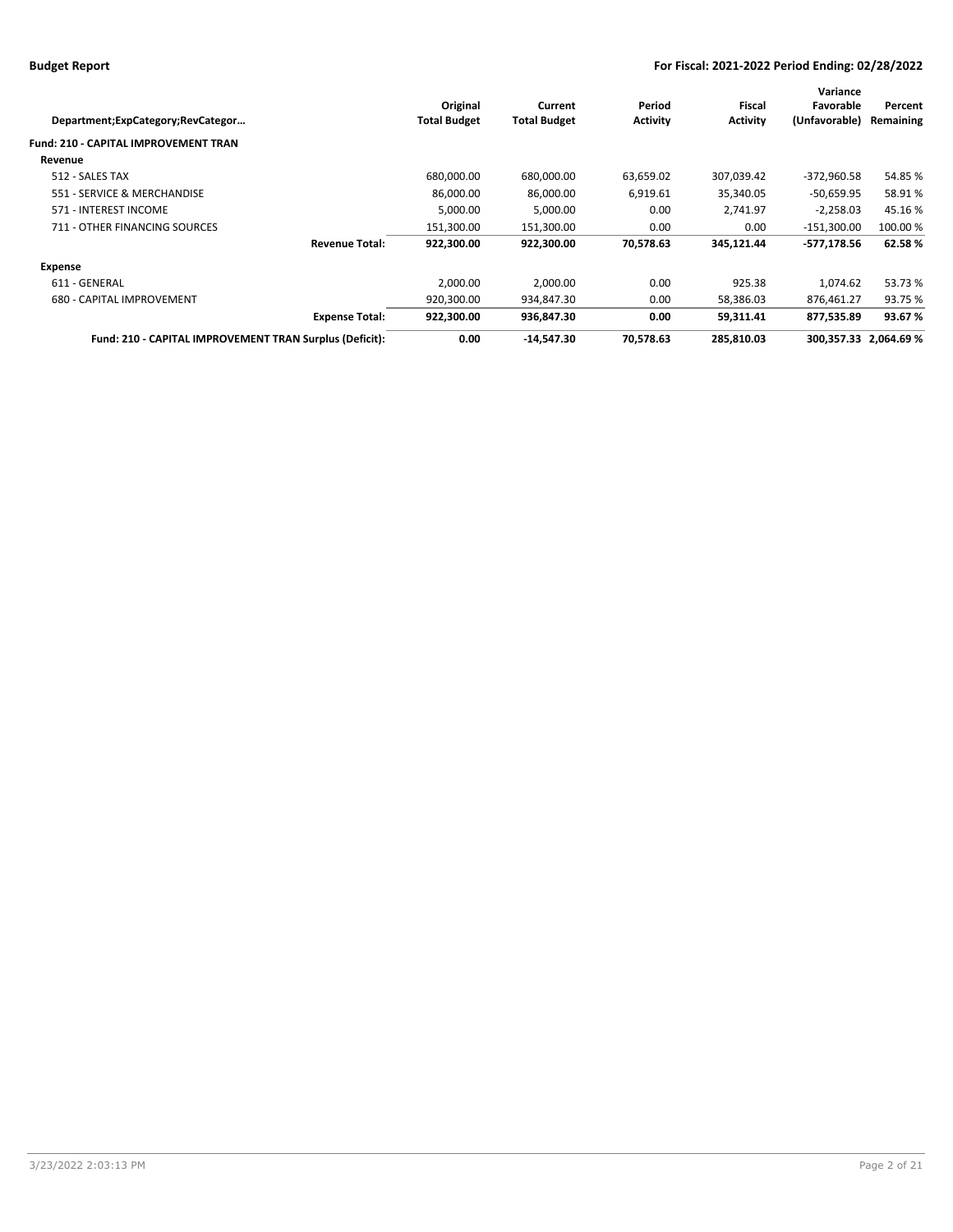|                                                          |                     |                     |                 |                 | Variance        |           |
|----------------------------------------------------------|---------------------|---------------------|-----------------|-----------------|-----------------|-----------|
|                                                          | Original            | Current             | Period          | Fiscal          | Favorable       | Percent   |
| Department;ExpCategory;RevCategor                        | <b>Total Budget</b> | <b>Total Budget</b> | <b>Activity</b> | <b>Activity</b> | (Unfavorable)   | Remaining |
| Fund: 215 - CAPITAL IMPROVEMENT 1/2 C                    |                     |                     |                 |                 |                 |           |
| Revenue                                                  |                     |                     |                 |                 |                 |           |
| 512 - SALES TAX                                          | 1,800,000.00        | 1,800,000.00        | 170,681.13      | 828,231.45      | -971,768.55     | 53.99%    |
| 513 - USE TAX                                            | 200,000.00          | 200,000.00          | 18,198.43       | 83,484.66       | $-116,515.34$   | 58.26%    |
| 571 - INTEREST INCOME                                    | 3,500.00            | 3,500.00            | 0.00            | 3,339.40        | $-160.60$       | 4.59%     |
| <b>Revenue Total:</b>                                    | 2,003,500.00        | 2,003,500.00        | 188,879.56      | 915,055.51      | $-1,088,444.49$ | 54.33%    |
| Expense                                                  |                     |                     |                 |                 |                 |           |
| 611 - GENERAL                                            | 1,400.00            | 1,400.00            | 0.00            | 1,060.35        | 339.65          | 24.26%    |
| 680 - CAPITAL IMPROVEMENT                                | 588,750.00          | 588,750.00          | 130.00          | 97,523.22       | 491,226.78      | 83.44 %   |
| 810 - NON-DEPARTMENTAL                                   | 1,413,350.00        | 1,413,350.00        | 563,627.51      | 563,627.51      | 849,722.49      | 60.12%    |
| <b>Expense Total:</b>                                    | 2,003,500.00        | 2,003,500.00        | 563,757.51      | 662,211.08      | 1,341,288.92    | 66.95 %   |
| Fund: 215 - CAPITAL IMPROVEMENT 1/2 C Surplus (Deficit): | 0.00                | 0.00                | $-374,877.95$   | 252,844.43      | 252.844.43      | 0.00%     |
|                                                          |                     |                     |                 |                 |                 |           |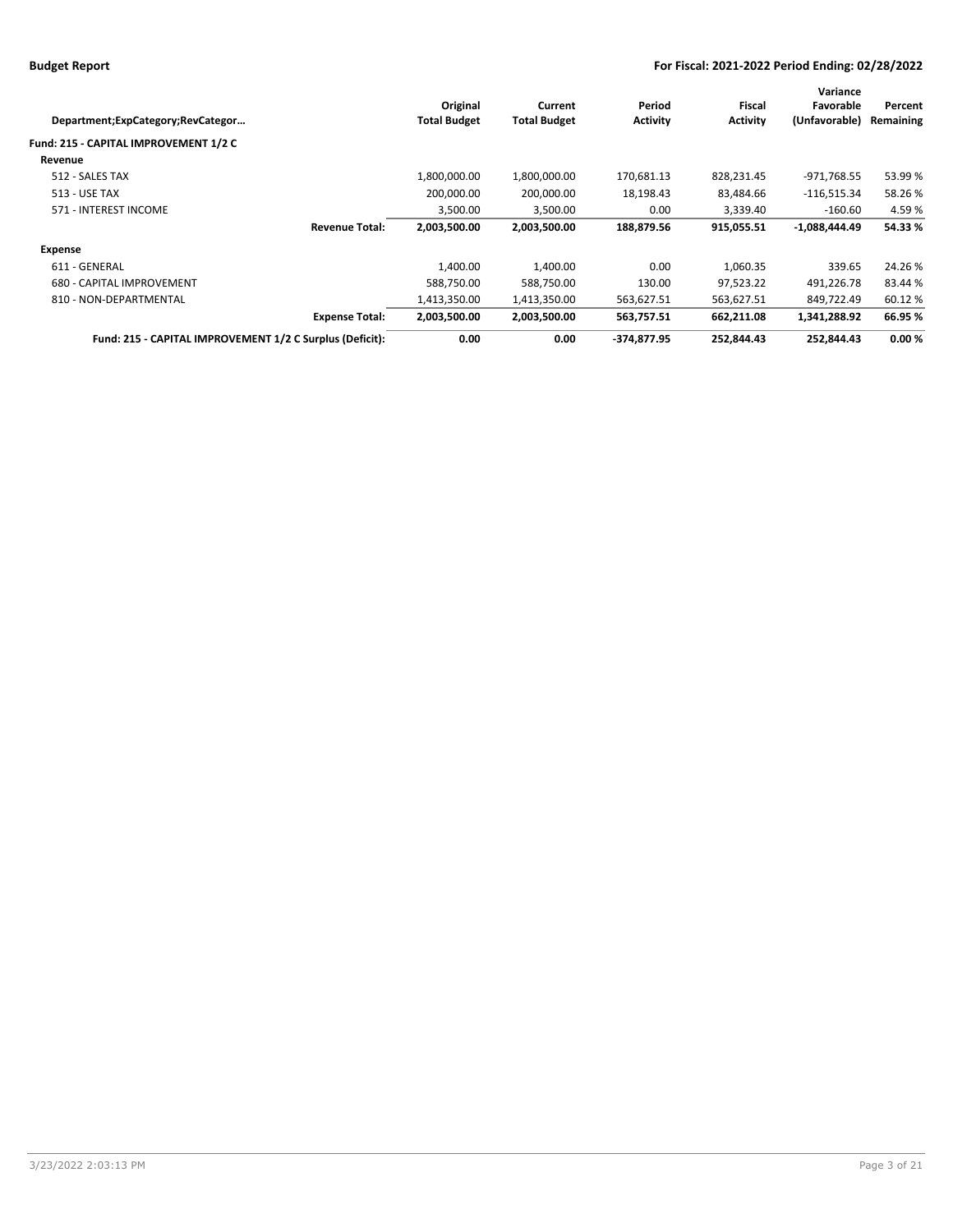| Department;ExpCategory;RevCategor                       |                       | Original<br><b>Total Budget</b> | Current<br><b>Total Budget</b> | Period<br><b>Activity</b> | Fiscal<br><b>Activity</b> | Variance<br>Favorable<br>(Unfavorable) | Percent<br>Remaining |
|---------------------------------------------------------|-----------------------|---------------------------------|--------------------------------|---------------------------|---------------------------|----------------------------------------|----------------------|
| <b>Fund: 225 - GENERAL OBLIGATION BONDS</b>             |                       |                                 |                                |                           |                           |                                        |                      |
| Revenue                                                 |                       |                                 |                                |                           |                           |                                        |                      |
| 511 - PROPERTY TAX                                      |                       | 1,114,300.00                    | 1,114,300.00                   | 50,378.24                 | 1,062,204.87              | $-52,095.13$                           | 4.68%                |
| 571 - INTEREST INCOME                                   |                       | 3,300.00                        | 3,300.00                       | 0.00                      | 13,693.19                 | 10,393.19                              | 314.95 %             |
| 599 - REVENUE - NON CATEGORIZED                         |                       | 12,000,000.00                   | 12,000,000.00                  | 0.00                      | 0.00                      | $-12,000,000.00$                       | 100.00%              |
|                                                         | <b>Revenue Total:</b> | 13,117,600.00                   | 13,117,600.00                  | 50,378.24                 | 1,075,898.06              | -12,041,701.94                         | 91.80%               |
| Expense                                                 |                       |                                 |                                |                           |                           |                                        |                      |
| 611 - GENERAL                                           |                       | 0.00                            | 0.00                           | 0.00                      | 4,625.17                  | $-4,625.17$                            | 0.00%                |
| 680 - CAPITAL IMPROVEMENT                               |                       | 12,000,000.00                   | 12,000,000.00                  | 20,000.00                 | 20,000.00                 | 11,980,000.00                          | 99.83 %              |
| 810 - NON-DEPARTMENTAL                                  |                       | 1,117,600.00                    | 1,117,600.00                   | 1,007,550.00              | 1,007,550.00              | 110,050.00                             | 9.85%                |
|                                                         | <b>Expense Total:</b> | 13,117,600.00                   | 13,117,600.00                  | 1,027,550.00              | 1,032,175.17              | 12,085,424.83                          | 92.13%               |
| Fund: 225 - GENERAL OBLIGATION BONDS Surplus (Deficit): |                       | 0.00                            | 0.00                           | -977,171.76               | 43.722.89                 | 43.722.89                              | 0.00%                |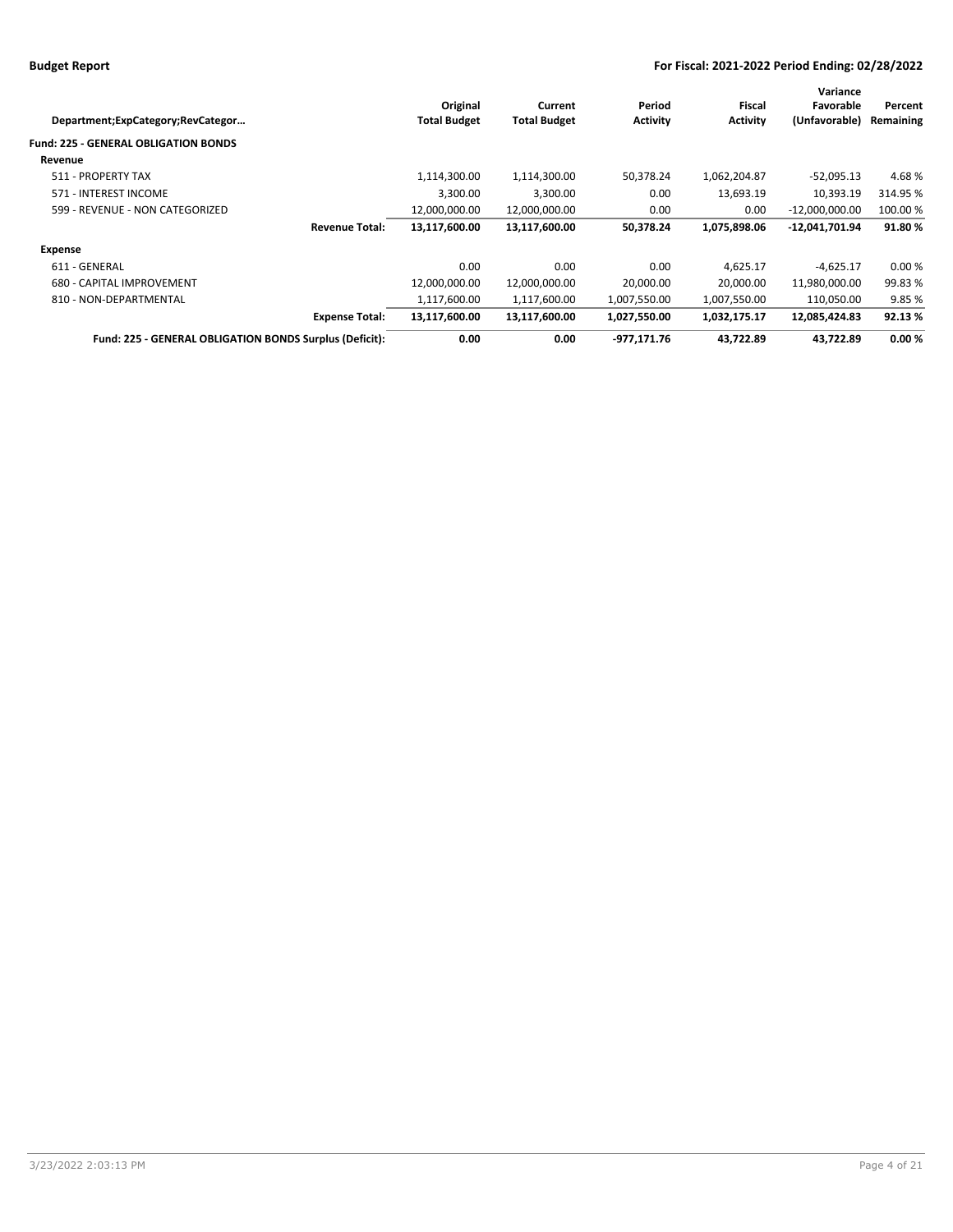|                                                     |                       |                     |                     |                 |                 | Variance        |           |
|-----------------------------------------------------|-----------------------|---------------------|---------------------|-----------------|-----------------|-----------------|-----------|
|                                                     |                       | Original            | Current             | Period          | <b>Fiscal</b>   | Favorable       | Percent   |
| Department;ExpCategory;RevCategor                   |                       | <b>Total Budget</b> | <b>Total Budget</b> | <b>Activity</b> | <b>Activity</b> | (Unfavorable)   | Remaining |
| Fund: 240 - AMERICAN RESCUE PLAN                    |                       |                     |                     |                 |                 |                 |           |
| Revenue                                             |                       |                     |                     |                 |                 |                 |           |
| 521 - INTERGOVEN - FED GRANT                        |                       | 0.00                | 2,060,029.00        | 0.00            | 0.00            | $-2,060,029.00$ | 100.00 %  |
| 571 - INTEREST INCOME                               |                       | 0.00                | 0.00                | 0.00            | 5,319.16        | 5,319.16        | 0.00%     |
|                                                     | <b>Revenue Total:</b> | 0.00                | 2,060,029.00        | 0.00            | 5,319.16        | $-2,054,709.84$ | 99.74%    |
| Expense                                             |                       |                     |                     |                 |                 |                 |           |
| 603 - CITY MANAGER                                  |                       | 0.00                | 5,968.56            | 0.00            | 0.00            | 5,968.56        | 100.00 %  |
| 604 - MUNICIPAL COURT                               |                       | 0.00                | 3,238.84            | 0.00            | 0.00            | 3,238.84        | 100.00%   |
| <b>610 - HUMAN RESOURCES</b>                        |                       | 0.00                | 7,300.33            | 0.00            | 0.00            | 7,300.33        | 100.00 %  |
| 611 - GENERAL                                       |                       | 0.00                | 6,565.13            | 0.00            | 1,808.93        | 4,756.20        | 72.45%    |
| 612 - FINANCE                                       |                       | 0.00                | 19,619.10           | 0.00            | 0.00            | 19,619.10       | 100.00%   |
| 613 - INFORMATION TECHNOLOGY                        |                       | 0.00                | 35,000.00           | 0.00            | 0.00            | 35,000.00       | 100.00 %  |
| 614 - BUILDINGS & GROUNDS                           |                       | 0.00                | 2,012.82            | 0.00            | 0.00            | 2,012.82        | 100.00 %  |
| 621 - FIRE PROTECTION                               |                       | 0.00                | 7,251.88            | 0.00            | 0.00            | 7,251.88        | 100.00 %  |
| 622 - LAW ENFORCEMENT                               |                       | 0.00                | 24,858.62           | 0.00            | 0.00            | 24.858.62       | 100.00 %  |
| 640 - GRAPHIC INFORMATION SYSTEMS                   |                       | 0.00                | 3,465.25            | 0.00            | 0.00            | 3,465.25        | 100.00 %  |
| 641 - COMMUNITY DEVELOPMENT                         |                       | 0.00                | 18,823.57           | 0.00            | 0.00            | 18,823.57       | 100.00 %  |
| 643 - STREET MAINTENANCE                            |                       | 0.00                | 15,052.52           | 0.00            | 0.00            | 15.052.52       | 100.00 %  |
| 644 - CEMETERY                                      |                       | 0.00                | 1,700.16            | 0.00            | 0.00            | 1,700.16        | 100.00 %  |
| 671 - PLANTS                                        |                       | 0.00                | 550,000.00          | 0.00            | 0.00            | 550,000.00      | 100.00%   |
|                                                     | <b>Expense Total:</b> | 0.00                | 700,856.78          | 0.00            | 1,808.93        | 699,047.85      | 99.74%    |
| Fund: 240 - AMERICAN RESCUE PLAN Surplus (Deficit): |                       | 0.00                | 1,359,172.22        | 0.00            | 3,510.23        | $-1,355,661.99$ | 99.74%    |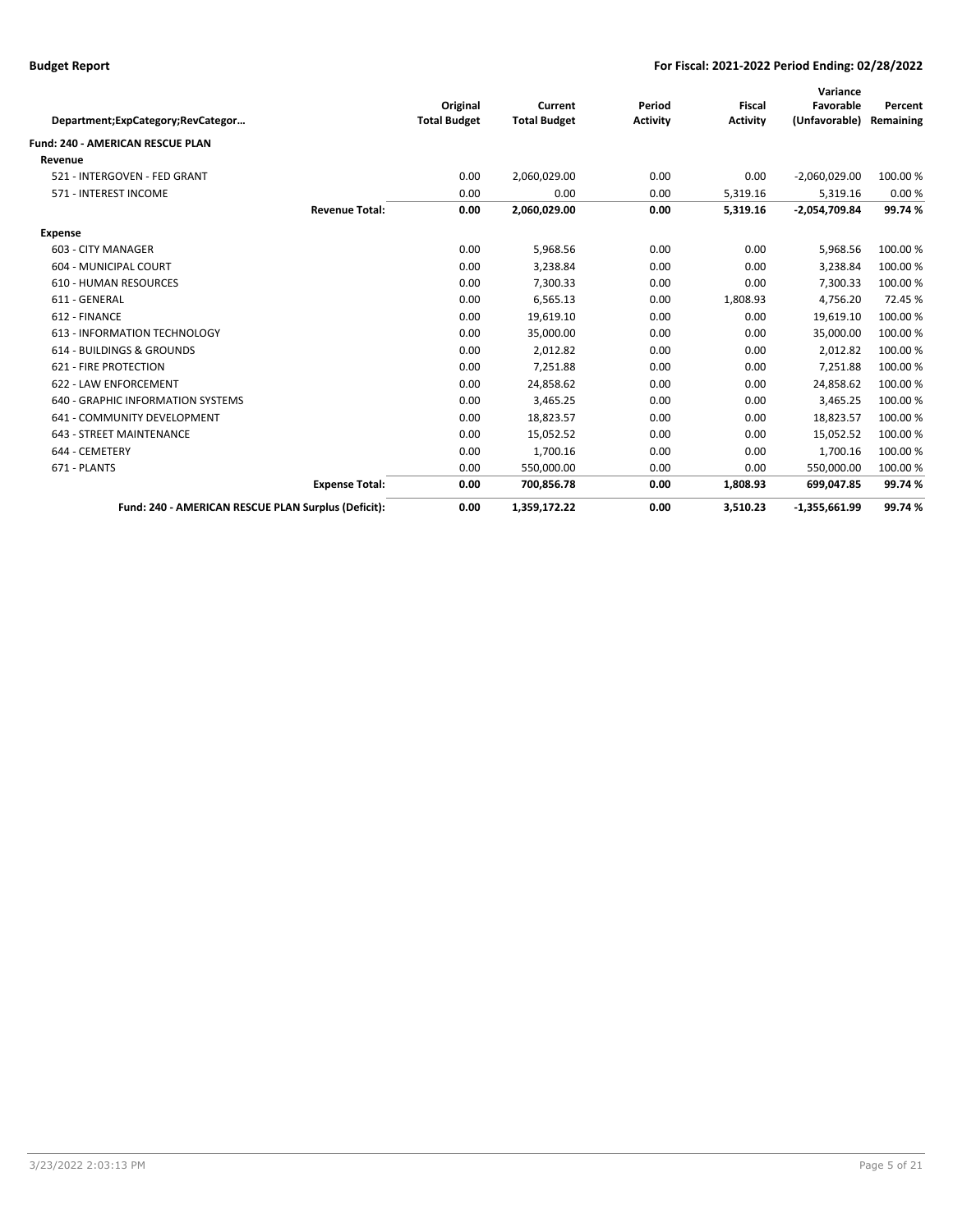|                                     |                                             |                     |                     |                 |                 | Variance        |           |
|-------------------------------------|---------------------------------------------|---------------------|---------------------|-----------------|-----------------|-----------------|-----------|
|                                     |                                             | Original            | Current             | Period          | <b>Fiscal</b>   | Favorable       | Percent   |
| Department; ExpCategory; RevCategor |                                             | <b>Total Budget</b> | <b>Total Budget</b> | <b>Activity</b> | <b>Activity</b> | (Unfavorable)   | Remaining |
| Fund: 310 - DEBT SERVICE            |                                             |                     |                     |                 |                 |                 |           |
| Revenue                             |                                             |                     |                     |                 |                 |                 |           |
| 571 - INTEREST INCOME               |                                             | 0.00                | 0.00                | 8.40            | 8.40            | 8.40            | 0.00%     |
| 711 - OTHER FINANCING SOURCES       |                                             | 2,757,010.00        | 2,757,010.00        | 1,630,237.14    | 1,721,392.15    | $-1,035,617.85$ | 37.56 %   |
|                                     | <b>Revenue Total:</b>                       | 2,757,010.00        | 2,757,010.00        | 1,630,245.54    | 1,721,400.55    | $-1,035,609.45$ | 37.56 %   |
| Expense                             |                                             |                     |                     |                 |                 |                 |           |
| 611 - GENERAL                       |                                             | 2.757.010.00        | 2.757.010.00        | 1.623.567.54    | 1.721.400.55    | 1.035.609.45    | 37.56 %   |
|                                     | <b>Expense Total:</b>                       | 2,757,010.00        | 2,757,010.00        | 1,623,567.54    | 1,721,400.55    | 1,035,609.45    | 37.56 %   |
|                                     | Fund: 310 - DEBT SERVICE Surplus (Deficit): | 0.00                | 0.00                | 6.678.00        | 0.00            | 0.00            | 0.00%     |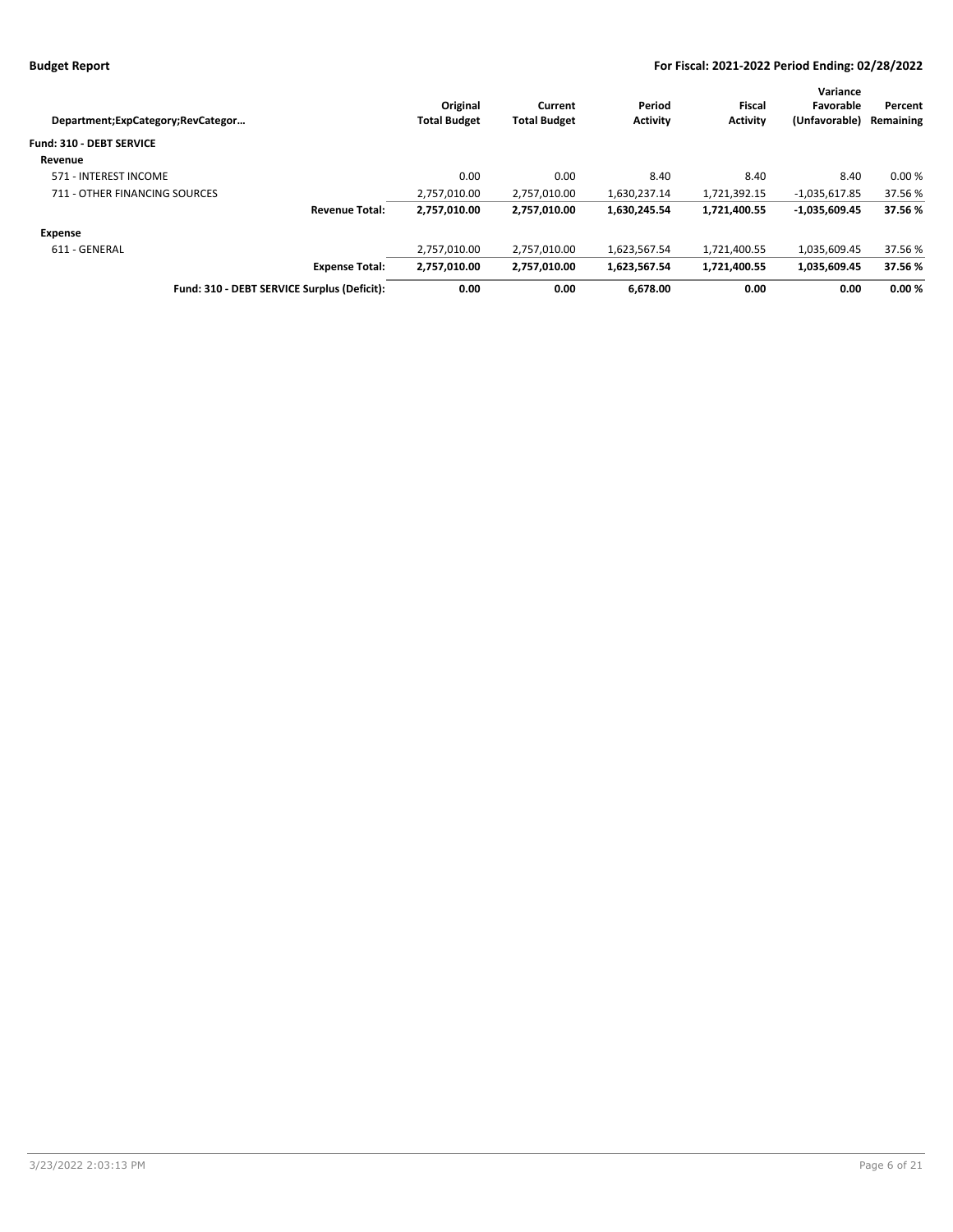| Department;ExpCategory;RevCategor                       | Original<br><b>Total Budget</b> | Current<br><b>Total Budget</b> | Period<br><b>Activity</b> | Fiscal<br><b>Activity</b> | Variance<br>Favorable<br>(Unfavorable) | Percent<br>Remaining |
|---------------------------------------------------------|---------------------------------|--------------------------------|---------------------------|---------------------------|----------------------------------------|----------------------|
| Fund: 410 - NEIGHBORHOOD IMPROVEMENT                    |                                 |                                |                           |                           |                                        |                      |
| Revenue                                                 |                                 |                                |                           |                           |                                        |                      |
| 511 - PROPERTY TAX                                      | 59,500.00                       | 59,500.00                      | 0.00                      | 54,082.80                 | $-5,417.20$                            | 9.10%                |
| 571 - INTEREST INCOME                                   | 0.00                            | 0.00                           | 0.00                      | 705.59                    | 705.59                                 | 0.00%                |
| 711 - OTHER FINANCING SOURCES                           | 100,620.00                      | 100,620.00                     | 0.00                      | 0.00                      | $-100.620.00$                          | 100.00 %             |
| <b>Revenue Total:</b>                                   | 160.120.00                      | 160.120.00                     | 0.00                      | 54,788.39                 | $-105.331.61$                          | 65.78%               |
| <b>Expense</b>                                          |                                 |                                |                           |                           |                                        |                      |
| 611 - GENERAL                                           | 0.00                            | 0.00                           | 0.00                      | 215.55                    | $-215.55$                              | 0.00%                |
| 692 - HAWTHORNE DEVELOPMENT                             | 160,120.00                      | 160,120.00                     | 145,624.00                | 145,624.00                | 14,496.00                              | 9.05%                |
| <b>Expense Total:</b>                                   | 160,120.00                      | 160,120.00                     | 145,624.00                | 145,839.55                | 14,280.45                              | 8.92%                |
| Fund: 410 - NEIGHBORHOOD IMPROVEMENT Surplus (Deficit): | 0.00                            | 0.00                           | $-145.624.00$             | $-91.051.16$              | $-91.051.16$                           | 0.00%                |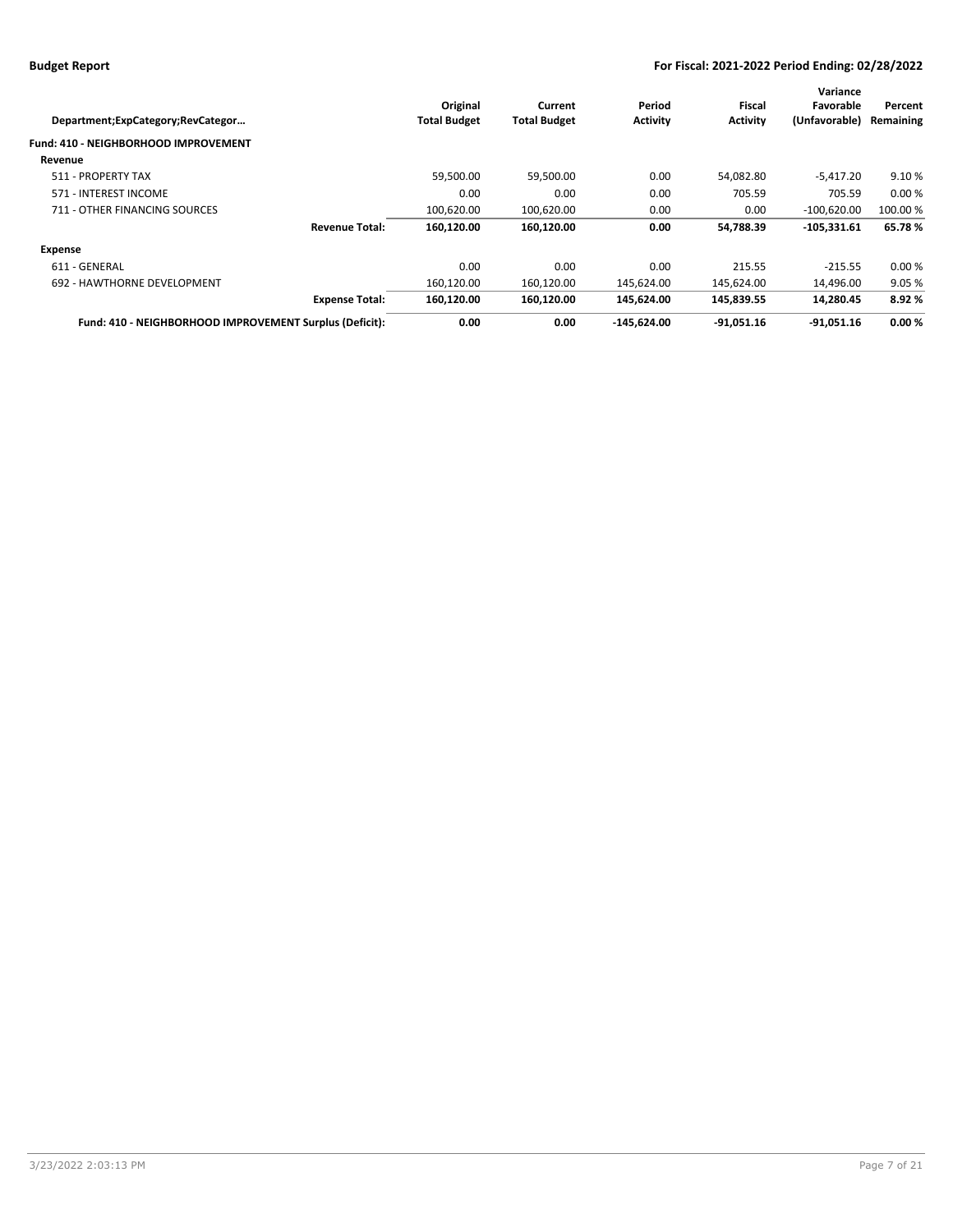| Department;ExpCategory;RevCategor                | Original<br><b>Total Budget</b> | Current<br><b>Total Budget</b> | Period<br><b>Activity</b> | <b>Fiscal</b><br><b>Activity</b> | Variance<br>Favorable<br>(Unfavorable) | Percent<br>Remaining |
|--------------------------------------------------|---------------------------------|--------------------------------|---------------------------|----------------------------------|----------------------------------------|----------------------|
| <b>Fund: 430 - PARK &amp; RECREATION</b>         |                                 |                                |                           |                                  |                                        |                      |
| Revenue                                          |                                 |                                |                           |                                  |                                        |                      |
| 511 - PROPERTY TAX                               | 465,780.00                      | 465,780.00                     | 24,125.89                 | 448,896.33                       | $-16,883.67$                           | 3.62 %               |
| 512 - SALES TAX                                  | 1,350,000.00                    | 1,350,000.00                   | 123,949.76                | 603,366.90                       | $-746,633.10$                          | 55.31%               |
| <b>513 - USE TAX</b>                             | 150,000.00                      | 150,000.00                     | 13,647.12                 | 62,605.67                        | $-87,394.33$                           | 58.26%               |
| 551 - SERVICE & MERCHANDISE                      | 862,890.50                      | 862,890.50                     | 35,838.94                 | 163,090.18                       | $-699,800.32$                          | 81.10%               |
| 561 - ASSET SALES                                | 200.00                          | 200.00                         | 0.00                      | 0.00                             | $-200.00$                              | 100.00 %             |
| 571 - INTEREST INCOME                            | 15,960.00                       | 15,960.00                      | 0.00                      | 4,685.45                         | $-11,274.55$                           | 70.64%               |
| 591 - DONATION                                   | 2,000.00                        | 2,000.00                       | 40.00                     | 290.00                           | $-1,710.00$                            | 85.50%               |
| 599 - REVENUE - NON CATEGORIZED                  | 2,500.00                        | 2,500.00                       | 0.00                      | 13,598.00                        | 11,098.00                              | 443.92%              |
| <b>Revenue Total:</b>                            | 2,849,330.50                    | 2,849,330.50                   | 197,601.71                | 1,296,532.53                     | -1,552,797.97                          | 54.50%               |
| <b>Expense</b>                                   |                                 |                                |                           |                                  |                                        |                      |
| 611 - GENERAL                                    | 679,420.66                      | 679,420.66                     | 38,524.22                 | 182,536.03                       | 496,884.63                             | 73.13%               |
| 631 - MAINTENANCE                                | 470,125.00                      | 546,211.00                     | 18,391.50                 | 122,819.25                       | 423,391.75                             | 77.51%               |
| <b>632 - RECREATION PROGRAMS</b>                 | 964,647.27                      | 1,001,761.27                   | 69,603.50                 | 196,922.76                       | 804,838.51                             | 80.34%               |
| <b>633 - COMMUNITY CENTER</b>                    | 450,207.10                      | 494,012.56                     | 50,364.95                 | 130,842.97                       | 363.169.59                             | 73.51%               |
| 810 - NON-DEPARTMENTAL                           | 284,512.77                      | 284,512.77                     | 59,059.63                 | 66,330.81                        | 218,181.96                             | 76.69%               |
| <b>Expense Total:</b>                            | 2,848,912.80                    | 3,005,918.26                   | 235,943.80                | 699,451.82                       | 2,306,466.44                           | 76.73%               |
| Fund: 430 - PARK & RECREATION Surplus (Deficit): | 417.70                          | $-156.587.76$                  | $-38.342.09$              | 597.080.71                       | 753,668.47                             | 481.31%              |
|                                                  |                                 |                                |                           |                                  |                                        |                      |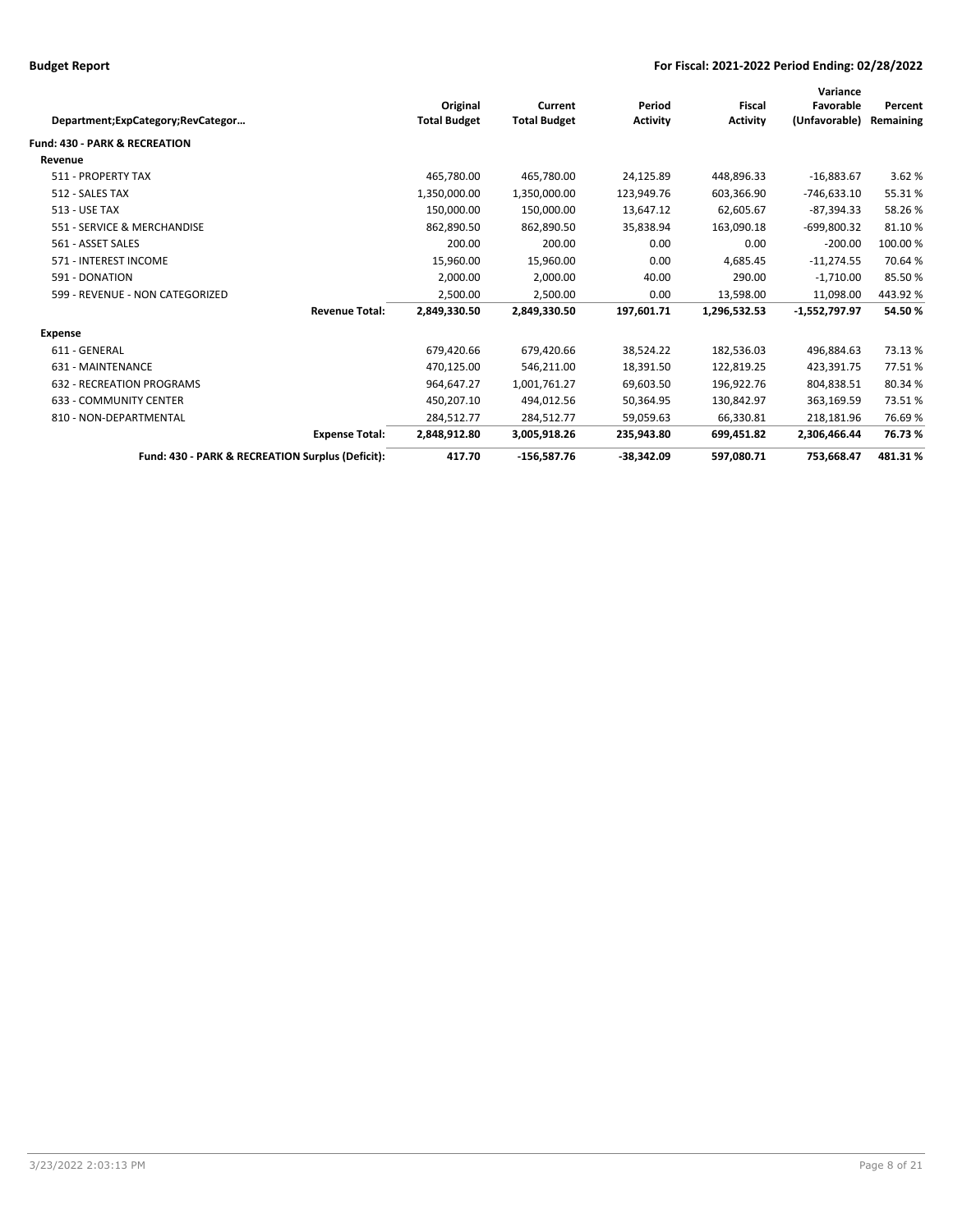| Department; ExpCategory; RevCategor                      | Original<br><b>Total Budget</b> | Current<br><b>Total Budget</b> | Period<br><b>Activity</b> | Fiscal<br><b>Activity</b> | Variance<br>Favorable<br>(Unfavorable) | Percent<br>Remaining |
|----------------------------------------------------------|---------------------------------|--------------------------------|---------------------------|---------------------------|----------------------------------------|----------------------|
| Fund: 440 - TAX INCREMENTAL FINANCING                    |                                 |                                |                           |                           |                                        |                      |
| Revenue                                                  |                                 |                                |                           |                           |                                        |                      |
| 511 - PROPERTY TAX                                       | 140,600.00                      | 140,600.00                     | 14,123.61                 | 145,525.26                | 4,925.26                               | 3.50 %               |
| 512 - SALES TAX                                          | 9,500.00                        | 9,500.00                       | 0.00                      | 0.00                      | $-9,500.00$                            | 100.00 %             |
| <b>Revenue Total:</b>                                    | 150.100.00                      | 150,100.00                     | 14,123.61                 | 145,525.26                | $-4,574.74$                            | 3.05%                |
| <b>Expense</b>                                           |                                 |                                |                           |                           |                                        |                      |
| 693 - KEYSTONE TIF                                       | 150.100.00                      | 150.100.00                     | 0.00                      | 0.00                      | 150.100.00                             | 100.00 %             |
| <b>Expense Total:</b>                                    | 150.100.00                      | 150,100.00                     | 0.00                      | 0.00                      | 150.100.00                             | 100.00 %             |
| Fund: 440 - TAX INCREMENTAL FINANCING Surplus (Deficit): | 0.00                            | 0.00                           | 14.123.61                 | 145.525.26                | 145.525.26                             | 0.00%                |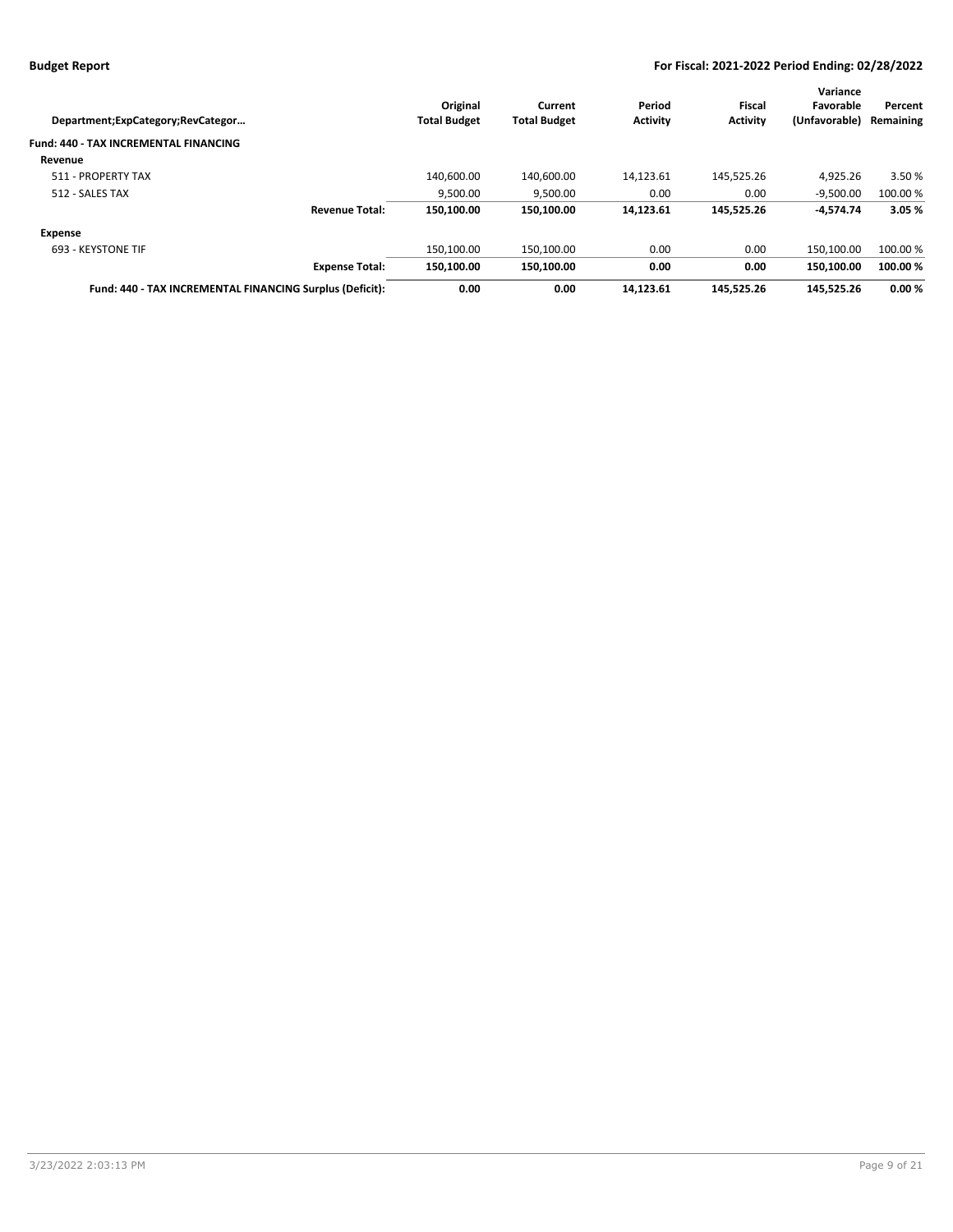| Department;ExpCategory;RevCategor                      |                       | Original<br><b>Total Budget</b> | Current<br><b>Total Budget</b> | Period<br><b>Activity</b> | <b>Fiscal</b><br><b>Activity</b> | Variance<br>Favorable<br>(Unfavorable) | Percent<br>Remaining |
|--------------------------------------------------------|-----------------------|---------------------------------|--------------------------------|---------------------------|----------------------------------|----------------------------------------|----------------------|
| <b>Fund: 610 - WATER POLLUTION CONTROL</b>             |                       |                                 |                                |                           |                                  |                                        |                      |
| Revenue                                                |                       |                                 |                                |                           |                                  |                                        |                      |
| 532 - PERMITS                                          |                       | 500.00                          | 500.00                         | 0.00                      | 0.00                             | $-500.00$                              | 100.00%              |
| 551 - SERVICE & MERCHANDISE                            |                       | 4,784,600.00                    | 5,139,600.00                   | 397,513.03                | 2,135,257.64                     | $-3,004,342.36$                        | 58.45 %              |
| 571 - INTEREST INCOME                                  |                       | 287,540.00                      | 287,540.00                     | 16,378.94                 | 83,941.79                        | $-203,598.21$                          | 70.81%               |
| 599 - REVENUE - NON CATEGORIZED                        |                       | 0.00                            | 0.00                           | 0.00                      | 2,094.85                         | 2,094.85                               | 0.00%                |
|                                                        | <b>Revenue Total:</b> | 5,072,640.00                    | 5,427,640.00                   | 413,891.97                | 2,221,294.28                     | $-3,206,345.72$                        | 59.07%               |
| Expense                                                |                       |                                 |                                |                           |                                  |                                        |                      |
| 611 - GENERAL                                          |                       | 4,165,245.00                    | 4,215,245.00                   | 109,336.70                | 883,344.11                       | 3,331,900.89                           | 79.04%               |
| 612 - FINANCE                                          |                       | 85,130.00                       | 85,130.00                      | 1,526.81                  | 35,549.50                        | 49,580.50                              | 58.24 %              |
| 671 - PLANTS                                           |                       | 1,939,215.00                    | 1,866,757.00                   | 62,931.58                 | 887,072.51                       | 979,684.49                             | 52.48%               |
| 672 - COLLECTIONS                                      |                       | 554,710.00                      | 554,710.00                     | 22,340.57                 | 183,590.84                       | 371,119.16                             | 66.90 %              |
| 680 - CAPITAL IMPROVEMENT                              |                       | 1,112,600.00                    | 952,000.00                     | 107.90                    | 39,564.78                        | 912,435.22                             | 95.84%               |
|                                                        | <b>Expense Total:</b> | 7,856,900.00                    | 7,673,842.00                   | 196,243.56                | 2,029,121.74                     | 5,644,720.26                           | 73.56%               |
| Fund: 610 - WATER POLLUTION CONTROL Surplus (Deficit): |                       | $-2,784,260.00$                 | $-2,246,202.00$                | 217,648.41                | 192,172.54                       | 2,438,374.54                           | 108.56%              |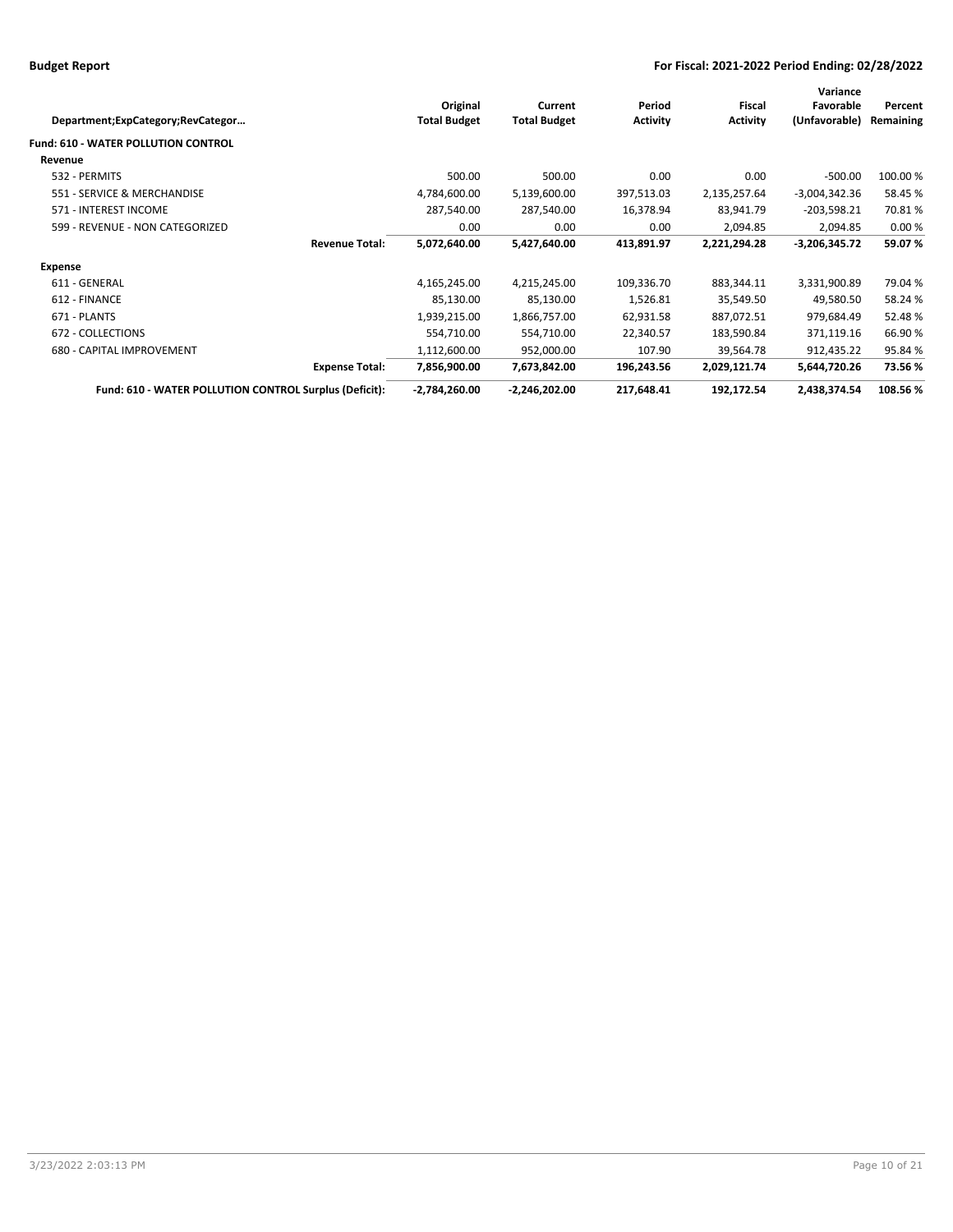| Department; ExpCategory; RevCategor      | Original<br><b>Total Budget</b> | Current<br><b>Total Budget</b> | Period<br><b>Activity</b> | <b>Fiscal</b><br><b>Activity</b> | Variance<br>Favorable<br>(Unfavorable) | Percent<br>Remaining |
|------------------------------------------|---------------------------------|--------------------------------|---------------------------|----------------------------------|----------------------------------------|----------------------|
| Fund: 710 - STEVENSON                    |                                 |                                |                           |                                  |                                        |                      |
| Revenue                                  |                                 |                                |                           |                                  |                                        |                      |
| 571 - INTEREST INCOME                    | 920.00                          | 920.00                         | 0.00                      | 245.43                           | $-674.57$                              | 73.32 %              |
| <b>Revenue Total:</b>                    | 920.00                          | 920.00                         | 0.00                      | 245.43                           | $-674.57$                              | 73.32 %              |
| <b>Expense</b>                           |                                 |                                |                           |                                  |                                        |                      |
| 611 - GENERAL                            | 920.00                          | 920.00                         | 0.00                      | 1,283.63                         | $-363.63$                              | $-39.53%$            |
| <b>Expense Total:</b>                    | 920.00                          | 920.00                         | 0.00                      | 1,283.63                         | $-363.63$                              | $-39.53%$            |
| Fund: 710 - STEVENSON Surplus (Deficit): | 0.00                            | 0.00                           | 0.00                      | $-1.038.20$                      | $-1.038.20$                            | 0.00%                |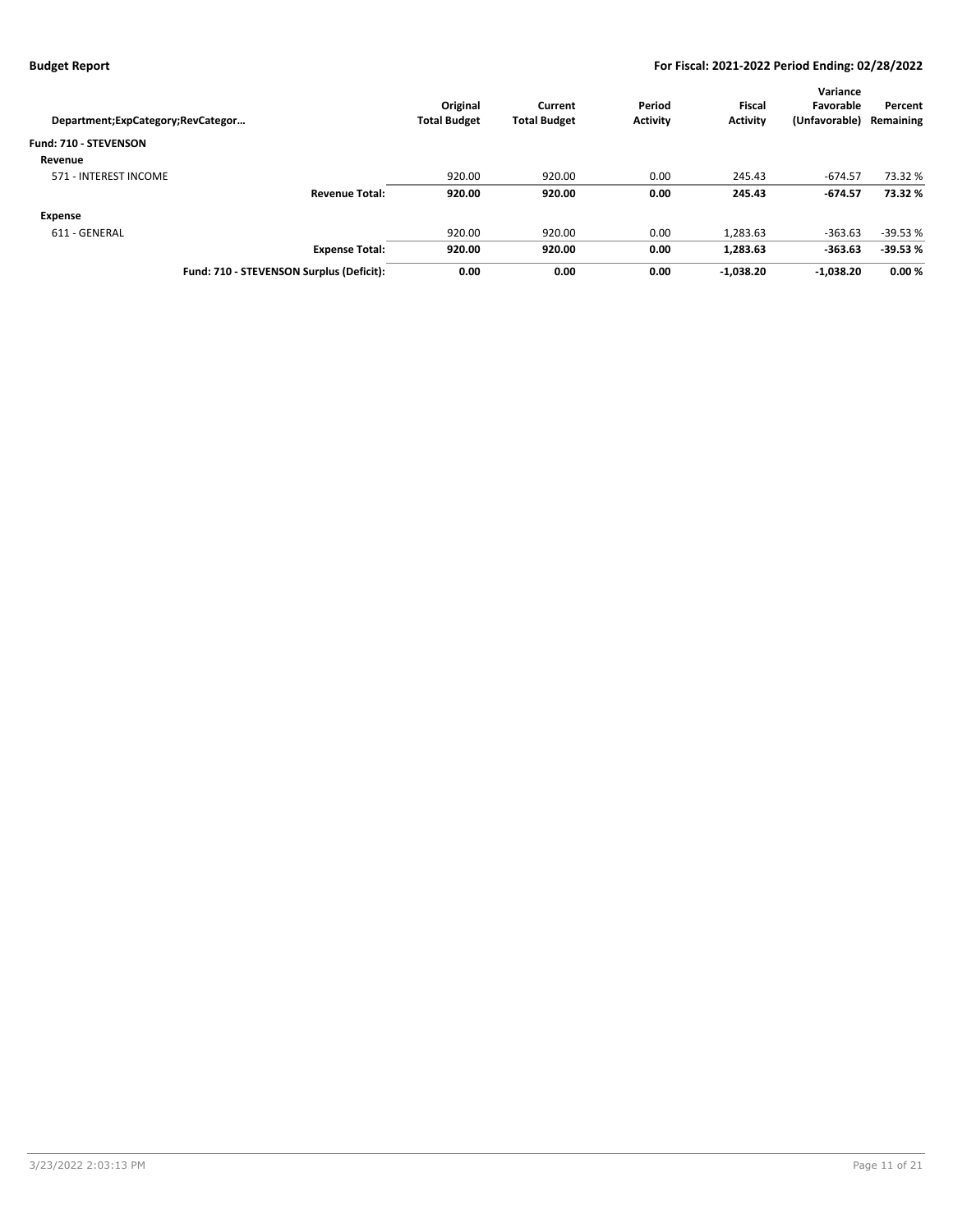| Department; ExpCategory; RevCategor  | Original<br><b>Total Budget</b> | Current<br><b>Total Budget</b> | Period<br><b>Activity</b> | <b>Fiscal</b><br><b>Activity</b> | Variance<br>Favorable<br>(Unfavorable) | Percent<br>Remaining |
|--------------------------------------|---------------------------------|--------------------------------|---------------------------|----------------------------------|----------------------------------------|----------------------|
| Fund: 720 - BROWN                    |                                 |                                |                           |                                  |                                        |                      |
| Revenue                              |                                 |                                |                           |                                  |                                        |                      |
| 571 - INTEREST INCOME                | 270.00                          | 270.00                         | 0.00                      | 70.19                            | $-199.81$                              | 74.00 %              |
| <b>Revenue Total:</b>                | 270.00                          | 270.00                         | 0.00                      | 70.19                            | $-199.81$                              | 74.00%               |
| Expense                              |                                 |                                |                           |                                  |                                        |                      |
| 611 - GENERAL                        | 0.00                            | 0.00                           | 0.00                      | 23.87                            | $-23.87$                               | 0.00%                |
| <b>Expense Total:</b>                | 0.00                            | 0.00                           | 0.00                      | 23.87                            | $-23.87$                               | 0.00%                |
| Fund: 720 - BROWN Surplus (Deficit): | 270.00                          | 270.00                         | 0.00                      | 46.32                            | $-223.68$                              | 82.84 %              |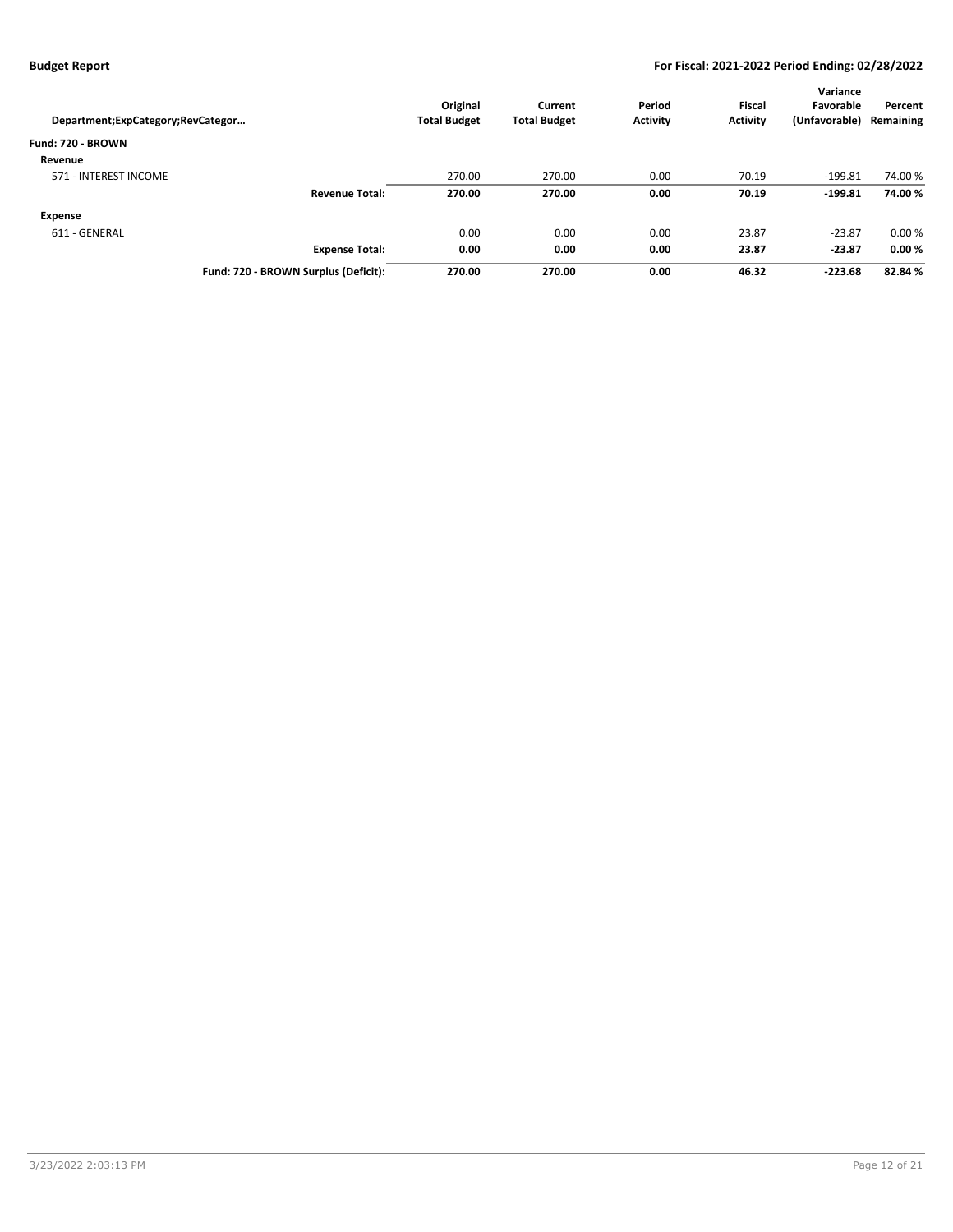|                                   |                                         |                     |                     |                 |                 | Variance      |           |
|-----------------------------------|-----------------------------------------|---------------------|---------------------|-----------------|-----------------|---------------|-----------|
|                                   |                                         | Original            | Current             | Period          | <b>Fiscal</b>   | Favorable     | Percent   |
| Department;ExpCategory;RevCategor |                                         | <b>Total Budget</b> | <b>Total Budget</b> | <b>Activity</b> | <b>Activity</b> | (Unfavorable) | Remaining |
| Fund: 730 - ANDERSON              |                                         |                     |                     |                 |                 |               |           |
| Revenue                           |                                         |                     |                     |                 |                 |               |           |
| 571 - INTEREST INCOME             |                                         | 190.00              | 190.00              | 0.00            | 51.11           | $-138.89$     | 73.10 %   |
| 591 - DONATION                    |                                         | 1.000.00            | 1,000.00            | 0.00            | 0.00            | $-1,000.00$   | 100.00 %  |
|                                   | <b>Revenue Total:</b>                   | 1,190.00            | 1,190.00            | 0.00            | 51.11           | $-1,138.89$   | 95.71%    |
| Expense                           |                                         |                     |                     |                 |                 |               |           |
| 611 - GENERAL                     |                                         | 1.000.00            | 1,000.00            | 0.00            | 17.38           | 982.62        | 98.26%    |
|                                   | <b>Expense Total:</b>                   | 1.000.00            | 1,000.00            | 0.00            | 17.38           | 982.62        | 98.26%    |
|                                   | Fund: 730 - ANDERSON Surplus (Deficit): | 190.00              | 190.00              | 0.00            | 33.73           | $-156.27$     | 82.25 %   |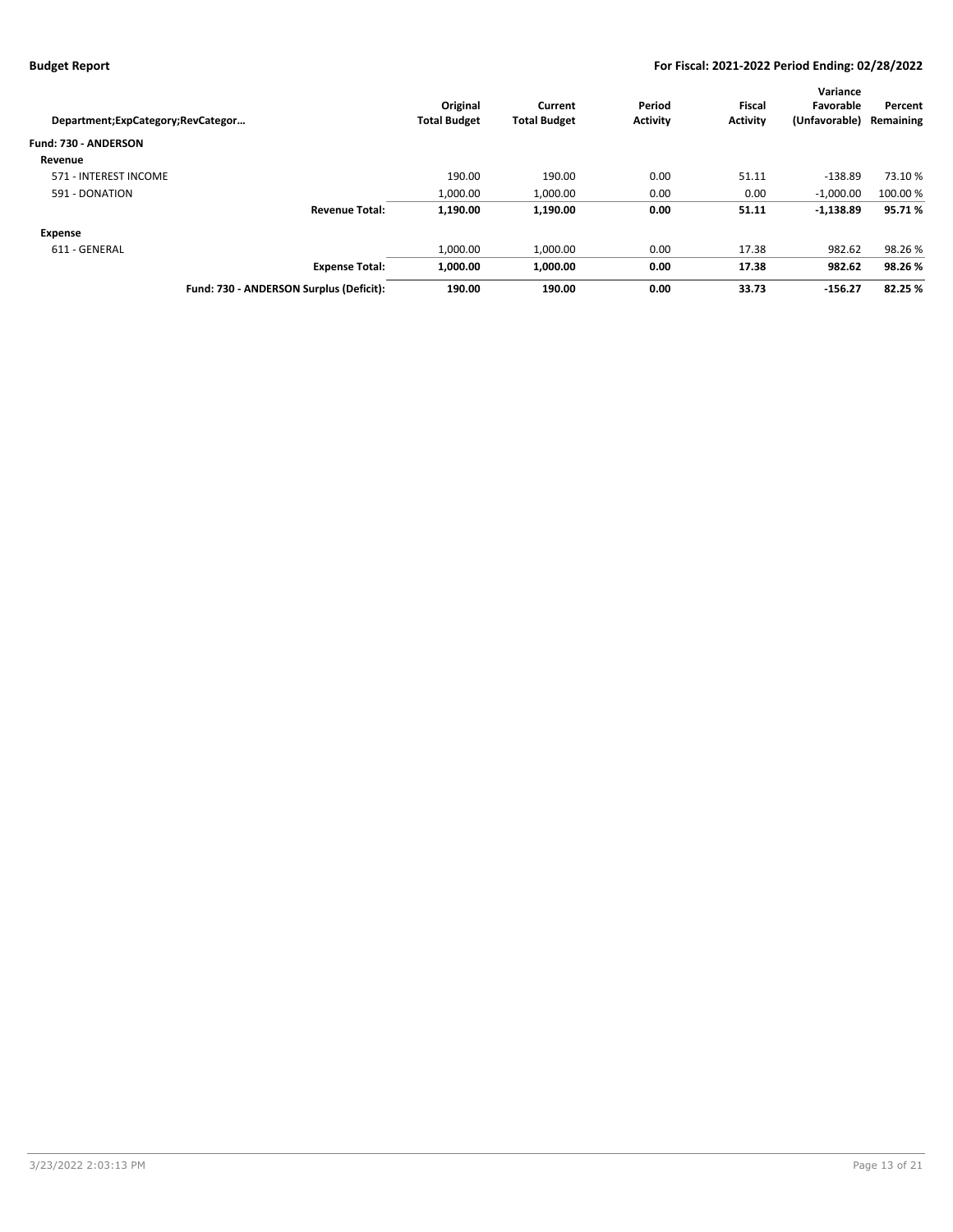| Department; ExpCategory; RevCategor    | Original<br><b>Total Budget</b> | Current<br><b>Total Budget</b> | Period<br><b>Activity</b> | <b>Fiscal</b><br><b>Activity</b> | Variance<br>Favorable<br>(Unfavorable) | Percent<br>Remaining |
|----------------------------------------|---------------------------------|--------------------------------|---------------------------|----------------------------------|----------------------------------------|----------------------|
| Fund: 740 - CRISSEY                    |                                 |                                |                           |                                  |                                        |                      |
| Revenue                                |                                 |                                |                           |                                  |                                        |                      |
| 571 - INTEREST INCOME                  | 230.00                          | 230.00                         | 0.00                      | 58.49                            | $-171.51$                              | 74.57 %              |
| <b>Revenue Total:</b>                  | 230.00                          | 230.00                         | 0.00                      | 58.49                            | $-171.51$                              | 74.57%               |
| Expense                                |                                 |                                |                           |                                  |                                        |                      |
| 611 - GENERAL                          | 600.00                          | 600.00                         | 0.00                      | 19.90                            | 580.10                                 | 96.68%               |
| <b>Expense Total:</b>                  | 600.00                          | 600.00                         | 0.00                      | 19.90                            | 580.10                                 | 96.68%               |
| Fund: 740 - CRISSEY Surplus (Deficit): | $-370.00$                       | $-370.00$                      | 0.00                      | 38.59                            | 408.59                                 | 110.43%              |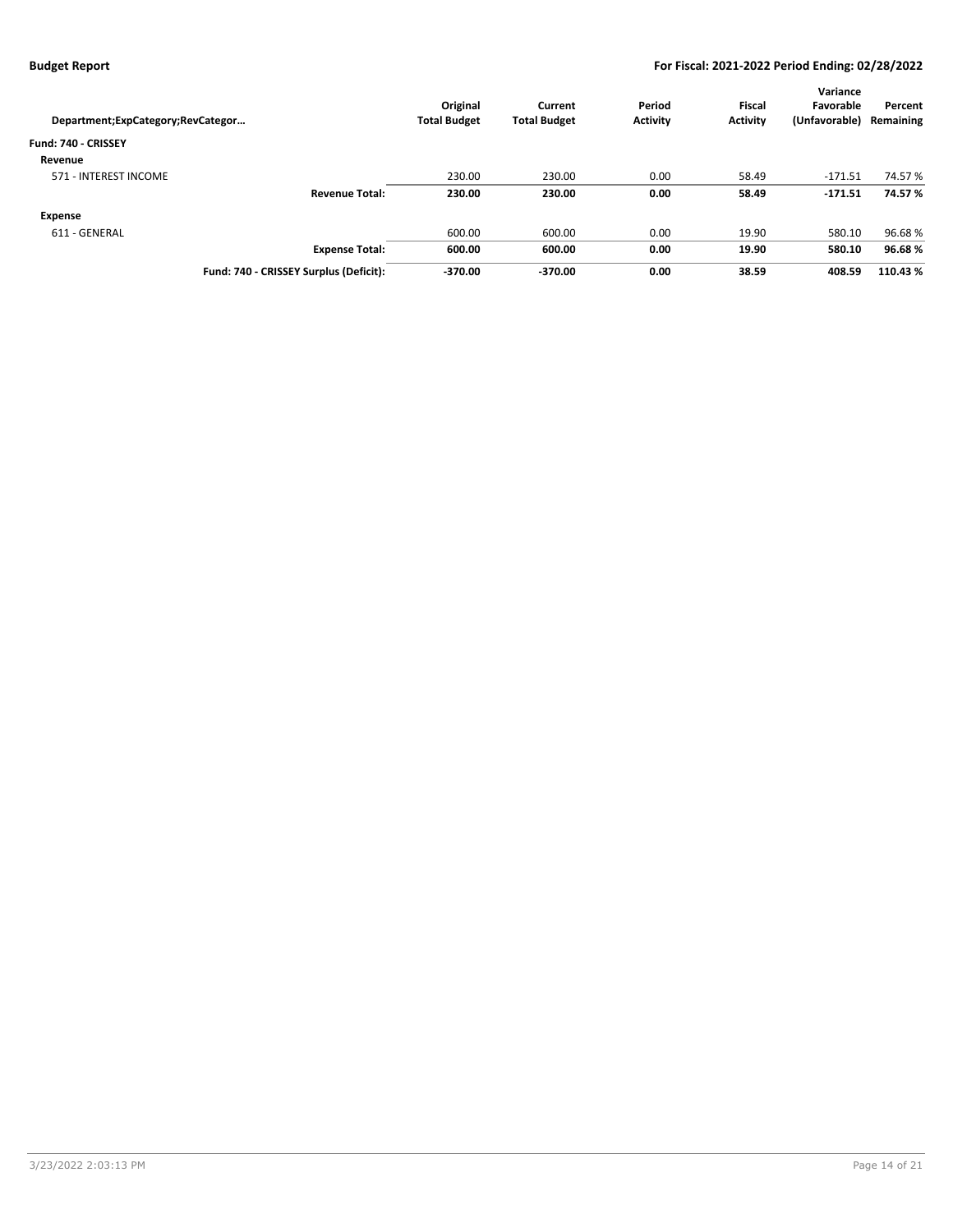| Department; ExpCategory; RevCategor          | Original<br><b>Total Budget</b> | Current<br><b>Total Budget</b> | Period<br><b>Activity</b> | <b>Fiscal</b><br><b>Activity</b> | Variance<br>Favorable<br>(Unfavorable) | Percent<br>Remaining |
|----------------------------------------------|---------------------------------|--------------------------------|---------------------------|----------------------------------|----------------------------------------|----------------------|
| <b>Fund: 750 - TRICENTENNIAL</b>             |                                 |                                |                           |                                  |                                        |                      |
| Revenue                                      |                                 |                                |                           |                                  |                                        |                      |
| 571 - INTEREST INCOME                        | 80.00                           | 80.00                          | 0.00                      | 39.45                            | $-40.55$                               | 50.69%               |
| <b>Revenue Total:</b>                        | 80.00                           | 80.00                          | 0.00                      | 39.45                            | $-40.55$                               | 50.69%               |
| Expense                                      |                                 |                                |                           |                                  |                                        |                      |
| 611 - GENERAL                                | 0.00                            | 0.00                           | 0.00                      | 13.42                            | $-13.42$                               | 0.00%                |
| <b>Expense Total:</b>                        | 0.00                            | 0.00                           | 0.00                      | 13.42                            | $-13.42$                               | 0.00%                |
| Fund: 750 - TRICENTENNIAL Surplus (Deficit): | 80.00                           | 80.00                          | 0.00                      | 26.03                            | $-53.97$                               | 67.46 %              |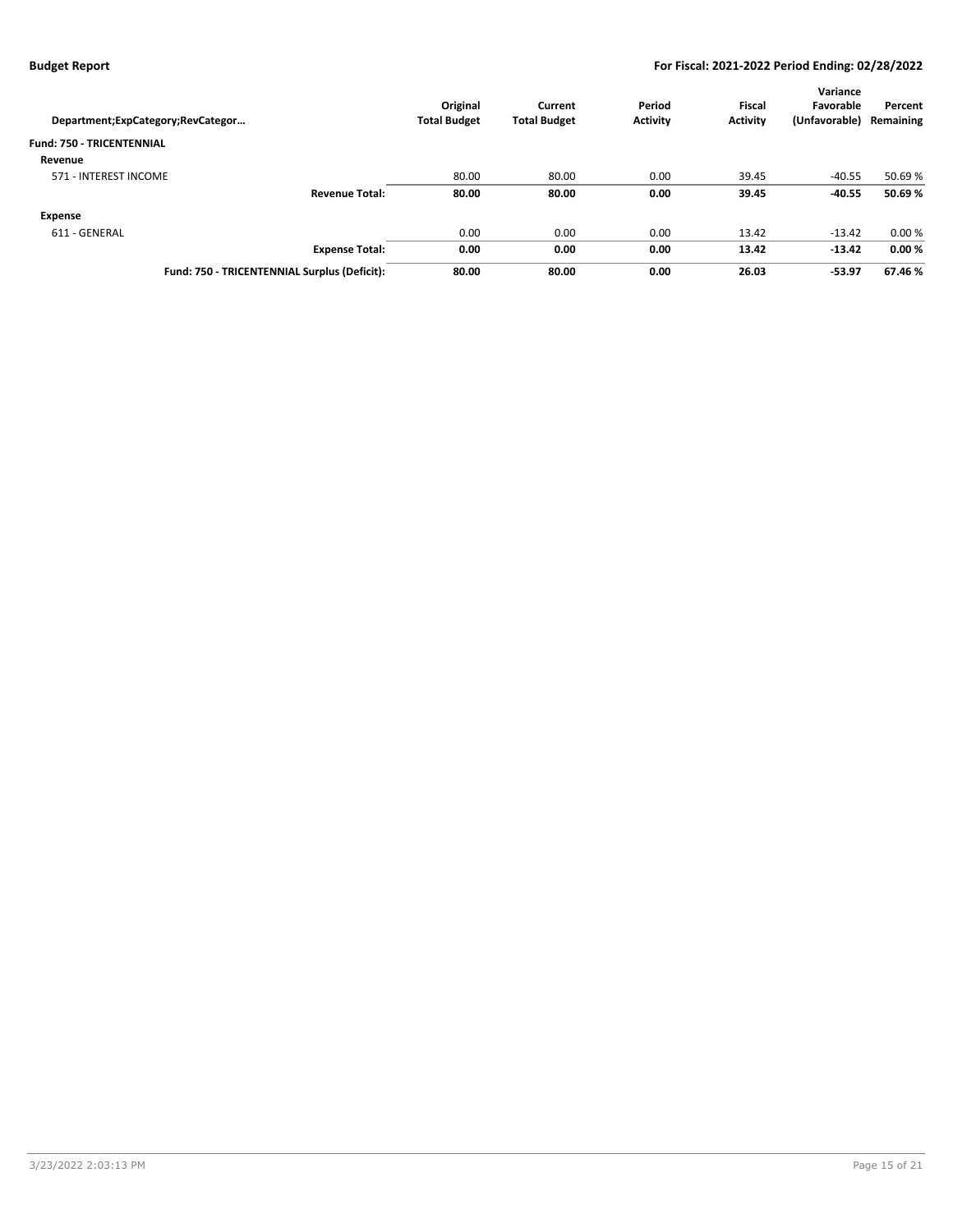|                                                                             |                     |                 |                 | Variance      |            |
|-----------------------------------------------------------------------------|---------------------|-----------------|-----------------|---------------|------------|
| Original                                                                    | Current             | Period          | Fiscal          | Favorable     | Percent    |
| <b>Total Budget</b>                                                         | <b>Total Budget</b> | <b>Activity</b> | <b>Activity</b> | (Unfavorable) | Remaining  |
|                                                                             |                     |                 |                 |               |            |
|                                                                             |                     |                 |                 |               |            |
| 330.00                                                                      | 330.00              | 0.00            | 154.40          | $-175.60$     | 53.21%     |
| 15,600.00                                                                   | 15,600.00           | 640.00          | 1,690.00        | $-13.910.00$  | 89.17%     |
| 15.930.00                                                                   | 15,930.00           | 640.00          | 1.844.40        | $-14.085.60$  | 88.42 %    |
|                                                                             |                     |                 |                 |               |            |
| 15.680.00                                                                   | 15,680.00           | 360.00          | 912.42          | 14.767.58     | 94.18%     |
| 15.680.00                                                                   | 15.680.00           | 360.00          | 912.42          | 14.767.58     | 94.18%     |
| 250.00                                                                      | 250.00              | 280.00          | 931.98          | 681.98        | $-272.79%$ |
| <b>Expense Total:</b><br>Fund: 810 - CHILDREN'S MEMORIAL Surplus (Deficit): |                     |                 |                 |               |            |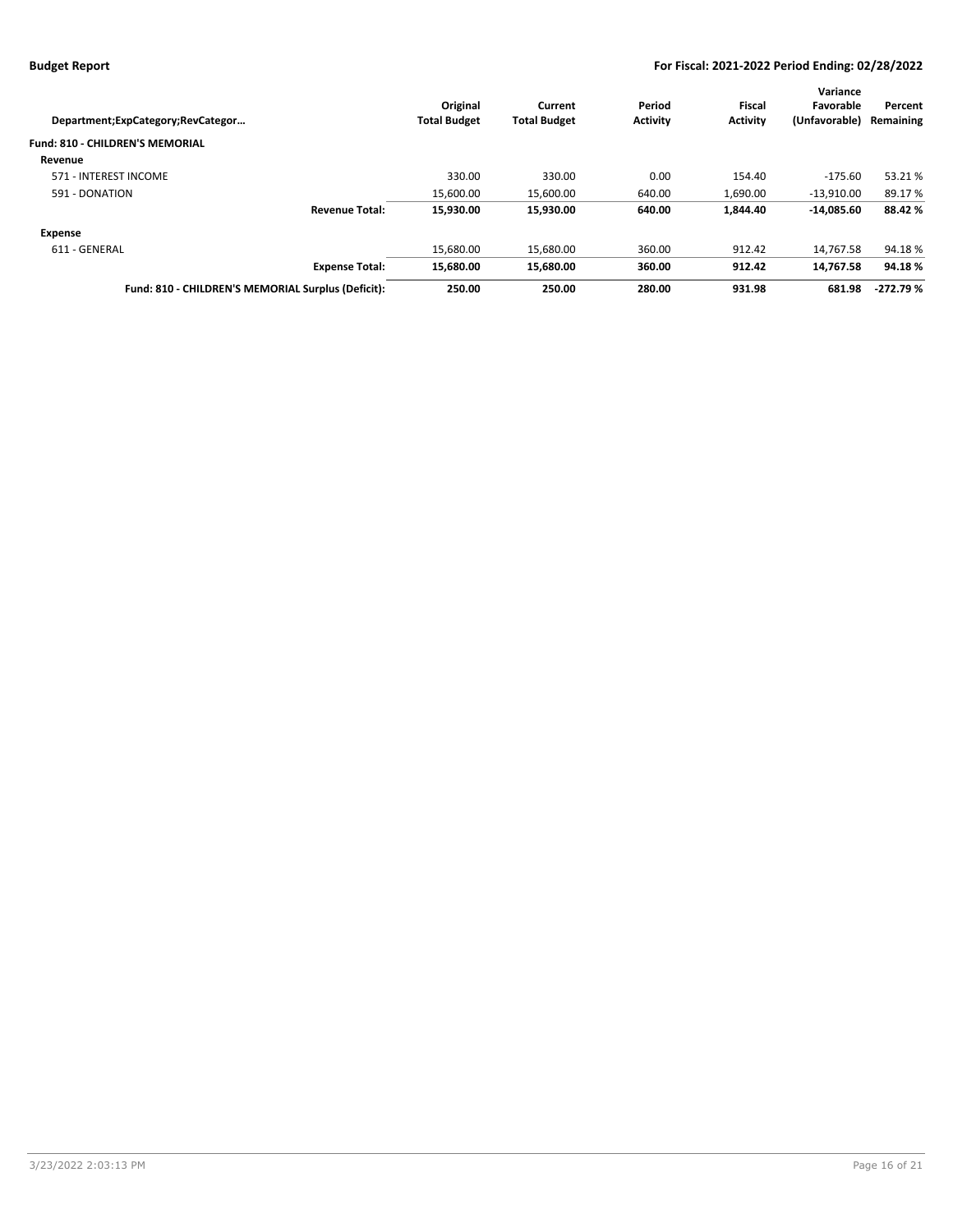|                                                |                     |                     |                 |                 | Variance      |           |
|------------------------------------------------|---------------------|---------------------|-----------------|-----------------|---------------|-----------|
|                                                | Original            | Current             | Period          | Fiscal          | Favorable     | Percent   |
| Department;ExpCategory;RevCategor              | <b>Total Budget</b> | <b>Total Budget</b> | <b>Activity</b> | <b>Activity</b> | (Unfavorable) | Remaining |
| <b>Fund: 820 - ARTS COMMISSION</b>             |                     |                     |                 |                 |               |           |
| Revenue                                        |                     |                     |                 |                 |               |           |
| 551 - SERVICE & MERCHANDISE                    | 1,000.00            | 1.000.00            | 0.00            | 0.00            | $-1,000.00$   | 100.00 %  |
| 571 - INTEREST INCOME                          | 0.00                | 0.00                | 0.00            | 49.75           | 49.75         | 0.00%     |
| 591 - DONATION                                 | 500.00              | 500.00              | 0.00            | 0.00            | $-500.00$     | 100.00 %  |
| <b>Revenue Total:</b>                          | 1.500.00            | 1.500.00            | 0.00            | 49.75           | $-1,450.25$   | 96.68%    |
| Expense                                        |                     |                     |                 |                 |               |           |
| 611 - GENERAL                                  | 9,750.00            | 9,750.00            | 250.00          | 266.96          | 9.483.04      | 97.26%    |
| <b>Expense Total:</b>                          | 9,750.00            | 9,750.00            | 250.00          | 266.96          | 9,483.04      | 97.26 %   |
| Fund: 820 - ARTS COMMISSION Surplus (Deficit): | $-8.250.00$         | $-8.250.00$         | $-250.00$       | $-217.21$       | 8.032.79      | 97.37 %   |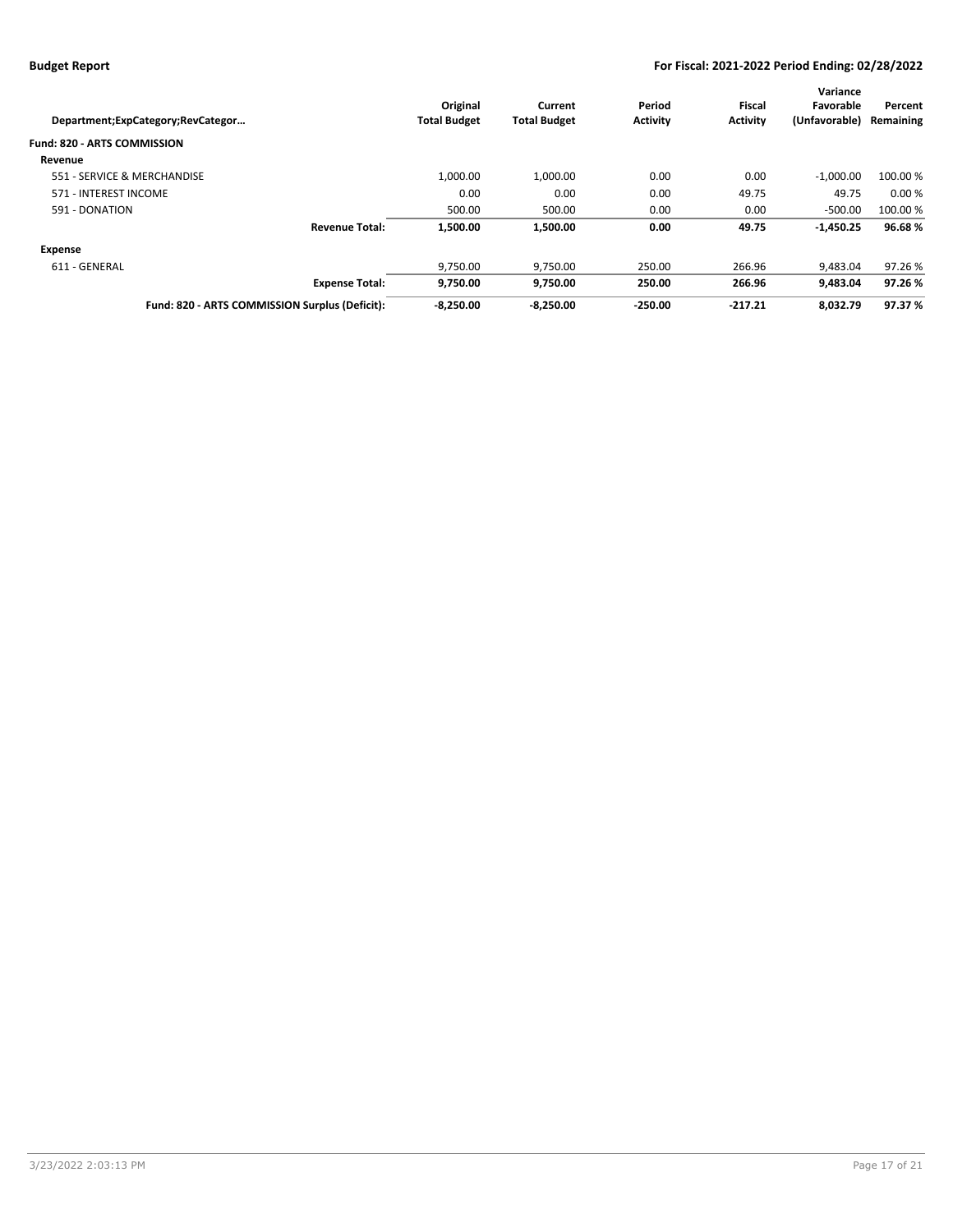| Department; ExpCategory; RevCategor             | Original<br><b>Total Budget</b> | Current<br><b>Total Budget</b> | Period<br><b>Activity</b> | <b>Fiscal</b><br><b>Activity</b> | Variance<br>Favorable<br>(Unfavorable) | Percent<br>Remaining |
|-------------------------------------------------|---------------------------------|--------------------------------|---------------------------|----------------------------------|----------------------------------------|----------------------|
| <b>Fund: 825 - PUBLIC ARTS FUND</b>             |                                 |                                |                           |                                  |                                        |                      |
| Revenue                                         |                                 |                                |                           |                                  |                                        |                      |
| 571 - INTEREST INCOME                           | 20.00                           | 20.00                          | 0.00                      | 1.91                             | $-18.09$                               | 90.45 %              |
| <b>Revenue Total:</b>                           | 20.00                           | 20.00                          | 0.00                      | 1.91                             | $-18.09$                               | 90.45 %              |
| Expense                                         |                                 |                                |                           |                                  |                                        |                      |
| 611 - GENERAL                                   | 0.00                            | 0.00                           | 0.00                      | 0.64                             | $-0.64$                                | 0.00%                |
| <b>Expense Total:</b>                           | 0.00                            | 0.00                           | 0.00                      | 0.64                             | $-0.64$                                | 0.00%                |
| Fund: 825 - PUBLIC ARTS FUND Surplus (Deficit): | 20.00                           | 20.00                          | 0.00                      | 1.27                             | $-18.73$                               | 93.65 %              |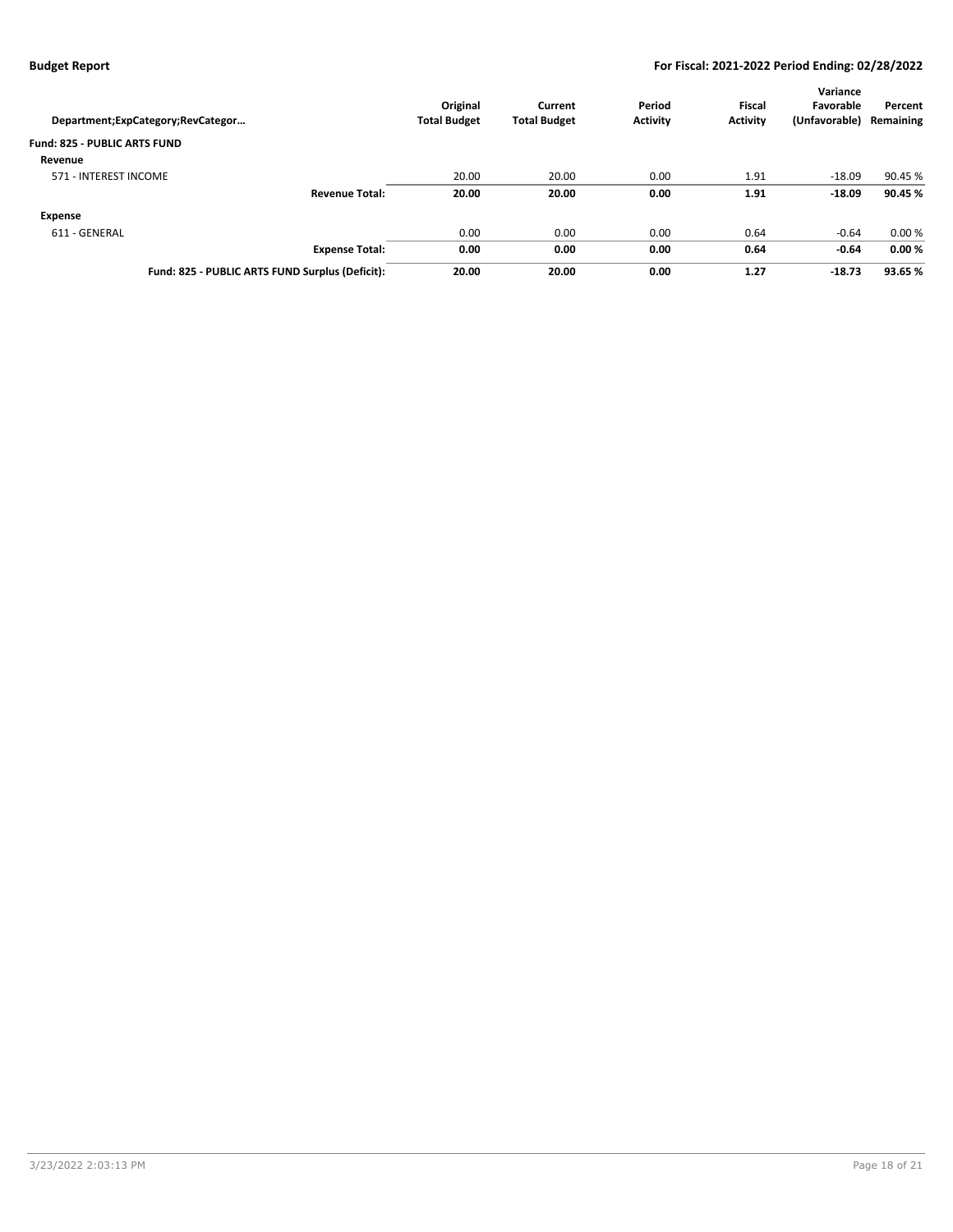| Department;ExpCategory;RevCategor                  | Original<br><b>Total Budget</b> | Current<br><b>Total Budget</b> | Period<br><b>Activity</b> | Fiscal<br><b>Activity</b> | Variance<br>Favorable<br>(Unfavorable) | Percent<br>Remaining |
|----------------------------------------------------|---------------------------------|--------------------------------|---------------------------|---------------------------|----------------------------------------|----------------------|
| Fund: 830 - WCVB TOURISM BUREAU                    |                                 |                                |                           |                           |                                        |                      |
| Revenue                                            |                                 |                                |                           |                           |                                        |                      |
| 519 - TAX - NON CATEGORIZED                        | 250,000.00                      | 320,000.00                     | 13,660.80                 | 128,600.63                | $-191,399.37$                          | 59.81%               |
| 522 - INTERGOVEN - STATE GRANT                     | 25,000.00                       | 70,000.00                      | 0.00                      | 6,628.83                  | $-63,371.17$                           | 90.53%               |
| 551 - SERVICE & MERCHANDISE                        | 0.00                            | 22,800.00                      | 1,200.00                  | 8.800.00                  | $-14,000.00$                           | 61.40%               |
| 571 - INTEREST INCOME                              | 4,600.00                        | 4,600.00                       | 340.11                    | 1,957.69                  | $-2,642.31$                            | 57.44 %              |
| 599 - REVENUE - NON CATEGORIZED                    | 0.00                            | 0.00                           | 0.00                      | 250.00                    | 250.00                                 | 0.00%                |
| <b>Revenue Total:</b>                              | 279,600.00                      | 417,400.00                     | 15,200.91                 | 146,237.15                | $-271,162.85$                          | 64.96%               |
| Expense                                            |                                 |                                |                           |                           |                                        |                      |
| 611 - GENERAL                                      | 279,600.00                      | 477,100.00                     | 14,792.51                 | 289,373.72                | 187,726.28                             | 39.35 %              |
| <b>Expense Total:</b>                              | 279,600.00                      | 477,100.00                     | 14,792.51                 | 289,373.72                | 187,726.28                             | 39.35 %              |
| Fund: 830 - WCVB TOURISM BUREAU Surplus (Deficit): | 0.00                            | $-59.700.00$                   | 408.40                    | $-143,136.57$             | $-83,436.57$                           | $-139.76%$           |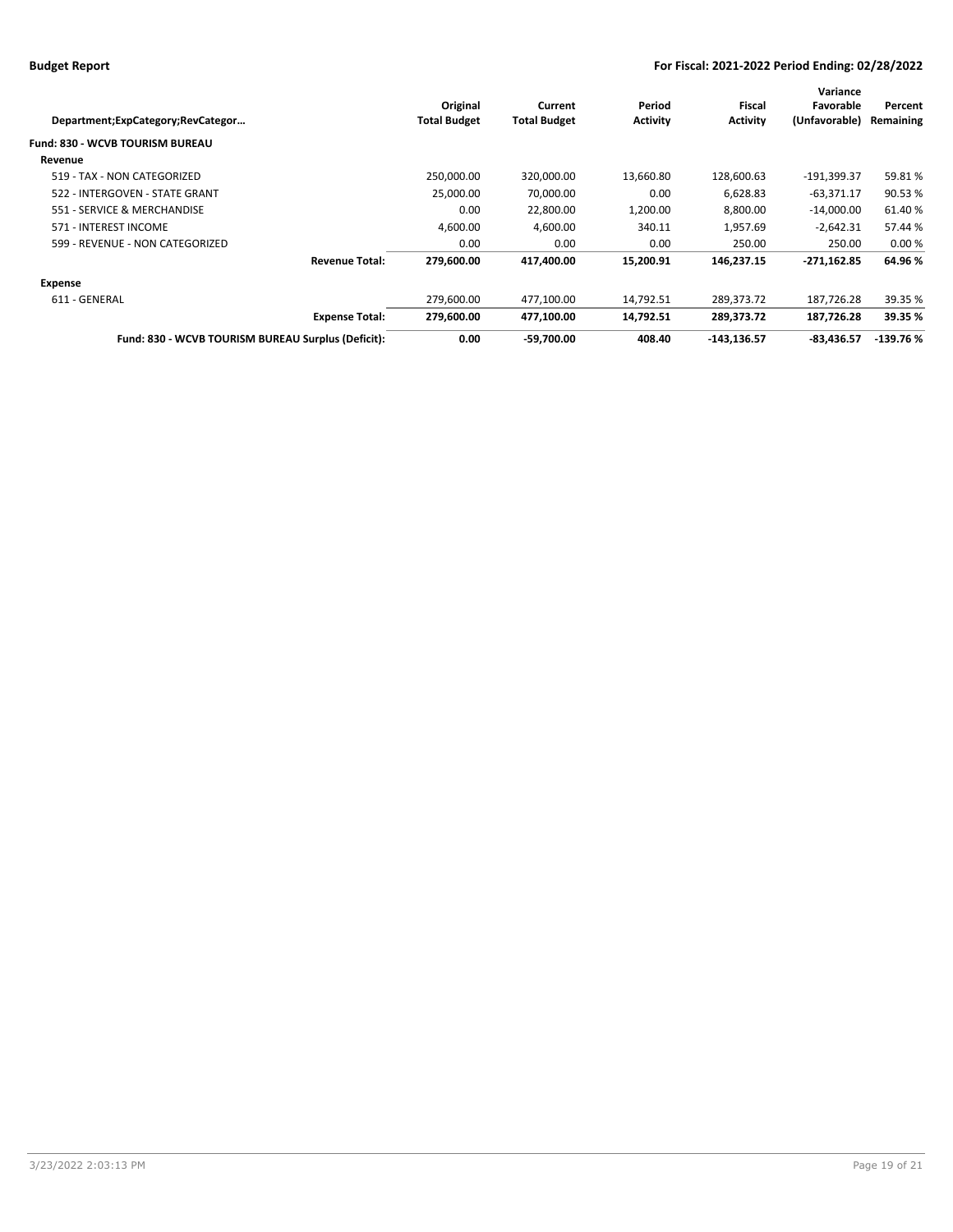|                                             |                     |                     |                 |                 | Variance      |           |
|---------------------------------------------|---------------------|---------------------|-----------------|-----------------|---------------|-----------|
|                                             | Original            | Current             | Period          | Fiscal          | Favorable     | Percent   |
| Department;ExpCategory;RevCategor           | <b>Total Budget</b> | <b>Total Budget</b> | <b>Activity</b> | <b>Activity</b> | (Unfavorable) | Remaining |
| <b>Fund: 900 - SELF INSURED</b>             |                     |                     |                 |                 |               |           |
| Revenue                                     |                     |                     |                 |                 |               |           |
| 500 - PREMIUMS                              | 1,334,040.00        | 1,334,040.00        | 106,443.41      | 489,176.28      | -844,863.72   | 63.33%    |
| 571 - INTEREST INCOME                       | 7.000.00            | 7,000.00            | 0.00            | 2.017.03        | -4.982.97     | 71.19 %   |
| <b>Revenue Total:</b>                       | 1,341,040.00        | 1,341,040.00        | 106,443.41      | 491,193.31      | $-849.846.69$ | 63.37 %   |
| <b>Expense</b>                              |                     |                     |                 |                 |               |           |
| 611 - GENERAL                               | 61,150.00           | 61,150.00           | 1,155.00        | 6,500.99        | 54,649.01     | 89.37%    |
| 699 - SELF INSURANCE PREMIUM                | 1,071,770.00        | 1,071,770.00        | 24,178.90       | 368,981.23      | 702,788.77    | 65.57%    |
| <b>Expense Total:</b>                       | 1,132,920.00        | 1,132,920.00        | 25,333.90       | 375,482.22      | 757,437.78    | 66.86%    |
| Fund: 900 - SELF INSURED Surplus (Deficit): | 208.120.00          | 208.120.00          | 81.109.51       | 115.711.09      | $-92,408.91$  | 44.40 %   |
| <b>Report Surplus (Deficit):</b>            | $-2,882,542.30$     | $-1,256,322.88$     | $-1,176,040.34$ | 1,784,765.72    | 3,041,088.60  | 242.06%   |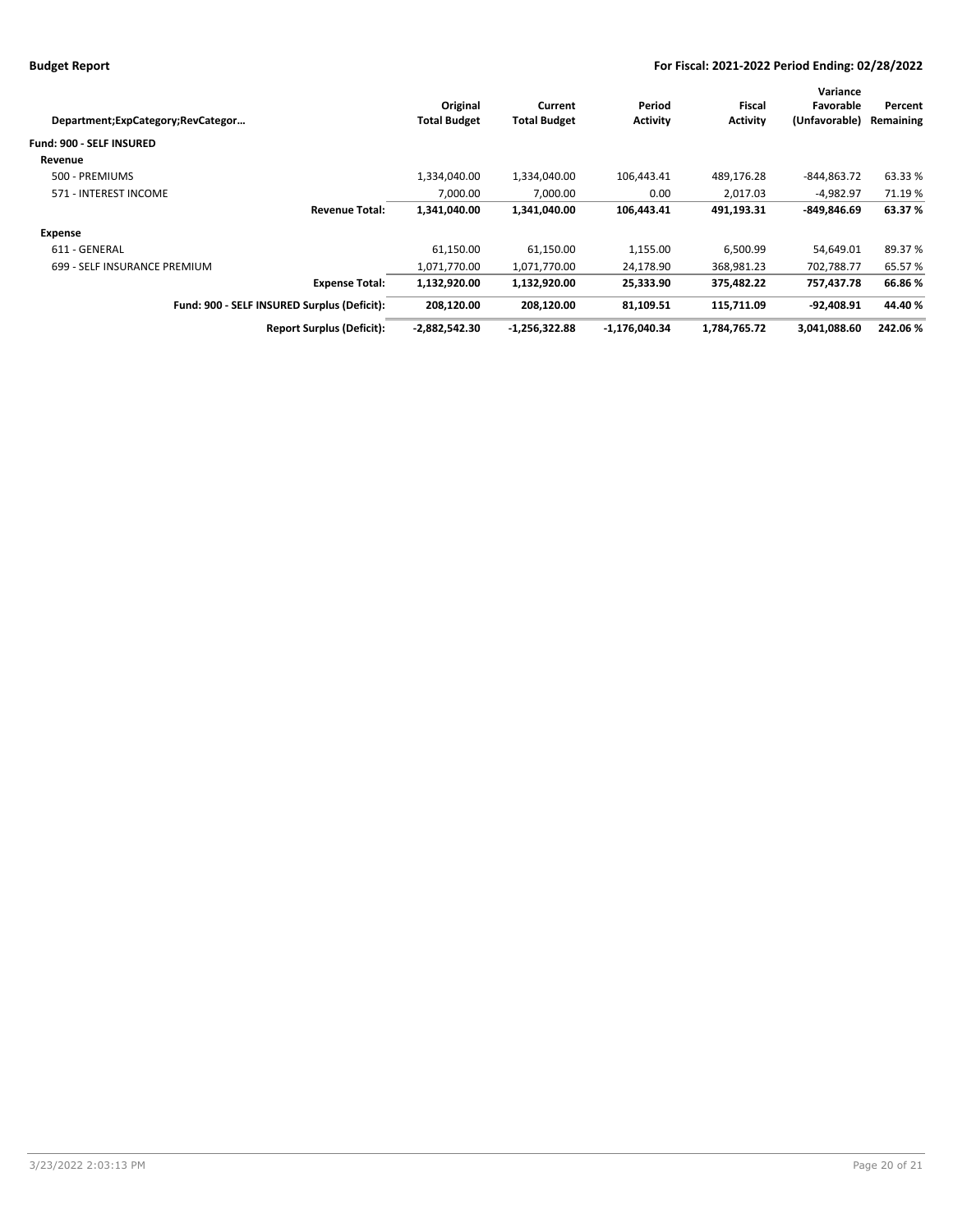# **Fund Summary**

| Fund                                 | Original<br><b>Total Budget</b> | Current<br><b>Total Budget</b> | Period<br><b>Activity</b> | <b>Fiscal</b><br><b>Activity</b> | Variance<br>Favorable<br>(Unfavorable) |  |
|--------------------------------------|---------------------------------|--------------------------------|---------------------------|----------------------------------|----------------------------------------|--|
| 110 - GENERAL                        | $-299,010.00$                   | $-338,768.04$                  | $-30.601.10$              | 382,753.76                       | 721,521.80                             |  |
| 210 - CAPITAL IMPROVEMENT TRAN       | 0.00                            | $-14,547.30$                   | 70,578.63                 | 285,810.03                       | 300,357.33                             |  |
| 215 - CAPITAL IMPROVEMENT 1/2 C      | 0.00                            | 0.00                           | -374,877.95               | 252,844.43                       | 252,844.43                             |  |
| 225 - GENERAL OBLIGATION BONDS       | 0.00                            | 0.00                           | $-977,171.76$             | 43,722.89                        | 43,722.89                              |  |
| 240 - AMERICAN RESCUE PLAN           | 0.00                            | 1,359,172.22                   | 0.00                      | 3,510.23                         | $-1,355,661.99$                        |  |
| 310 - DEBT SERVICE                   | 0.00                            | 0.00                           | 6.678.00                  | 0.00                             | 0.00                                   |  |
| 410 - NEIGHBORHOOD IMPROVEME         | 0.00                            | 0.00                           | $-145,624.00$             | $-91,051.16$                     | $-91,051.16$                           |  |
| 430 - PARK & RECREATION              | 417.70                          | $-156,587.76$                  | $-38,342.09$              | 597,080.71                       | 753,668.47                             |  |
| 440 - TAX INCREMENTAL FINANCINO      | 0.00                            | 0.00                           | 14,123.61                 | 145,525.26                       | 145,525.26                             |  |
| <b>610 - WATER POLLUTION CONTROL</b> | $-2,784,260.00$                 | $-2,246,202.00$                | 217,648.41                | 192,172.54                       | 2,438,374.54                           |  |
| 710 - STEVENSON                      | 0.00                            | 0.00                           | 0.00                      | $-1,038.20$                      | $-1,038.20$                            |  |
| 720 - BROWN                          | 270.00                          | 270.00                         | 0.00                      | 46.32                            | $-223.68$                              |  |
| 730 - ANDERSON                       | 190.00                          | 190.00                         | 0.00                      | 33.73                            | $-156.27$                              |  |
| 740 - CRISSEY                        | $-370.00$                       | $-370.00$                      | 0.00                      | 38.59                            | 408.59                                 |  |
| 750 - TRICENTENNIAL                  | 80.00                           | 80.00                          | 0.00                      | 26.03                            | $-53.97$                               |  |
| 810 - CHILDREN'S MEMORIAL            | 250.00                          | 250.00                         | 280.00                    | 931.98                           | 681.98                                 |  |
| 820 - ARTS COMMISSION                | $-8,250.00$                     | $-8,250.00$                    | $-250.00$                 | $-217.21$                        | 8,032.79                               |  |
| 825 - PUBLIC ARTS FUND               | 20.00                           | 20.00                          | 0.00                      | 1.27                             | $-18.73$                               |  |
| 830 - WCVB TOURISM BUREAU            | 0.00                            | $-59,700.00$                   | 408.40                    | $-143, 136.57$                   | $-83,436.57$                           |  |
| 900 - SELF INSURED                   | 208,120.00                      | 208,120.00                     | 81,109.51                 | 115,711.09                       | $-92,408.91$                           |  |
| <b>Report Surplus (Deficit):</b>     | $-2,882,542.30$                 | $-1.256.322.88$                | $-1.176.040.34$           | 1,784,765.72                     | 3.041.088.60                           |  |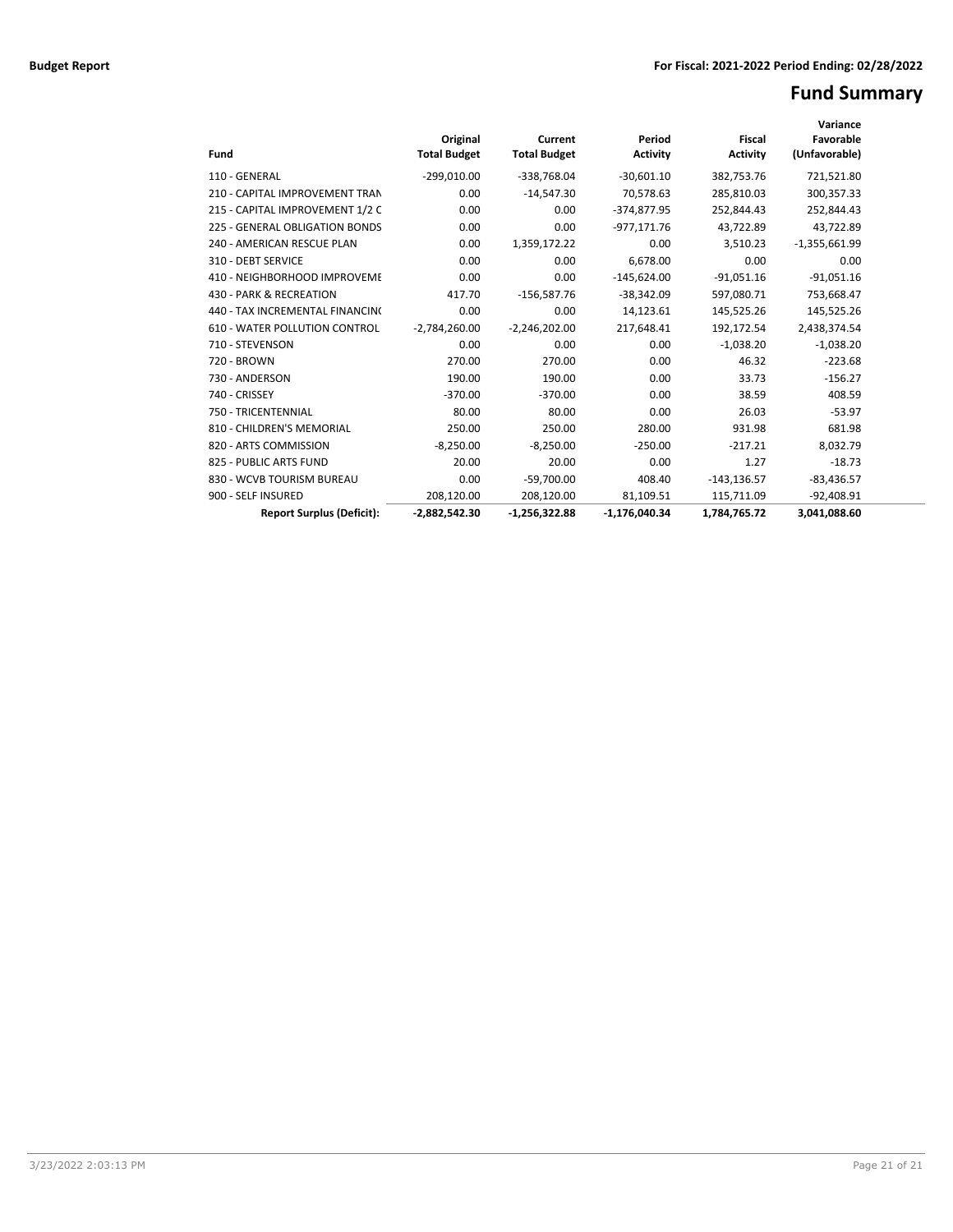# **Prior-Year Comparative Income Statement**

Narrensburg

City of Warrensburg, MO **Group Summary** 

For the Period Ending 02/28/2022

|                                                   |                      |               | Feb. Variance |             |                     |                     | <b>YTD Variance</b> |            |
|---------------------------------------------------|----------------------|---------------|---------------|-------------|---------------------|---------------------|---------------------|------------|
|                                                   | 2020-2021            | 2021-2022     | Favorable /   |             | 2020-2021           | 2021-2022           | Favorable /         |            |
| Departmen                                         | <b>Feb. Activity</b> | Feb. Activity | (Unfavorable) | Variance %  | <b>YTD Activity</b> | <b>YTD Activity</b> | (Unfavorable)       | Variance % |
| Fund: 110 - GENERAL                               |                      |               |               |             |                     |                     |                     |            |
| Revenue                                           |                      |               |               |             |                     |                     |                     |            |
| RevCategory: 511 - PROPERTY TAX                   |                      |               |               |             |                     |                     |                     |            |
|                                                   | 47,511.91            | 44,509.48     | $-3,002.43$   | $-6.32%$    | 785,352.79          | 889,863.13          | 104,510.34          | 13.31%     |
| RevCategory 511 - PROPERTY TAX Total:             | 47,511.91            | 44,509.48     | $-3,002.43$   | $-6.32%$    | 785,352.79          | 889,863.13          | 104,510.34          | 13.31%     |
| RevCategory: 512 - SALES TAX                      |                      |               |               |             |                     |                     |                     |            |
|                                                   | 321,391.22           | 426,989.77    | 105,598.55    | 32.86%      | 1,826,102.65        | 2,099,198.84        | 273,096.19          | 14.96%     |
| RevCategory 512 - SALES TAX Total:                | 321,391.22           | 426,989.77    | 105,598.55    | 32.86%      | 1,826,102.65        | 2,099,198.84        | 273,096.19          | 14.96%     |
| RevCategory: 513 - USE TAX                        |                      |               |               |             |                     |                     |                     |            |
|                                                   | 58,743.64            | 36,390.05     | $-22,353.59$  | $-38.05%$   | 190,919.36          | 166,938.04          | $-23,981.32$        | $-12.56%$  |
| RevCategory 513 - USE TAX Total:                  | 58,743.64            | 36,390.05     | $-22,353.59$  | $-38.05%$   | 190,919.36          | 166,938.04          | $-23,981.32$        | $-12.56%$  |
| RevCategory: 514 - FRANCHISE TAX                  |                      |               |               |             |                     |                     |                     |            |
|                                                   | 205,447.83           | 203,241.79    | $-2,206.04$   | $-1.07%$    | 961,122.97          | 1,024,765.73        | 63,642.76           | 6.62%      |
| RevCategory 514 - FRANCHISE TAX Total:            | 205,447.83           | 203,241.79    | $-2,206.04$   | $-1.07\%$   | 961,122.97          | 1,024,765.73        | 63,642.76           | 6.62%      |
| RevCategory: 519 - TAX - NON CATEGORIZED          |                      |               |               |             |                     |                     |                     |            |
|                                                   | 14,549.56            | 13,660.80     | -888.76       | $-6.11%$    | 104,304.00          | 128,600.63          | 24,296.63           | 23.29%     |
| RevCategory 519 - TAX - NON CATEGORIZED Total:    | 14,549.56            | 13,660.80     | $-888.76$     | $-6.11%$    | 104,304.00          | 128,600.63          | 24,296.63           | 23.29%     |
| RevCategory: 521 - INTERGOVEN - FED GRANT         |                      |               |               |             |                     |                     |                     |            |
|                                                   | 182,367.82           | 0.00          | $-182,367.82$ | $-100.00\%$ | 409,670.20          | 2,212.00            | $-407,458.20$       | -99.46%    |
| RevCategory 521 - INTERGOVEN - FED GRANT Total:   | 182,367.82           | 0.00          | $-182,367.82$ | $-100.00%$  | 409,670.20          | 2,212.00            | -407,458.20         | -99.46%    |
| RevCategory: 522 - INTERGOVEN - STATE GRANT       |                      |               |               |             |                     |                     |                     |            |
|                                                   | 0.00                 | 0.00          | 0.00          | 0.00%       | 0.00                | 17,257.16           | 17,257.16           | 0.00%      |
| RevCategory 522 - INTERGOVEN - STATE GRANT Total: | 0.00                 | 0.00          | 0.00          | 0.00%       | 0.00                | 17,257.16           | 17,257.16           | 0.00%      |
| RevCategory: 523 - INTERGOVEN - LOCAL GRANT       |                      |               |               |             |                     |                     |                     |            |
|                                                   | 0.00                 | 0.00          | 0.00          | 0.00%       | 8,450.50            | 1,200.00            | $-7,250.50$         | $-85.80%$  |
| RevCategory 523 - INTERGOVEN - LOCAL GRANT Total: | 0.00                 | 0.00          | 0.00          | 0.00%       | 8,450.50            | 1,200.00            | $-7,250.50$         | $-85.80%$  |
| RevCategory: 531 - LICENSES                       |                      |               |               |             |                     |                     |                     |            |
|                                                   | 1,032.25             | 210.50        | $-821.75$     | $-79.61%$   | 13,205.59           | 8,152.29            | $-5,053.30$         | $-38.27%$  |
| RevCategory 531 - LICENSES Total:                 | 1,032.25             | 210.50        | -821.75       | $-79.61%$   | 13,205.59           | 8,152.29            | $-5,053.30$         | $-38.27%$  |
| RevCategory: 532 - PERMITS                        |                      |               |               |             |                     |                     |                     |            |
|                                                   | 5,390.82             | 7,187.46      | 1,796.64      | 33.33%      | 44,839.78           | 49,236.86           | 4,397.08            | 9.81%      |
| RevCategory 532 - PERMITS Total:                  | 5,390.82             | 7,187.46      | 1,796.64      | 33.33%      | 44,839.78           | 49,236.86           | 4,397.08            | 9.81%      |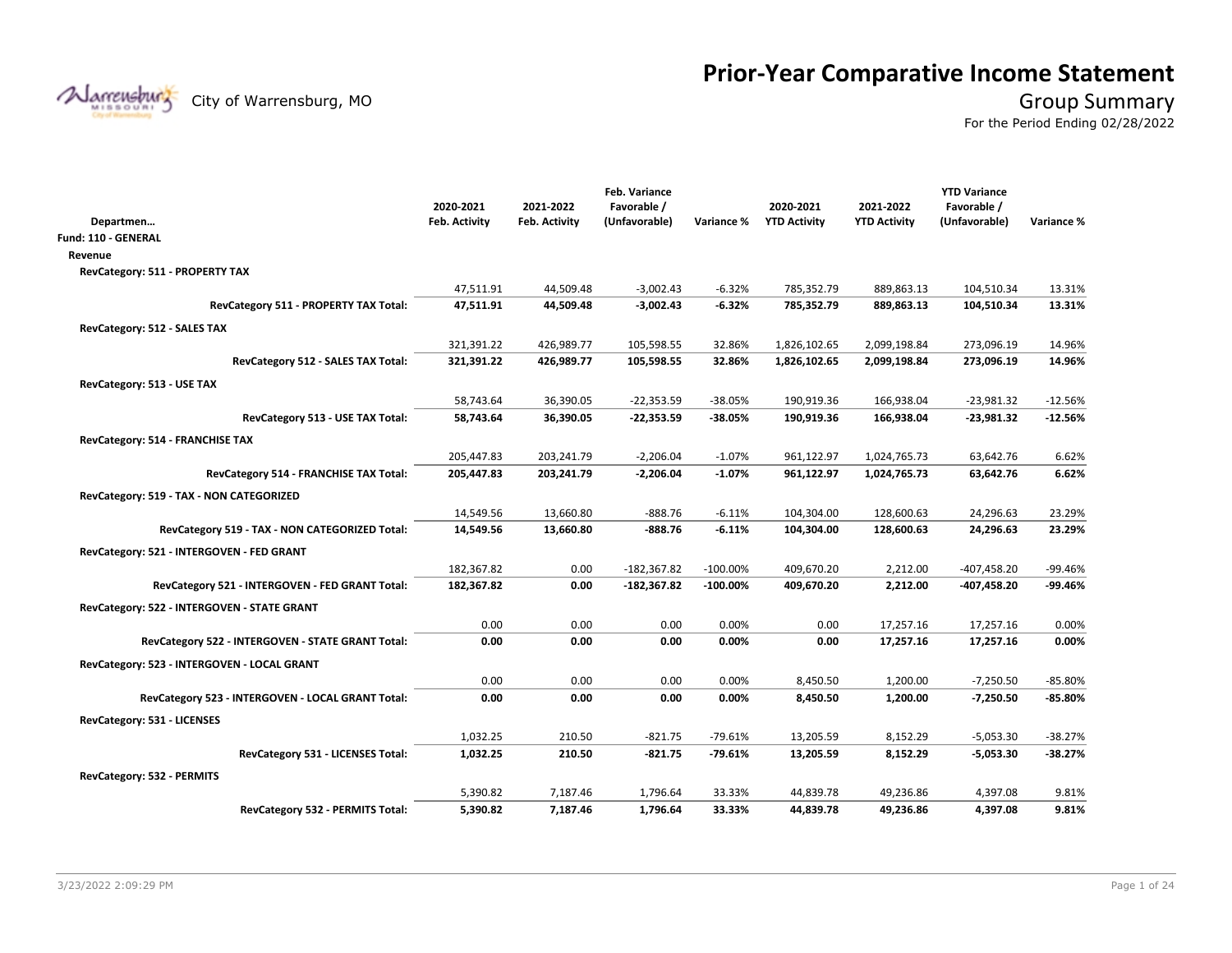|                                                    |                        |                        | Feb. Variance            |                     |                       |                       | <b>YTD Variance</b>        |                    |
|----------------------------------------------------|------------------------|------------------------|--------------------------|---------------------|-----------------------|-----------------------|----------------------------|--------------------|
|                                                    | 2020-2021              | 2021-2022              | Favorable /              |                     | 2020-2021             | 2021-2022             | Favorable /                |                    |
| Departmen                                          | Feb. Activity          | <b>Feb. Activity</b>   | (Unfavorable)            | Variance %          | <b>YTD Activity</b>   | <b>YTD Activity</b>   | (Unfavorable)              | Variance %         |
| RevCategory: 541 - FINES                           |                        |                        |                          |                     |                       |                       |                            |                    |
|                                                    | 17,160.03              | 18,448.03              | 1,288.00                 | 7.51%               | 100,203.63            | 88,162.11             | $-12,041.52$               | $-12.02%$          |
| RevCategory 541 - FINES Total:                     | 17,160.03              | 18,448.03              | 1,288.00                 | 7.51%               | 100,203.63            | 88,162.11             | $-12,041.52$               | $-12.02%$          |
| RevCategory: 551 - SERVICE & MERCHANDISE           |                        |                        |                          |                     |                       |                       |                            |                    |
|                                                    | 6,934.50               | 1,594.50               | $-5,340.00$              | $-77.01%$           | 43,210.81             | 87,668.75             | 44,457.94                  | 102.89%            |
| RevCategory 551 - SERVICE & MERCHANDISE Total:     | 6,934.50               | 1,594.50               | $-5,340.00$              | $-77.01%$           | 43,210.81             | 87,668.75             | 44,457.94                  | 102.89%            |
| RevCategory: 555 - SERVICE & MERCHANDISE           |                        |                        |                          |                     |                       |                       |                            |                    |
|                                                    | 0.00                   | 0.00                   | 0.00                     | 0.00%               | 210,629.85            | 211,867.50            | 1,237.65                   | 0.59%              |
| RevCategory 555 - SERVICE & MERCHANDISE Total:     | 0.00                   | 0.00                   | 0.00                     | 0.00%               | 210,629.85            | 211,867.50            | 1,237.65                   | 0.59%              |
|                                                    |                        |                        |                          |                     |                       |                       |                            |                    |
| RevCategory: 561 - ASSET SALES                     | 0.00                   | 0.00                   | 0.00                     | 0.00%               |                       | 0.00                  |                            | $-100.00%$         |
| RevCategory 561 - ASSET SALES Total:               | 0.00                   | 0.00                   | 0.00                     | 0.00%               | 8,800.00<br>8,800.00  | 0.00                  | $-8,800.00$<br>$-8,800.00$ | $-100.00\%$        |
|                                                    |                        |                        |                          |                     |                       |                       |                            |                    |
| RevCategory: 571 - INTEREST INCOME                 |                        |                        |                          |                     |                       |                       |                            |                    |
|                                                    | 4,644.85               | 119.90                 | $-4,524.95$              | $-97.42%$           | 22,618.37             | 13,571.56             | $-9,046.81$                | $-40.00%$          |
| RevCategory 571 - INTEREST INCOME Total:           | 4,644.85               | 119.90                 | $-4,524.95$              | -97.42%             | 22,618.37             | 13,571.56             | $-9,046.81$                | -40.00%            |
| RevCategory: 591 - DONATION                        |                        |                        |                          |                     |                       |                       |                            |                    |
|                                                    | 0.00                   | 0.00                   | 0.00                     | 0.00%               | 10,956.00             | 12,100.00             | 1,144.00                   | 10.44%             |
| RevCategory 591 - DONATION Total:                  | 0.00                   | 0.00                   | 0.00                     | 0.00%               | 10,956.00             | 12,100.00             | 1,144.00                   | 10.44%             |
| RevCategory: 599 - REVENUE - NON CATEGORIZED       |                        |                        |                          |                     |                       |                       |                            |                    |
|                                                    | 1,600.00               | 400.00                 | $-1,200.00$              | -75.00%             | 13,943.32             | 4,922.82              | $-9,020.50$                | $-64.69%$          |
| RevCategory 599 - REVENUE - NON CATEGORIZED Total: | 1,600.00               | 400.00                 | $-1,200.00$              | -75.00%             | 13,943.32             | 4,922.82              | $-9,020.50$                | -64.69%            |
| <b>Revenue Total:</b>                              | 866,774.43             | 752,752.28             | $-114,022.15$            | $-13.15%$           | 4,754,329.82          | 4,805,717.42          | 51,387.60                  | 1.08%              |
|                                                    |                        |                        |                          |                     |                       |                       |                            |                    |
| <b>Expense</b>                                     |                        |                        |                          |                     |                       |                       |                            |                    |
| 601 - LEGISLATIVE                                  | 134.93                 | 135.18                 | $-0.25$                  | $-0.19%$            | 37,119.95             | 51,913.70             | $-14,793.75$               | -39.85%            |
| 602 - CITY CLERK                                   | 5,540.45               | 2,399.55               | 3,140.90                 | 56.69%              | 32,626.44             | 16,483.31             | 16,143.13                  | 49.48%             |
| 603 - CITY MANAGER                                 | 5,497.00               | 14,093.30              | $-8,596.30$              | $-156.38%$          | 95,834.82             | 89,542.38             | 6,292.44                   | 6.57%              |
| 604 - MUNICIPAL COURT                              | 13,162.85              | 10,484.45              | 2,678.40                 | 20.35%              | 67,782.05             | 65,384.76             | 2,397.29                   | 3.54%              |
| 605 - LEGAL<br><b>610 - HUMAN RESOURCES</b>        | 250.00                 | 5.26                   | 244.74                   | 97.90%              | 3,100.00<br>78,653.54 | 1,351.30<br>80,910.78 | 1,748.70<br>$-2,257.24$    | 56.41%<br>$-2.87%$ |
| 611 - GENERAL                                      | 12,685.95<br>56,449.59 | 14,480.57<br>34,621.27 | $-1,794.62$<br>21,828.32 | $-14.15%$<br>38.67% | 448,863.39            | 88,431.78             | 360,431.61                 | 80.30%             |
| 612 - FINANCE                                      | 36,850.75              | 50,976.96              | $-14,126.21$             | -38.33%             | 224,046.69            | 225,146.52            | $-1,099.83$                | $-0.49%$           |
| 613 - INFORMATION TECHNOLOGY                       | 47,737.54              | 42,421.62              | 5,315.92                 | 11.14%              | 288,990.69            | 338,455.69            | $-49,465.00$               | $-17.12%$          |
| 614 - BUILDINGS & GROUNDS                          | 14,775.32              | 16,401.58              | $-1,626.26$              | $-11.01%$           | 64,614.19             | 77,819.08             | $-13,204.89$               | $-20.44%$          |
| 620 - EMERGENCY MANAGEMENT                         | 0.00                   | 280.00                 | $-280.00$                | 0.00%               | 13,316.00             | 13,662.45             | $-346.45$                  | $-2.60%$           |
| <b>621 - FIRE PROTECTION</b>                       | 163,448.63             | 187,426.55             | $-23,977.92$             | $-14.67%$           | 947,690.63            | 984,103.96            | $-36,413.33$               | $-3.84%$           |
| 622 - LAW ENFORCEMENT                              | 200,077.79             | 209,152.98             | $-9,075.19$              | $-4.54%$            | 1,061,727.31          | 1,176,302.95          | $-114,575.64$              | $-10.79%$          |
| 623 - ANIMAL CONTROL                               | 13,140.00              | 0.00                   | 13,140.00                | 100.00%             | 93,050.62             | 0.00                  | 93,050.62                  | 100.00%            |
| 640 - GRAPHIC INFORMATION SYSTEMS                  | 5,201.80               | 6,196.03               | $-994.23$                | $-19.11%$           | 40,330.42             | 34,554.27             | 5,776.15                   | 14.32%             |
| 641 - COMMUNITY DEVELOPMENT                        | 35,907.06              | 42,095.14              | $-6,188.08$              | $-17.23%$           | 197,836.98            | 220,415.34            | $-22,578.36$               | $-11.41%$          |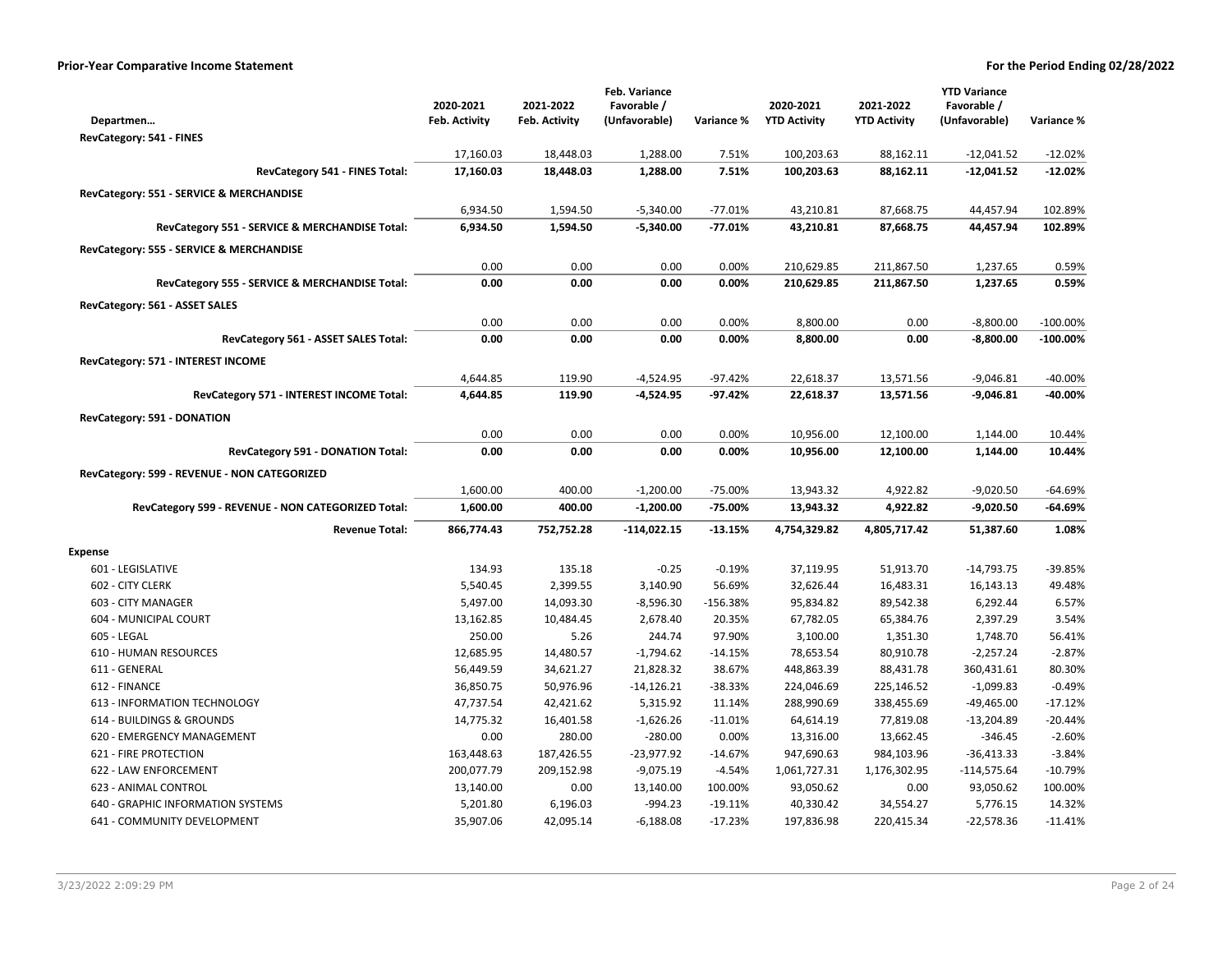|                            |                             |                      |                      | Feb. Variance |            |                     |                     | <b>YTD Variance</b> |            |
|----------------------------|-----------------------------|----------------------|----------------------|---------------|------------|---------------------|---------------------|---------------------|------------|
|                            |                             | 2020-2021            | 2021-2022            | Favorable /   |            | 2020-2021           | 2021-2022           | Favorable /         |            |
| Departmen                  |                             | <b>Feb. Activity</b> | <b>Feb. Activity</b> | (Unfavorable) | Variance % | <b>YTD Activity</b> | <b>YTD Activity</b> | (Unfavorable)       | Variance % |
| 642 - ECONOMIC DEVELOPMENT |                             | 24,658.33            | 11,333.33            | 13,325.00     | 54.04%     | 65,344.99           | 298,172.15          | $-232,827.16$       | $-356.30%$ |
| 643 - STREET MAINTENANCE   |                             | 138,298.24           | 133,966.93           | 4,331.31      | 3.13%      | 575,940.60          | 538,226.64          | 37,713.96           | 6.55%      |
| 644 - CEMETERY             |                             | 5,987.16             | 6,882.68             | $-895.52$     | $-14.96%$  | 31,425.58           | 38,202.77           | $-6,777.19$         | $-21.57%$  |
| 810 - NON-DEPARTMENTAL     |                             | 0.00                 | 0.00                 | 0.00          | 0.00%      | 83,883.83           | 83,883.83           | 0.00                | 0.00%      |
|                            | <b>Expense Total:</b>       | 779.803.39           | 783,353.38           | $-3.549.99$   | $-0.46%$   | 4.452.178.72        | 4,422,963.66        | 29.215.06           | 0.66%      |
|                            | Fund 110 Surplus (Deficit): | 86,971.04            | $-30,601.10$         | $-117.572.14$ | $-135.19%$ | 302,151.10          | 382,753.76          | 80,602.66           | 26.68%     |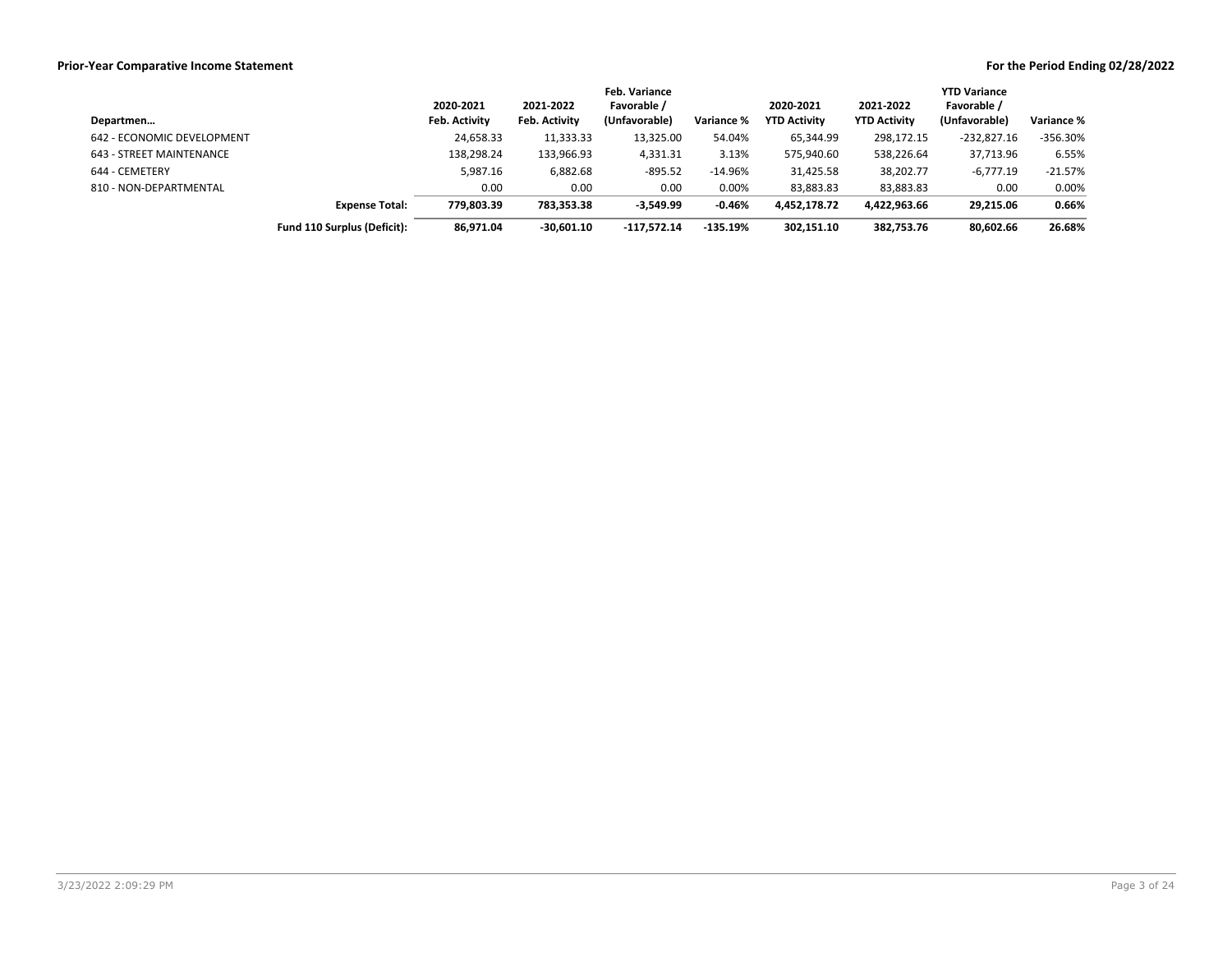|                                                | 2020-2021     | 2021-2022            | Feb. Variance<br>Favorable / |             | 2020-2021           | 2021-2022           | <b>YTD Variance</b><br>Favorable / |            |
|------------------------------------------------|---------------|----------------------|------------------------------|-------------|---------------------|---------------------|------------------------------------|------------|
| Departmen                                      | Feb. Activity | <b>Feb. Activity</b> | (Unfavorable)                | Variance %  | <b>YTD Activity</b> | <b>YTD Activity</b> | (Unfavorable)                      | Variance % |
| Fund: 210 - CAPITAL IMPROVEMENT TRAN           |               |                      |                              |             |                     |                     |                                    |            |
| Revenue                                        |               |                      |                              |             |                     |                     |                                    |            |
| RevCategory: 512 - SALES TAX                   |               |                      |                              |             |                     |                     |                                    |            |
|                                                | 54,965.50     | 63,659.02            | 8,693.52                     | 15.82%      | 282,085.29          | 307,039.42          | 24,954.13                          | 8.85%      |
| RevCategory 512 - SALES TAX Total:             | 54,965.50     | 63,659.02            | 8,693.52                     | 15.82%      | 282,085.29          | 307,039.42          | 24,954.13                          | 8.85%      |
| RevCategory: 551 - SERVICE & MERCHANDISE       |               |                      |                              |             |                     |                     |                                    |            |
|                                                | 7,856.38      | 6,919.61             | $-936.77$                    | $-11.92%$   | 37,409.55           | 35,340.05           | $-2,069.50$                        | $-5.53%$   |
| RevCategory 551 - SERVICE & MERCHANDISE Total: | 7,856.38      | 6,919.61             | -936.77                      | $-11.92%$   | 37,409.55           | 35,340.05           | $-2,069.50$                        | $-5.53%$   |
| RevCategory: 571 - INTEREST INCOME             |               |                      |                              |             |                     |                     |                                    |            |
|                                                | 634.40        | 0.00                 | $-634.40$                    | $-100.00\%$ | 2,584.08            | 2,741.97            | 157.89                             | 6.11%      |
| RevCategory 571 - INTEREST INCOME Total:       | 634.40        | 0.00                 | $-634.40$                    | $-100.00\%$ | 2,584.08            | 2,741.97            | 157.89                             | 6.11%      |
| <b>Revenue Total:</b>                          | 63,456.28     | 70,578.63            | 7,122.35                     | 11.22%      | 322,078.92          | 345,121.44          | 23,042.52                          | 7.15%      |
| Expense                                        |               |                      |                              |             |                     |                     |                                    |            |
| 611 - GENERAL                                  | 140.58        | 0.00                 | 140.58                       | 100.00%     | 651.08              | 925.38              | $-274.30$                          | $-42.13%$  |
| 680 - CAPITAL IMPROVEMENT                      | 2,638.39      | 0.00                 | 2,638.39                     | 100.00%     | 33,444.64           | 58,386.03           | $-24,941.39$                       | $-74.58%$  |
| <b>Expense Total:</b>                          | 2,778.97      | 0.00                 | 2,778.97                     | 100.00%     | 34,095.72           | 59,311.41           | $-25,215.69$                       | -73.96%    |
| Fund 210 Surplus (Deficit):                    | 60,677.31     | 70,578.63            | 9,901.32                     | 16.32%      | 287,983.20          | 285,810.03          | $-2,173.17$                        | $-0.75%$   |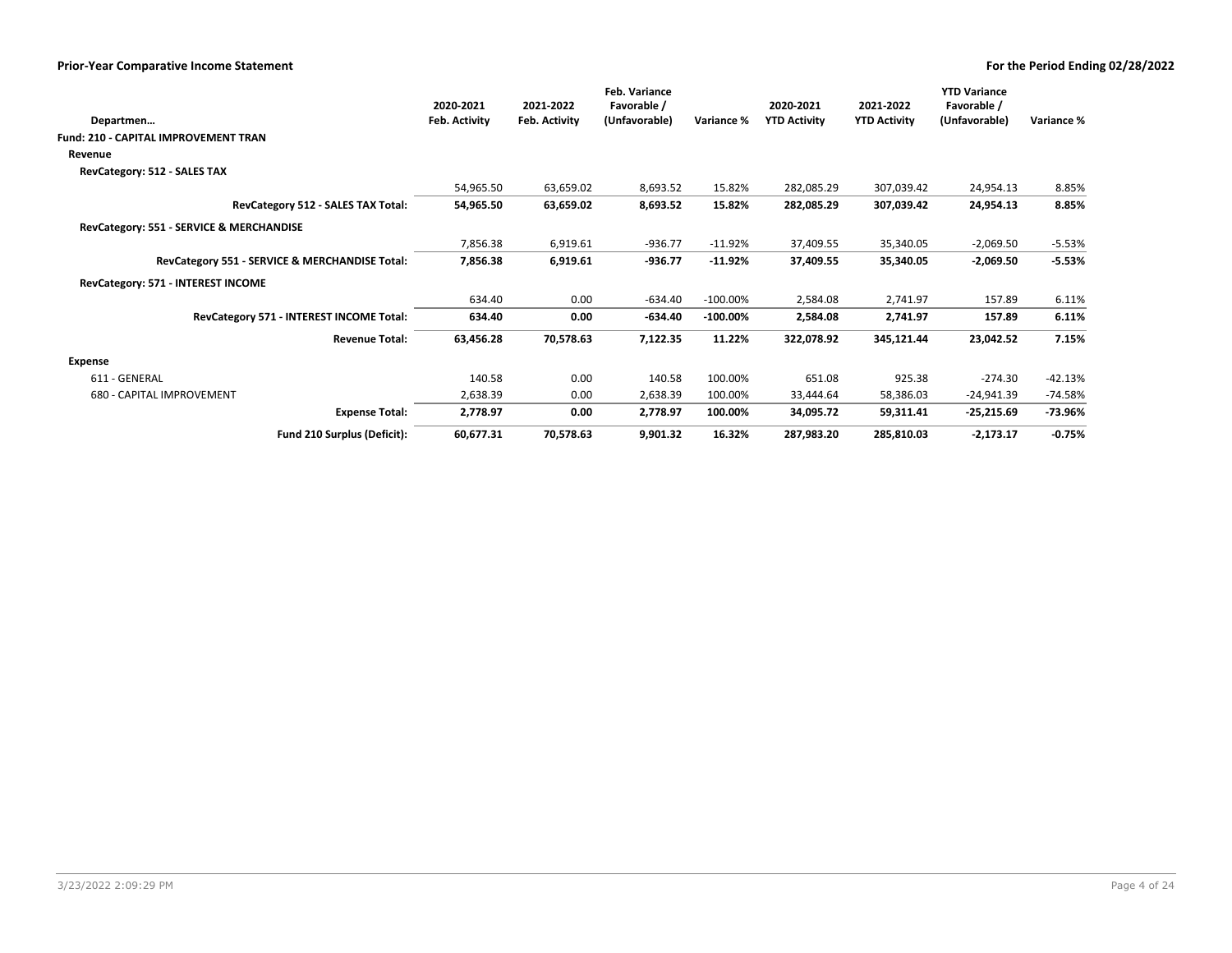| Departmen                                | 2020-2021<br><b>Feb. Activity</b> | 2021-2022<br><b>Feb. Activity</b> | <b>Feb. Variance</b><br>Favorable /<br>(Unfavorable) | Variance %  | 2020-2021<br><b>YTD Activity</b> | 2021-2022<br><b>YTD Activity</b> | <b>YTD Variance</b><br>Favorable /<br>(Unfavorable) | Variance % |
|------------------------------------------|-----------------------------------|-----------------------------------|------------------------------------------------------|-------------|----------------------------------|----------------------------------|-----------------------------------------------------|------------|
| Fund: 215 - CAPITAL IMPROVEMENT 1/2 C    |                                   |                                   |                                                      |             |                                  |                                  |                                                     |            |
| Revenue                                  |                                   |                                   |                                                      |             |                                  |                                  |                                                     |            |
| RevCategory: 512 - SALES TAX             |                                   |                                   |                                                      |             |                                  |                                  |                                                     |            |
|                                          | 127,916.48                        | 170,681.13                        | 42,764.65                                            | 33.43%      | 718,297.28                       | 828,231.45                       | 109,934.17                                          | 15.30%     |
| RevCategory 512 - SALES TAX Total:       | 127,916.48                        | 170,681.13                        | 42,764.65                                            | 33.43%      | 718,297.28                       | 828,231.45                       | 109,934.17                                          | 15.30%     |
| RevCategory: 513 - USE TAX               |                                   |                                   |                                                      |             |                                  |                                  |                                                     |            |
|                                          | 29,377.33                         | 18,198.43                         | $-11,178.90$                                         | $-38.05%$   | 95,477.59                        | 83,484.66                        | $-11,992.93$                                        | $-12.56%$  |
| RevCategory 513 - USE TAX Total:         | 29,377.33                         | 18,198.43                         | $-11,178.90$                                         | $-38.05%$   | 95,477.59                        | 83,484.66                        | $-11,992.93$                                        | $-12.56%$  |
| RevCategory: 571 - INTEREST INCOME       |                                   |                                   |                                                      |             |                                  |                                  |                                                     |            |
|                                          | 520.03                            | 0.00                              | $-520.03$                                            | $-100.00\%$ | 3,109.04                         | 3,339.40                         | 230.36                                              | 7.41%      |
| RevCategory 571 - INTEREST INCOME Total: | 520.03                            | 0.00                              | $-520.03$                                            | $-100.00%$  | 3,109.04                         | 3,339.40                         | 230.36                                              | 7.41%      |
| <b>Revenue Total:</b>                    | 157,813.84                        | 188,879.56                        | 31,065.72                                            | 19.69%      | 816,883.91                       | 915,055.51                       | 98.171.60                                           | 12.02%     |
| Expense                                  |                                   |                                   |                                                      |             |                                  |                                  |                                                     |            |
| 611 - GENERAL                            | 242.68                            | 0.00                              | 242.68                                               | 100.00%     | 820.67                           | 1,060.35                         | $-239.68$                                           | $-29.21%$  |
| 680 - CAPITAL IMPROVEMENT                | 104,730.88                        | 130.00                            | 104,600.88                                           | 99.88%      | 105,344.88                       | 97,523.22                        | 7,821.66                                            | 7.42%      |
| 810 - NON-DEPARTMENTAL                   | 541,623.32                        | 563,627.51                        | $-22,004.19$                                         | $-4.06%$    | 637,398.51                       | 563,627.51                       | 73,771.00                                           | 11.57%     |
| <b>Expense Total:</b>                    | 646,596.88                        | 563,757.51                        | 82,839.37                                            | 12.81%      | 743,564.06                       | 662,211.08                       | 81,352.98                                           | 10.94%     |
| Fund 215 Surplus (Deficit):              | -488,783.04                       | $-374,877.95$                     | 113,905.09                                           | 23.30%      | 73,319.85                        | 252,844.43                       | 179,524.58                                          | 244.85%    |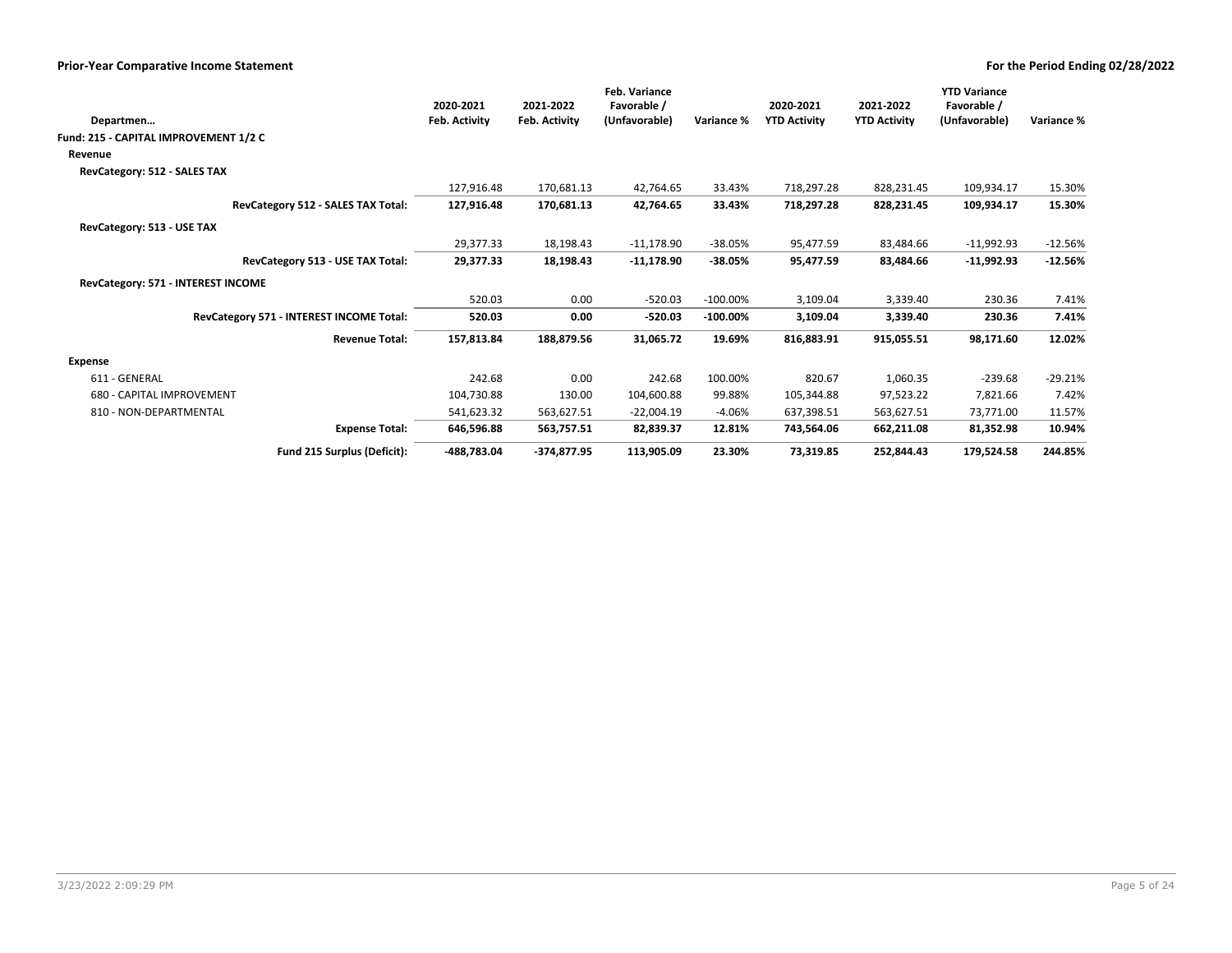|                                             | 2020-2021     | 2021-2022     | <b>Feb. Variance</b><br>Favorable / |             | 2020-2021           | 2021-2022           | <b>YTD Variance</b><br>Favorable / |              |
|---------------------------------------------|---------------|---------------|-------------------------------------|-------------|---------------------|---------------------|------------------------------------|--------------|
| Departmen                                   | Feb. Activity | Feb. Activity | (Unfavorable)                       | Variance %  | <b>YTD Activity</b> | <b>YTD Activity</b> | (Unfavorable)                      | Variance %   |
| <b>Fund: 225 - GENERAL OBLIGATION BONDS</b> |               |               |                                     |             |                     |                     |                                    |              |
| Revenue                                     |               |               |                                     |             |                     |                     |                                    |              |
| RevCategory: 511 - PROPERTY TAX             |               |               |                                     |             |                     |                     |                                    |              |
|                                             | 47,230.90     | 50,378.24     | 3,147.34                            | 6.66%       | 1,045,083.31        | 1,062,204.87        | 17,121.56                          | 1.64%        |
| RevCategory 511 - PROPERTY TAX Total:       | 47,230.90     | 50,378.24     | 3,147.34                            | 6.66%       | 1,045,083.31        | 1,062,204.87        | 17,121.56                          | 1.64%        |
| RevCategory: 571 - INTEREST INCOME          |               |               |                                     |             |                     |                     |                                    |              |
|                                             | 152.84        | 0.00          | $-152.84$                           | $-100.00\%$ | 1,414.25            | 13,693.19           | 12,278.94                          | 868.23%      |
| RevCategory 571 - INTEREST INCOME Total:    | 152.84        | 0.00          | $-152.84$                           | $-100.00\%$ | 1,414.25            | 13,693.19           | 12,278.94                          | 868.23%      |
| <b>Revenue Total:</b>                       | 47,383.74     | 50,378.24     | 2,994.50                            | 6.32%       | 1,046,497.56        | 1,075,898.06        | 29,400.50                          | 2.81%        |
| Expense                                     |               |               |                                     |             |                     |                     |                                    |              |
| 611 - GENERAL                               | 233.94        | 0.00          | 233.94                              | 100.00%     | 350.66              | 4,625.17            | $-4,274.51$                        | $-1,218.99%$ |
| 680 - CAPITAL IMPROVEMENT                   | 0.00          | 20,000.00     | $-20,000.00$                        | 0.00%       | 0.00                | 20,000.00           | $-20,000.00$                       | 0.00%        |
| 810 - NON-DEPARTMENTAL                      | 976,150.00    | 1,007,550.00  | -31,400.00                          | $-3.22%$    | 976,150.00          | 1,007,550.00        | -31,400.00                         | $-3.22%$     |
| <b>Expense Total:</b>                       | 976,383.94    | 1,027,550.00  | $-51,166.06$                        | $-5.24%$    | 976,500.66          | 1,032,175.17        | $-55,674.51$                       | $-5.70%$     |
| Fund 225 Surplus (Deficit):                 | -929,000.20   | -977,171.76   | -48,171.56                          | $-5.19%$    | 69,996.90           | 43,722.89           | $-26,274.01$                       | $-37.54%$    |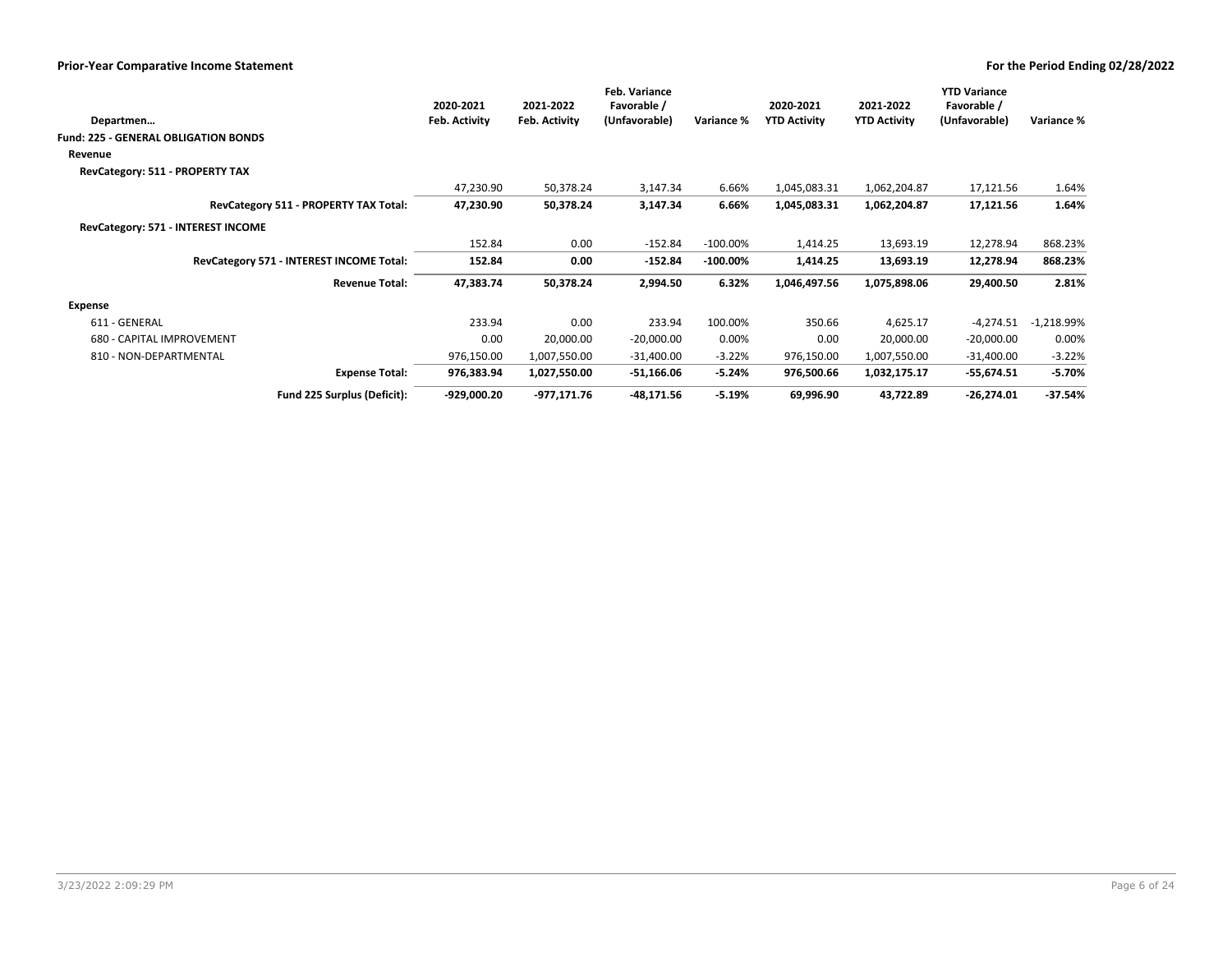| Departmen                                | 2020-2021<br>Feb. Activity | 2021-2022<br><b>Feb. Activity</b> | <b>Feb. Variance</b><br>Favorable /<br>(Unfavorable) | Variance % | 2020-2021<br><b>YTD Activity</b> | 2021-2022<br><b>YTD Activity</b> | <b>YTD Variance</b><br>Favorable /<br>(Unfavorable) | Variance % |
|------------------------------------------|----------------------------|-----------------------------------|------------------------------------------------------|------------|----------------------------------|----------------------------------|-----------------------------------------------------|------------|
| <b>Fund: 240 - AMERICAN RESCUE PLAN</b>  |                            |                                   |                                                      |            |                                  |                                  |                                                     |            |
|                                          |                            |                                   |                                                      |            |                                  |                                  |                                                     |            |
| Revenue                                  |                            |                                   |                                                      |            |                                  |                                  |                                                     |            |
| RevCategory: 571 - INTEREST INCOME       |                            |                                   |                                                      |            |                                  |                                  |                                                     |            |
|                                          | 0.00                       | 0.00                              | 0.00                                                 | 0.00%      | 0.00                             | 5,319.16                         | 5,319.16                                            | 0.00%      |
| RevCategory 571 - INTEREST INCOME Total: | 0.00                       | 0.00                              | 0.00                                                 | 0.00%      | 0.00                             | 5,319.16                         | 5,319.16                                            | $0.00\%$   |
| <b>Revenue Total:</b>                    | 0.00                       | 0.00                              | 0.00                                                 | 0.00%      | 0.00                             | 5,319.16                         | 5,319.16                                            | 0.00%      |
| <b>Expense</b>                           |                            |                                   |                                                      |            |                                  |                                  |                                                     |            |
| 611 - GENERAL                            | 0.00                       | 0.00                              | 0.00                                                 | 0.00%      | 0.00                             | 1,808.93                         | $-1,808.93$                                         | 0.00%      |
| <b>Expense Total:</b>                    | 0.00                       | 0.00                              | 0.00                                                 | 0.00%      | 0.00                             | 1,808.93                         | $-1.808.93$                                         | 0.00%      |
| Fund 240 Surplus (Deficit):              | 0.00                       | 0.00                              | 0.00                                                 | 0.00%      | 0.00                             | 3,510.23                         | 3,510.23                                            | 0.00%      |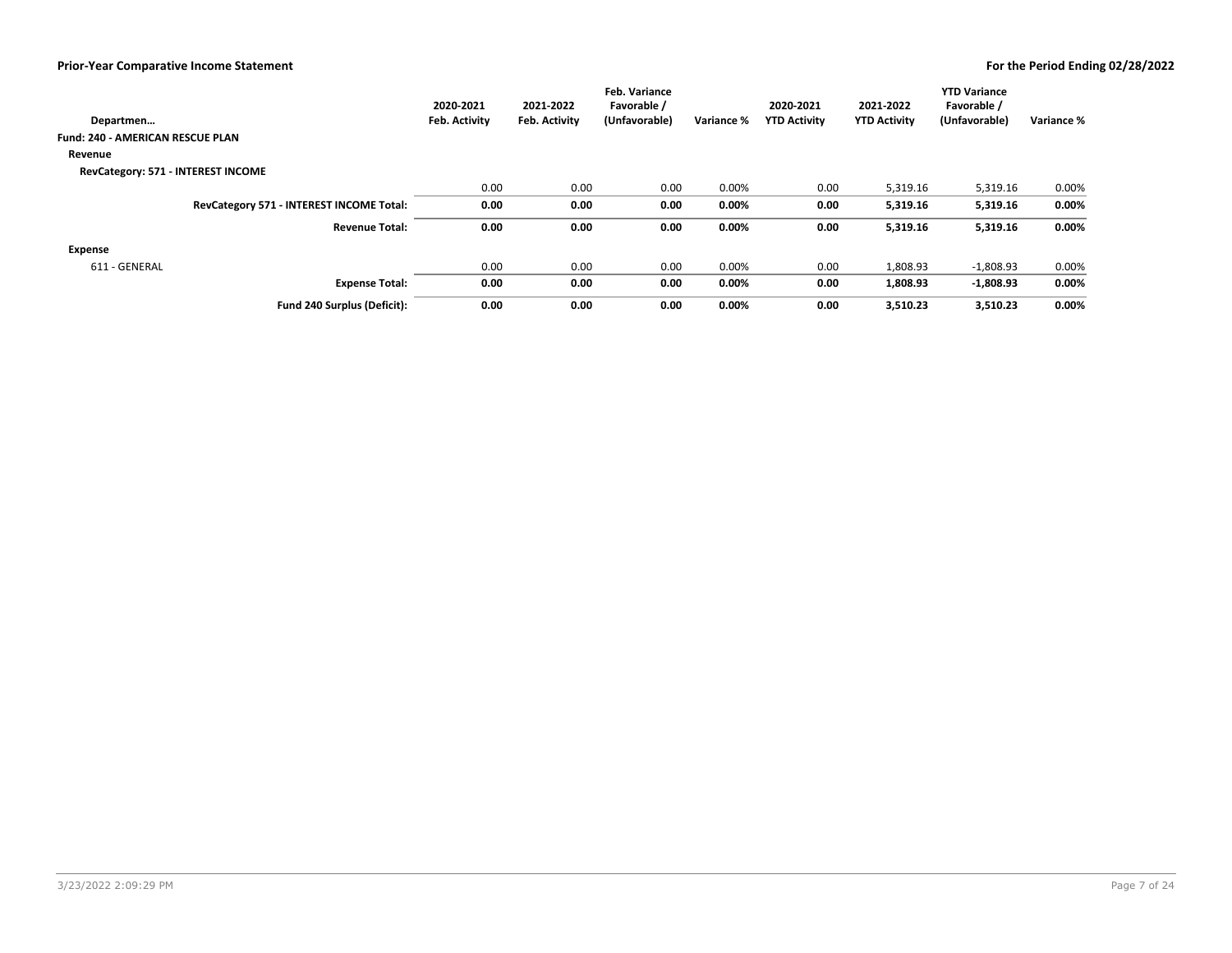| Departmen                                     | 2020-2021<br>Feb. Activity | 2021-2022<br>Feb. Activity | <b>Feb. Variance</b><br>Favorable /<br>(Unfavorable) | Variance %  | 2020-2021<br><b>YTD Activity</b> | 2021-2022<br><b>YTD Activity</b> | <b>YTD Variance</b><br>Favorable /<br>(Unfavorable) | Variance %  |
|-----------------------------------------------|----------------------------|----------------------------|------------------------------------------------------|-------------|----------------------------------|----------------------------------|-----------------------------------------------------|-------------|
|                                               |                            |                            |                                                      |             |                                  |                                  |                                                     |             |
| Fund: 250 - VEHICLE AND EQUIPMENT REPLACEMENT |                            |                            |                                                      |             |                                  |                                  |                                                     |             |
| Revenue                                       |                            |                            |                                                      |             |                                  |                                  |                                                     |             |
| RevCategory: 571 - INTEREST INCOME            |                            |                            |                                                      |             |                                  |                                  |                                                     |             |
|                                               | 1.79                       | 0.00                       | $-1.79$                                              | $-100.00\%$ | 8.75                             | 0.00                             | $-8.75$                                             | $-100.00\%$ |
| RevCategory 571 - INTEREST INCOME Total:      | 1.79                       | 0.00                       | $-1.79$                                              | $-100.00\%$ | 8.75                             | 0.00                             | $-8.75$                                             | $-100.00\%$ |
| <b>Revenue Total:</b>                         | 1.79                       | 0.00                       | $-1.79$                                              | $-100.00\%$ | 8.75                             | 0.00                             | $-8.75$                                             | $-100.00\%$ |
| <b>Expense</b>                                |                            |                            |                                                      |             |                                  |                                  |                                                     |             |
| 611 - GENERAL                                 | 0.44                       | 0.00                       | 0.44                                                 | 100.00%     | 2.45                             | 0.00                             | 2.45                                                | 100.00%     |
| <b>Expense Total:</b>                         | 0.44                       | 0.00                       | 0.44                                                 | 100.00%     | 2.45                             | 0.00                             | 2.45                                                | 100.00%     |
| Fund 250 Surplus (Deficit):                   | 1.35                       | 0.00                       | $-1.35$                                              | $-100.00\%$ | 6.30                             | 0.00                             | $-6.30$                                             | $-100.00\%$ |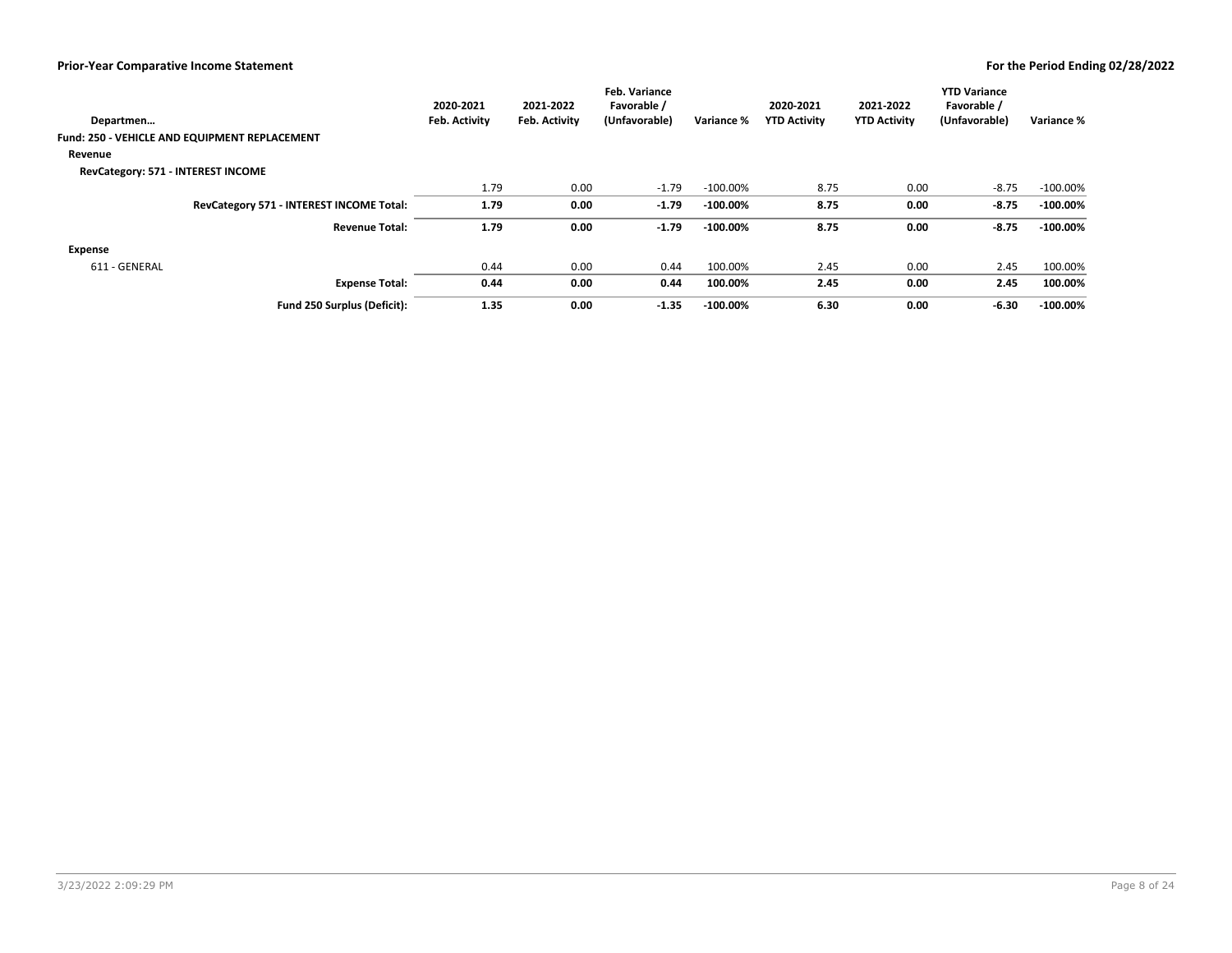|                                                  | 2020-2021     | 2021-2022     | <b>Feb. Variance</b><br>Favorable / |            | 2020-2021           | 2021-2022           | <b>YTD Variance</b><br>Favorable / |            |
|--------------------------------------------------|---------------|---------------|-------------------------------------|------------|---------------------|---------------------|------------------------------------|------------|
| Departmen                                        | Feb. Activity | Feb. Activity | (Unfavorable)                       | Variance % | <b>YTD Activity</b> | <b>YTD Activity</b> | (Unfavorable)                      | Variance % |
| <b>Fund: 310 - DEBT SERVICE</b>                  |               |               |                                     |            |                     |                     |                                    |            |
| Revenue                                          |               |               |                                     |            |                     |                     |                                    |            |
| RevCategory: 571 - INTEREST INCOME               |               |               |                                     |            |                     |                     |                                    |            |
|                                                  | 5.94          | 8.40          | 2.46                                | 41.41%     | 5.94                | 8.40                | 2.46                               | 41.41%     |
| RevCategory 571 - INTEREST INCOME Total:         | 5.94          | 8.40          | 2.46                                | 41.41%     | 5.94                | 8.40                | 2.46                               | 41.41%     |
| RevCategory: 711 - OTHER FINANCING SOURCES       |               |               |                                     |            |                     |                     |                                    |            |
|                                                  | 1,576,690.85  | 1,630,237.14  | 53,546.29                           | 3.40%      | 1,766,504.25        | 1,721,392.15        | $-45,112.10$                       | $-2.55%$   |
| RevCategory 711 - OTHER FINANCING SOURCES Total: | 1,576,690.85  | 1,630,237.14  | 53,546.29                           | 3.40%      | 1,766,504.25        | 1,721,392.15        | -45,112.10                         | $-2.55%$   |
| <b>Revenue Total:</b>                            | 1,576,696.79  | 1,630,245.54  | 53,548.75                           | 3.40%      | 1,766,510.19        | 1,721,400.55        | -45,109.64                         | $-2.55%$   |
| Expense                                          |               |               |                                     |            |                     |                     |                                    |            |
| 611 - GENERAL                                    | 1,576,696.79  | 1,623,567.54  | $-46,870.75$                        | $-2.97%$   | 1,766,510.19        | 1,721,400.55        | 45,109.64                          | 2.55%      |
| <b>Expense Total:</b>                            | 1,576,696.79  | 1,623,567.54  | $-46,870.75$                        | $-2.97%$   | 1,766,510.19        | 1,721,400.55        | 45,109.64                          | 2.55%      |
| Fund 310 Surplus (Deficit):                      | 0.00          | 6,678.00      | 6,678.00                            | $0.00\%$   | 0.00                | 0.00                | 0.00                               | $0.00\%$   |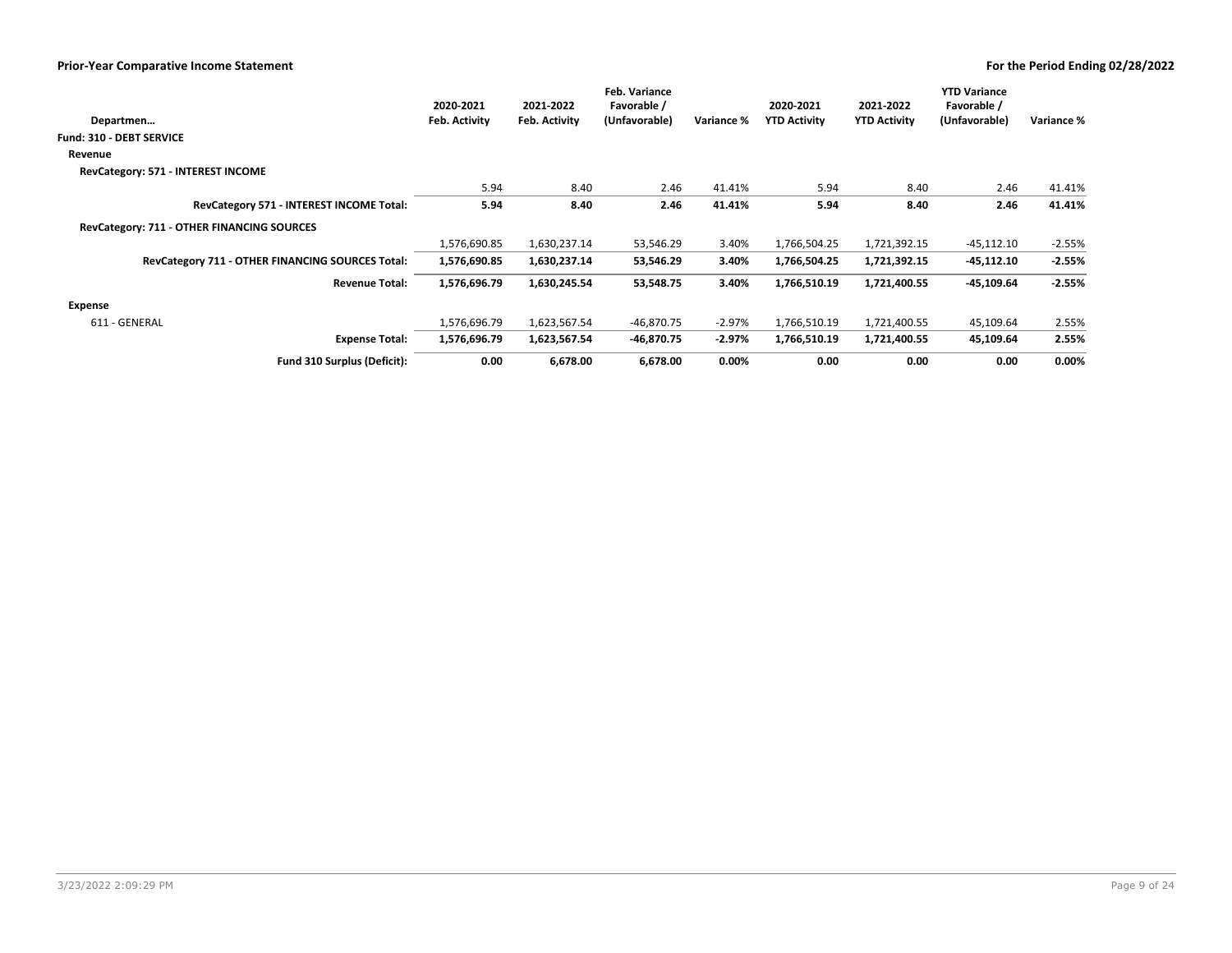| Departmen                                   | 2020-2021<br>Feb. Activity | 2021-2022<br>Feb. Activity | <b>Feb. Variance</b><br>Favorable /<br>(Unfavorable) | Variance %  | 2020-2021<br><b>YTD Activity</b> | 2021-2022<br><b>YTD Activity</b> | <b>YTD Variance</b><br>Favorable /<br>(Unfavorable) | Variance % |
|---------------------------------------------|----------------------------|----------------------------|------------------------------------------------------|-------------|----------------------------------|----------------------------------|-----------------------------------------------------|------------|
| <b>Fund: 410 - NEIGHBORHOOD IMPROVEMENT</b> |                            |                            |                                                      |             |                                  |                                  |                                                     |            |
| Revenue                                     |                            |                            |                                                      |             |                                  |                                  |                                                     |            |
| RevCategory: 511 - PROPERTY TAX             |                            |                            |                                                      |             |                                  |                                  |                                                     |            |
|                                             | 0.00                       | 0.00                       | 0.00                                                 | 0.00%       | 63,282.81                        | 54,082.80                        | $-9,200.01$                                         | $-14.54%$  |
| RevCategory 511 - PROPERTY TAX Total:       | 0.00                       | 0.00                       | 0.00                                                 | 0.00%       | 63,282.81                        | 54,082.80                        | $-9,200.01$                                         | $-14.54%$  |
| RevCategory: 571 - INTEREST INCOME          |                            |                            |                                                      |             |                                  |                                  |                                                     |            |
|                                             | 153.92                     | 0.00                       | $-153.92$                                            | $-100.00\%$ | 153.92                           | 705.59                           | 551.67                                              | 358.41%    |
| RevCategory 571 - INTEREST INCOME Total:    | 153.92                     | 0.00                       | $-153.92$                                            | $-100.00\%$ | 153.92                           | 705.59                           | 551.67                                              | 358.41%    |
| <b>Revenue Total:</b>                       | 153.92                     | 0.00                       | $-153.92$                                            | $-100.00\%$ | 63,436.73                        | 54,788.39                        | $-8,648.34$                                         | $-13.63%$  |
| Expense                                     |                            |                            |                                                      |             |                                  |                                  |                                                     |            |
| 611 - GENERAL                               | 0.00                       | 0.00                       | 0.00                                                 | 0.00%       | 0.00                             | 215.55                           | $-215.55$                                           | 0.00%      |
| 691 - RUSSELL AVENUE                        | 8,225.00                   | 0.00                       | 8,225.00                                             | 100.00%     | 8,225.00                         | 0.00                             | 8,225.00                                            | 100.00%    |
| 692 - HAWTHORNE DEVELOPMENT                 | 147,034.50                 | 145,624.00                 | 1,410.50                                             | 0.96%       | 147,234.50                       | 145,624.00                       | 1,610.50                                            | 1.09%      |
| <b>Expense Total:</b>                       | 155,259.50                 | 145,624.00                 | 9,635.50                                             | 6.21%       | 155,459.50                       | 145,839.55                       | 9,619.95                                            | 6.19%      |
| Fund 410 Surplus (Deficit):                 | $-155, 105.58$             | $-145,624.00$              | 9,481.58                                             | 6.11%       | $-92,022.77$                     | $-91,051.16$                     | 971.61                                              | 1.06%      |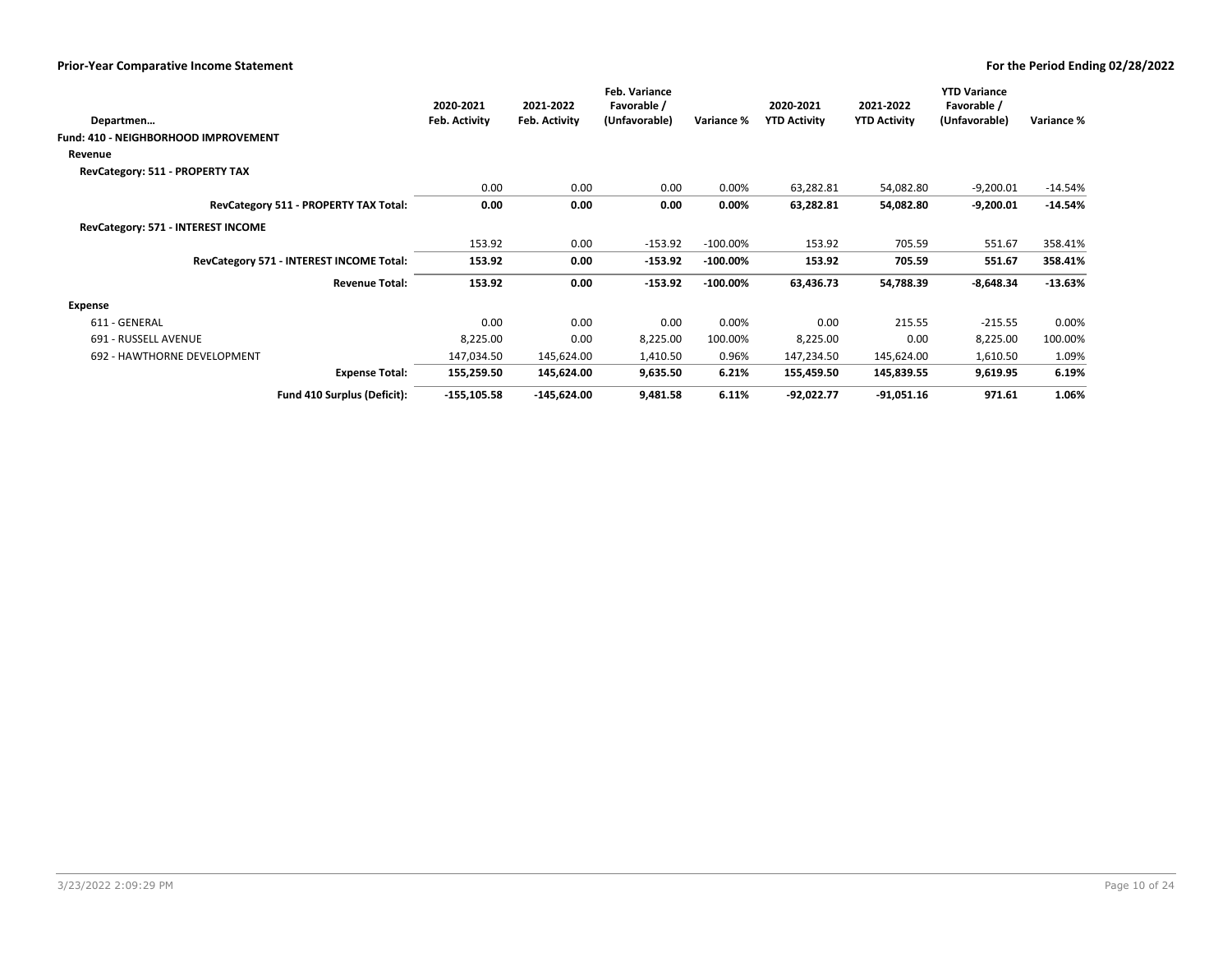|                                                       |               |                      | Feb. Variance |             |                     |                     | <b>YTD Variance</b> |                      |
|-------------------------------------------------------|---------------|----------------------|---------------|-------------|---------------------|---------------------|---------------------|----------------------|
|                                                       | 2020-2021     | 2021-2022            | Favorable /   |             | 2020-2021           | 2021-2022           | Favorable /         | Variance %           |
| Departmen<br><b>Fund: 430 - PARK &amp; RECREATION</b> | Feb. Activity | <b>Feb. Activity</b> | (Unfavorable) | Variance %  | <b>YTD Activity</b> | <b>YTD Activity</b> | (Unfavorable)       |                      |
|                                                       |               |                      |               |             |                     |                     |                     |                      |
| Revenue                                               |               |                      |               |             |                     |                     |                     |                      |
| RevCategory: 511 - PROPERTY TAX                       | 25,810.24     | 24,125.89            | $-1,684.35$   | $-6.53%$    | 425,553.38          | 448,896.33          | 23,342.95           | 5.49%                |
| RevCategory 511 - PROPERTY TAX Total:                 | 25,810.24     | 24,125.89            | $-1,684.35$   | $-6.53%$    | 425,553.38          | 448,896.33          | 23,342.95           | 5.49%                |
| RevCategory: 512 - SALES TAX                          |               |                      |               |             |                     |                     |                     |                      |
|                                                       | 95,693.61     | 123,949.76           | 28,256.15     | 29.53%      | 523,888.57          | 603,366.90          | 79,478.33           | 15.17%               |
| RevCategory 512 - SALES TAX Total:                    | 95,693.61     | 123,949.76           | 28,256.15     | 29.53%      | 523,888.57          | 603,366.90          | 79,478.33           | 15.17%               |
| RevCategory: 513 - USE TAX                            |               |                      |               |             |                     |                     |                     |                      |
|                                                       | 22,030.24     | 13,647.12            | $-8,383.12$   | $-38.05%$   | 71,599.23           | 62,605.67           | $-8,993.56$         | $-12.56%$            |
| RevCategory 513 - USE TAX Total:                      | 22,030.24     | 13,647.12            | $-8,383.12$   | $-38.05%$   | 71,599.23           | 62,605.67           | $-8,993.56$         | $-12.56%$            |
| RevCategory: 551 - SERVICE & MERCHANDISE              |               |                      |               |             |                     |                     |                     |                      |
|                                                       | 21,702.88     | 35,838.94            | 14,136.06     | 65.13%      | 111,669.96          | 163,090.18          | 51,420.22           | 46.05%               |
| RevCategory 551 - SERVICE & MERCHANDISE Total:        | 21,702.88     | 35,838.94            | 14,136.06     | 65.13%      | 111,669.96          | 163,090.18          | 51,420.22           | 46.05%               |
| RevCategory: 571 - INTEREST INCOME                    |               |                      |               |             |                     |                     |                     |                      |
|                                                       | 1,503.94      | 0.00                 | $-1,503.94$   | $-100.00\%$ | 6,627.10            | 4,685.45            | $-1,941.65$         | -29.30%              |
| RevCategory 571 - INTEREST INCOME Total:              | 1,503.94      | 0.00                 | $-1,503.94$   | $-100.00\%$ | 6,627.10            | 4,685.45            | $-1,941.65$         | -29.30%              |
| RevCategory: 591 - DONATION                           |               |                      |               |             |                     |                     |                     |                      |
|                                                       | 0.00          | 40.00                | 40.00         | 0.00%       | 221.00              | 290.00              | 69.00               | 31.22%               |
| RevCategory 591 - DONATION Total:                     | 0.00          | 40.00                | 40.00         | 0.00%       | 221.00              | 290.00              | 69.00               | 31.22%               |
| RevCategory: 599 - REVENUE - NON CATEGORIZED          |               |                      |               |             |                     |                     |                     |                      |
|                                                       | 0.00          | 0.00                 | 0.00          | 0.00%       | 61.92               | 13,598.00           |                     | 13,536.08 21,860.59% |
| RevCategory 599 - REVENUE - NON CATEGORIZED Total:    | 0.00          | 0.00                 | 0.00          | 0.00%       | 61.92               | 13,598.00           |                     | 13,536.08 21,860.59% |
| <b>Revenue Total:</b>                                 | 166,740.91    | 197,601.71           | 30,860.80     | 18.51%      | 1,139,621.16        | 1,296,532.53        | 156,911.37          | 13.77%               |
| <b>Expense</b>                                        |               |                      |               |             |                     |                     |                     |                      |
| 611 - GENERAL                                         | 41,086.43     | 38,524.22            | 2,562.21      | 6.24%       | 183,671.65          | 182,536.03          | 1,135.62            | 0.62%                |
| 631 - MAINTENANCE                                     | 19,105.21     | 18,391.50            | 713.71        | 3.74%       | 118,826.93          | 122,819.25          | $-3,992.32$         | $-3.36%$             |
| 632 - RECREATION PROGRAMS                             | 31,181.47     | 69,603.50            | $-38,422.03$  | $-123.22%$  | 161,406.85          | 196,922.76          | $-35,515.91$        | $-22.00%$            |
| 633 - COMMUNITY CENTER                                | 69,220.32     | 50,364.95            | 18,855.37     | 27.24%      | 150,695.28          | 130,842.97          | 19,852.31           | 13.17%               |
| 810 - NON-DEPARTMENTAL                                | 58,917.53     | 59,059.63            | $-142.10$     | $-0.24%$    | 69,071.91           | 66,330.81           | 2,741.10            | 3.97%                |
| <b>Expense Total:</b>                                 | 219,510.96    | 235,943.80           | $-16,432.84$  | $-7.49%$    | 683,672.62          | 699,451.82          | $-15,779.20$        | $-2.31%$             |
| Fund 430 Surplus (Deficit):                           | $-52.770.05$  | $-38,342.09$         | 14,427.96     | 27.34%      | 455.948.54          | 597,080.71          | 141,132.17          | 30.95%               |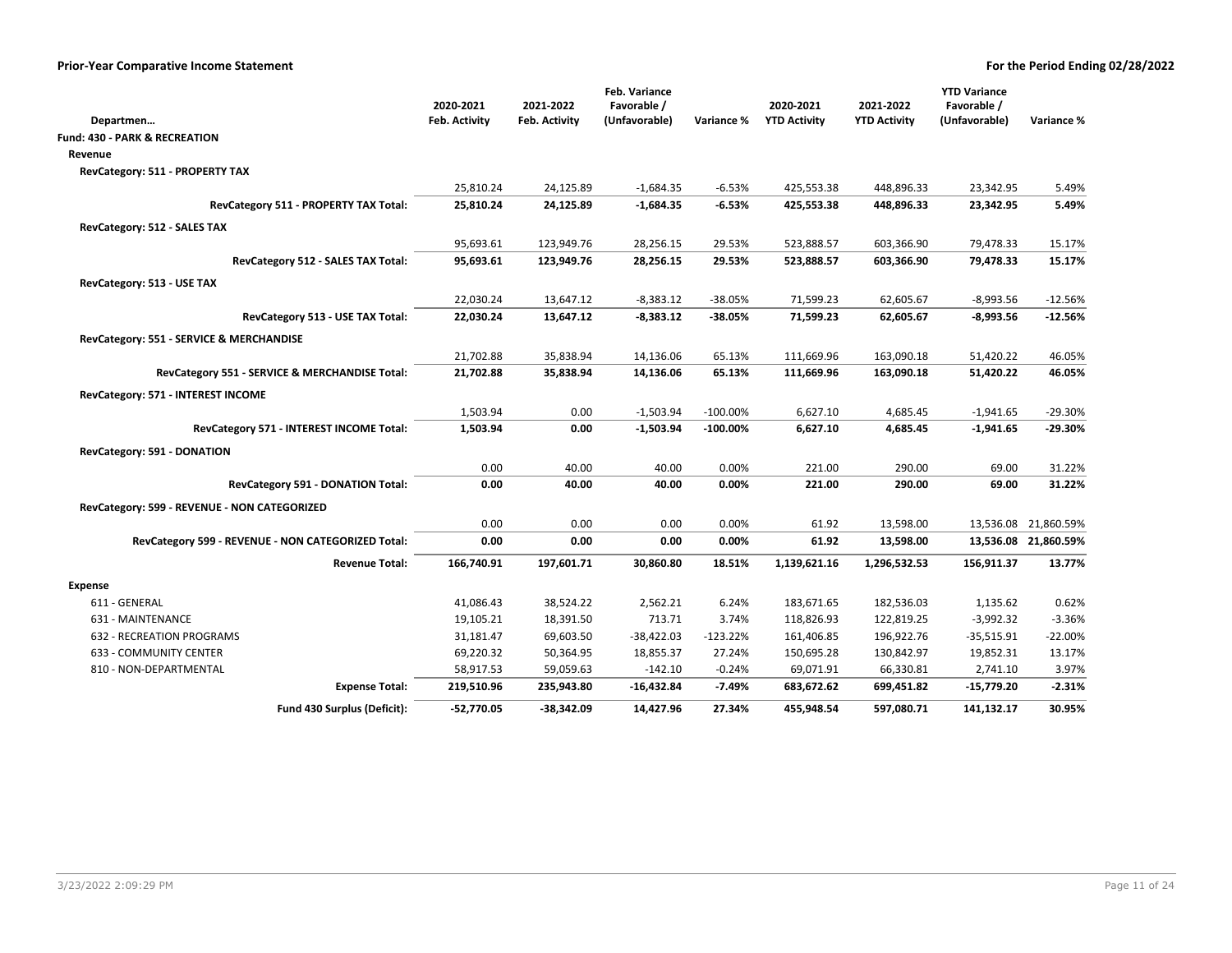|                                              | 2020-2021     | 2021-2022     | <b>Feb. Variance</b><br>Favorable / |            | 2020-2021           | 2021-2022           | <b>YTD Variance</b><br>Favorable / |             |
|----------------------------------------------|---------------|---------------|-------------------------------------|------------|---------------------|---------------------|------------------------------------|-------------|
| Departmen                                    | Feb. Activity | Feb. Activity | (Unfavorable)                       | Variance % | <b>YTD Activity</b> | <b>YTD Activity</b> | (Unfavorable)                      | Variance %  |
| <b>Fund: 440 - TAX INCREMENTAL FINANCING</b> |               |               |                                     |            |                     |                     |                                    |             |
| Revenue                                      |               |               |                                     |            |                     |                     |                                    |             |
| RevCategory: 511 - PROPERTY TAX              |               |               |                                     |            |                     |                     |                                    |             |
|                                              | 0.00          | 14,123.61     | 14,123.61                           | 0.00%      | 140,736.94          | 145,525.26          | 4,788.32                           | 3.40%       |
| RevCategory 511 - PROPERTY TAX Total:        | 0.00          | 14,123.61     | 14,123.61                           | 0.00%      | 140,736.94          | 145,525.26          | 4,788.32                           | 3.40%       |
| RevCategory: 512 - SALES TAX                 |               |               |                                     |            |                     |                     |                                    |             |
|                                              | 0.00          | 0.00          | 0.00                                | 0.00%      | 1,791.60            | 0.00                | $-1,791.60$                        | $-100.00\%$ |
| RevCategory 512 - SALES TAX Total:           | 0.00          | 0.00          | 0.00                                | 0.00%      | 1,791.60            | 0.00                | $-1,791.60$                        | $-100.00\%$ |
| <b>Revenue Total:</b>                        | 0.00          | 14,123.61     | 14,123.61                           | $0.00\%$   | 142,528.54          | 145,525.26          | 2,996.72                           | 2.10%       |
| Expense                                      |               |               |                                     |            |                     |                     |                                    |             |
| 693 - KEYSTONE TIF                           | 0.00          | 0.00          | 0.00                                | 0.00%      | 4,397.58            | 0.00                | 4,397.58                           | 100.00%     |
| <b>Expense Total:</b>                        | 0.00          | 0.00          | 0.00                                | $0.00\%$   | 4,397.58            | 0.00                | 4,397.58                           | 100.00%     |
| Fund 440 Surplus (Deficit):                  | 0.00          | 14,123.61     | 14,123.61                           | 0.00%      | 138,130.96          | 145,525.26          | 7,394.30                           | 5.35%       |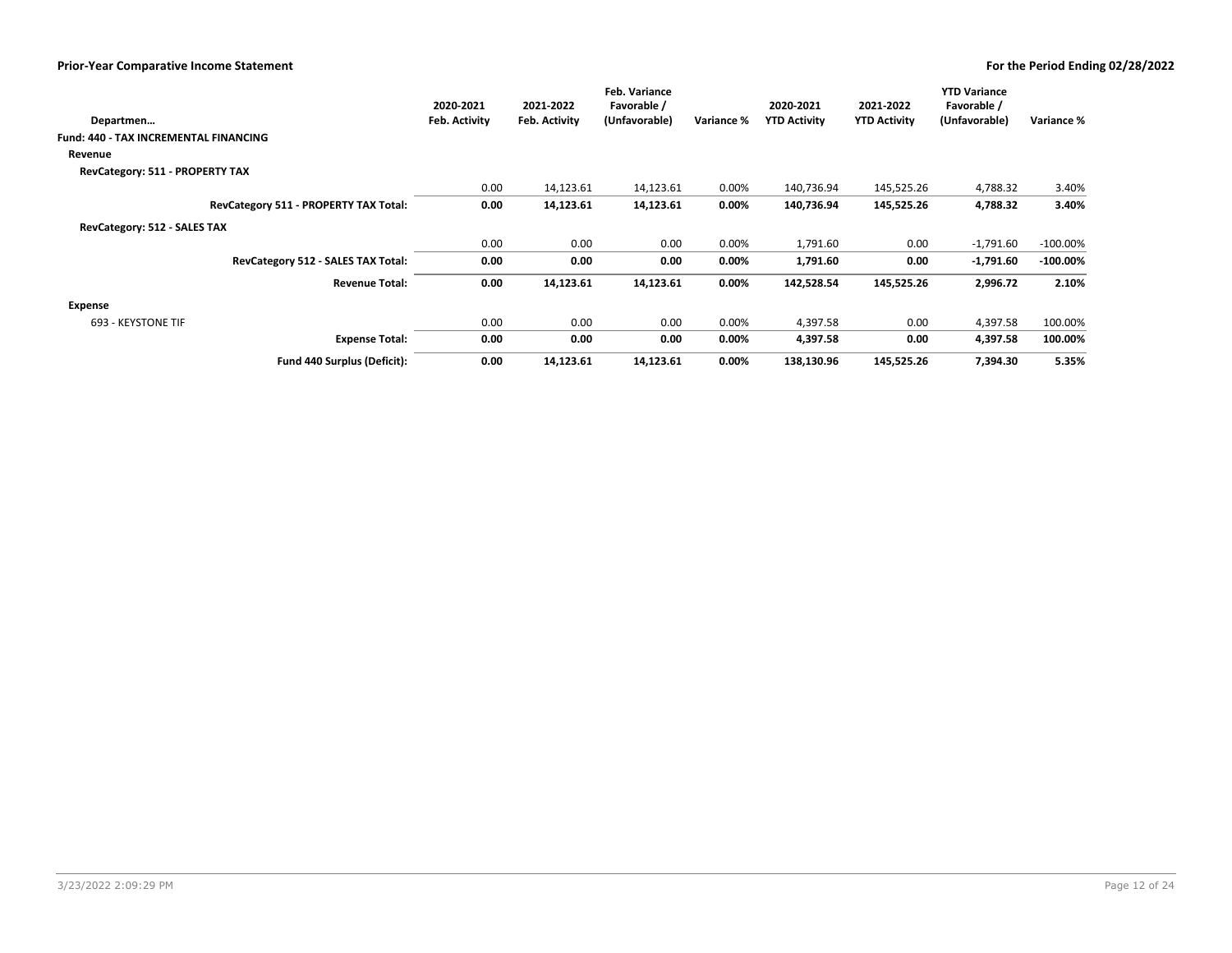|                                                    | 2020-2021     | 2021-2022     | <b>Feb. Variance</b><br>Favorable / |             | 2020-2021           | 2021-2022           | <b>YTD Variance</b><br>Favorable / |            |
|----------------------------------------------------|---------------|---------------|-------------------------------------|-------------|---------------------|---------------------|------------------------------------|------------|
| Departmen                                          | Feb. Activity | Feb. Activity | (Unfavorable)                       | Variance %  | <b>YTD Activity</b> | <b>YTD Activity</b> | (Unfavorable)                      | Variance % |
| <b>Fund: 610 - WATER POLLUTION CONTROL</b>         |               |               |                                     |             |                     |                     |                                    |            |
| Revenue                                            |               |               |                                     |             |                     |                     |                                    |            |
| RevCategory: 551 - SERVICE & MERCHANDISE           |               |               |                                     |             |                     |                     |                                    |            |
|                                                    | 393.043.00    | 397,513.03    | 4,470.03                            | 1.14%       | 2,048,036.57        | 2,135,257.64        | 87,221.07                          | 4.26%      |
| RevCategory 551 - SERVICE & MERCHANDISE Total:     | 393,043.00    | 397,513.03    | 4,470.03                            | 1.14%       | 2,048,036.57        | 2,135,257.64        | 87,221.07                          | 4.26%      |
| RevCategory: 571 - INTEREST INCOME                 |               |               |                                     |             |                     |                     |                                    |            |
|                                                    | 17,949.12     | 16,378.94     | $-1,570.18$                         | $-8.75%$    | 92,210.89           | 83,941.79           | $-8,269.10$                        | $-8.97%$   |
| RevCategory 571 - INTEREST INCOME Total:           | 17,949.12     | 16,378.94     | $-1,570.18$                         | $-8.75%$    | 92,210.89           | 83,941.79           | $-8,269.10$                        | $-8.97%$   |
| RevCategory: 599 - REVENUE - NON CATEGORIZED       |               |               |                                     |             |                     |                     |                                    |            |
|                                                    | 75.00         | 0.00          | $-75.00$                            | $-100.00\%$ | 75.00               | 2,094.85            | 2,019.85                           | 2,693.13%  |
| RevCategory 599 - REVENUE - NON CATEGORIZED Total: | 75.00         | 0.00          | $-75.00$                            | $-100.00\%$ | 75.00               | 2,094.85            | 2,019.85                           | 2,693.13%  |
| <b>Revenue Total:</b>                              | 411,067.12    | 413,891.97    | 2,824.85                            | 0.69%       | 2,140,322.46        | 2,221,294.28        | 80,971.82                          | 3.78%      |
| <b>Expense</b>                                     |               |               |                                     |             |                     |                     |                                    |            |
| 611 - GENERAL                                      | 43,586.70     | 109,336.70    | $-65,750.00$                        | $-150.85%$  | 482,529.30          | 883,344.11          | $-400,814.81$                      | $-83.07%$  |
| 612 - FINANCE                                      | 4,673.70      | 1,526.81      | 3,146.89                            | 67.33%      | 35,745.26           | 35,549.50           | 195.76                             | 0.55%      |
| 671 - PLANTS                                       | 135,289.83    | 62,931.58     | 72,358.25                           | 53.48%      | 601,554.17          | 887,072.51          | $-285,518.34$                      | $-47.46%$  |
| 672 - COLLECTIONS                                  | 27,514.13     | 22,340.57     | 5,173.56                            | 18.80%      | 129,912.37          | 183,590.84          | $-53,678.47$                       | $-41.32%$  |
| 680 - CAPITAL IMPROVEMENT                          | 3,008.75      | 107.90        | 2,900.85                            | 96.41%      | 395,928.69          | 39,564.78           | 356,363.91                         | 90.01%     |
| <b>Expense Total:</b>                              | 214,073.11    | 196,243.56    | 17,829.55                           | 8.33%       | 1,645,669.79        | 2,029,121.74        | $-383,451.95$                      | $-23.30%$  |
| Fund 610 Surplus (Deficit):                        | 196.994.01    | 217,648.41    | 20,654.40                           | 10.48%      | 494,652.67          | 192,172.54          | $-302,480.13$                      | $-61.15%$  |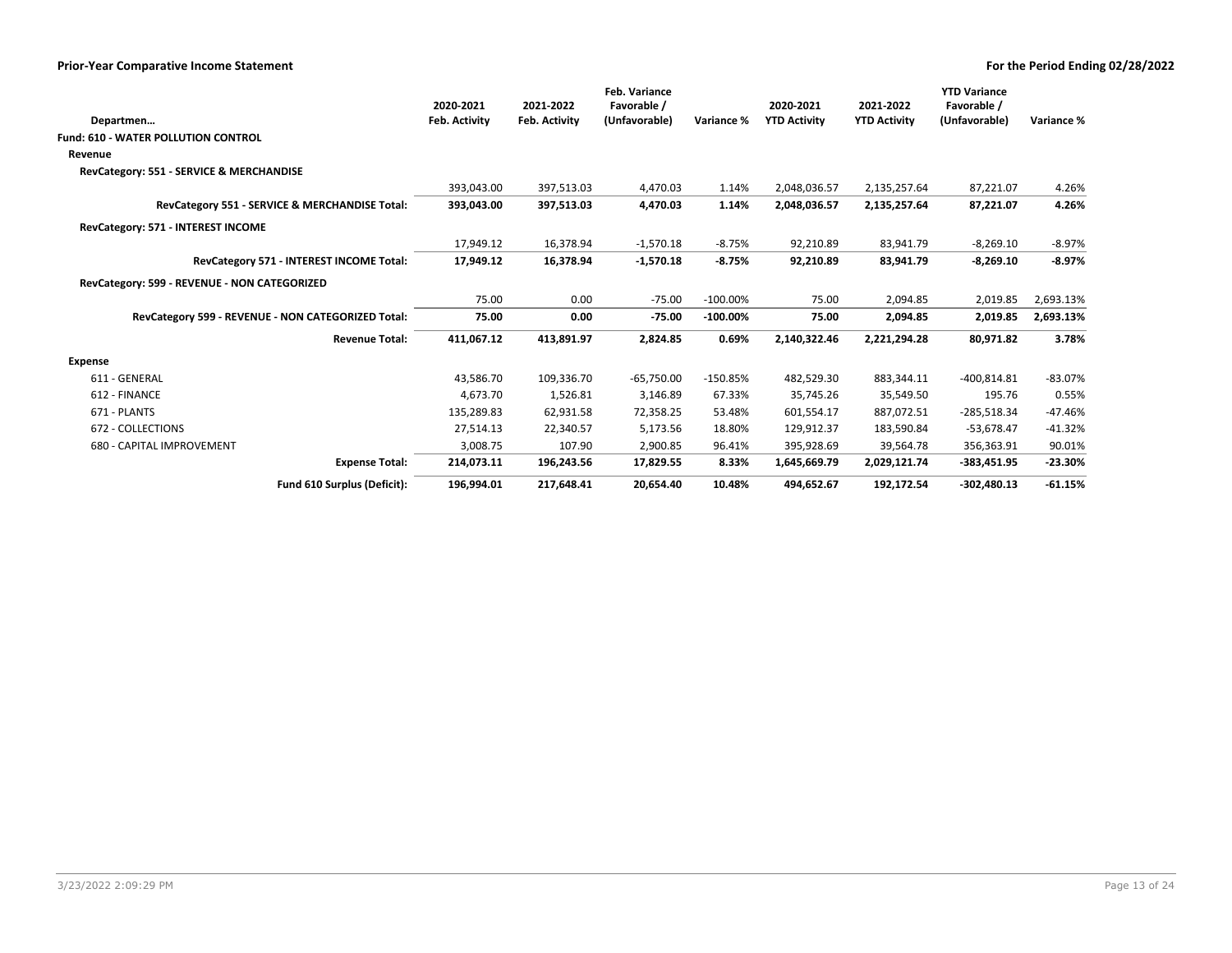| Departmen                          |                                          | 2020-2021<br>Feb. Activity | 2021-2022<br>Feb. Activity | <b>Feb. Variance</b><br>Favorable /<br>(Unfavorable) | Variance %  | 2020-2021<br><b>YTD Activity</b> | 2021-2022<br><b>YTD Activity</b> | <b>YTD Variance</b><br>Favorable /<br>(Unfavorable) | Variance % |
|------------------------------------|------------------------------------------|----------------------------|----------------------------|------------------------------------------------------|-------------|----------------------------------|----------------------------------|-----------------------------------------------------|------------|
| Fund: 710 - STEVENSON              |                                          |                            |                            |                                                      |             |                                  |                                  |                                                     |            |
| Revenue                            |                                          |                            |                            |                                                      |             |                                  |                                  |                                                     |            |
| RevCategory: 571 - INTEREST INCOME |                                          |                            |                            |                                                      |             |                                  |                                  |                                                     |            |
|                                    |                                          | 84.97                      | 0.00                       | $-84.97$                                             | $-100.00\%$ | 418.93                           | 245.43                           | $-173.50$                                           | $-41.42%$  |
|                                    | RevCategory 571 - INTEREST INCOME Total: | 84.97                      | 0.00                       | $-84.97$                                             | $-100.00\%$ | 418.93                           | 245.43                           | $-173.50$                                           | -41.42%    |
|                                    | <b>Revenue Total:</b>                    | 84.97                      | 0.00                       | $-84.97$                                             | $-100.00\%$ | 418.93                           | 245.43                           | $-173.50$                                           | $-41.42%$  |
| Expense                            |                                          |                            |                            |                                                      |             |                                  |                                  |                                                     |            |
| 611 - GENERAL                      |                                          | -179.16                    | 0.00                       | $-179.16$                                            | $-100.00\%$ | 2,292.67                         | 1,283.63                         | 1,009.04                                            | 44.01%     |
|                                    | <b>Expense Total:</b>                    | $-179.16$                  | 0.00                       | -179.16                                              | $-100.00\%$ | 2,292.67                         | 1,283.63                         | 1,009.04                                            | 44.01%     |
|                                    | Fund 710 Surplus (Deficit):              | 264.13                     | 0.00                       | $-264.13$                                            | $-100.00\%$ | $-1,873.74$                      | $-1,038.20$                      | 835.54                                              | 44.59%     |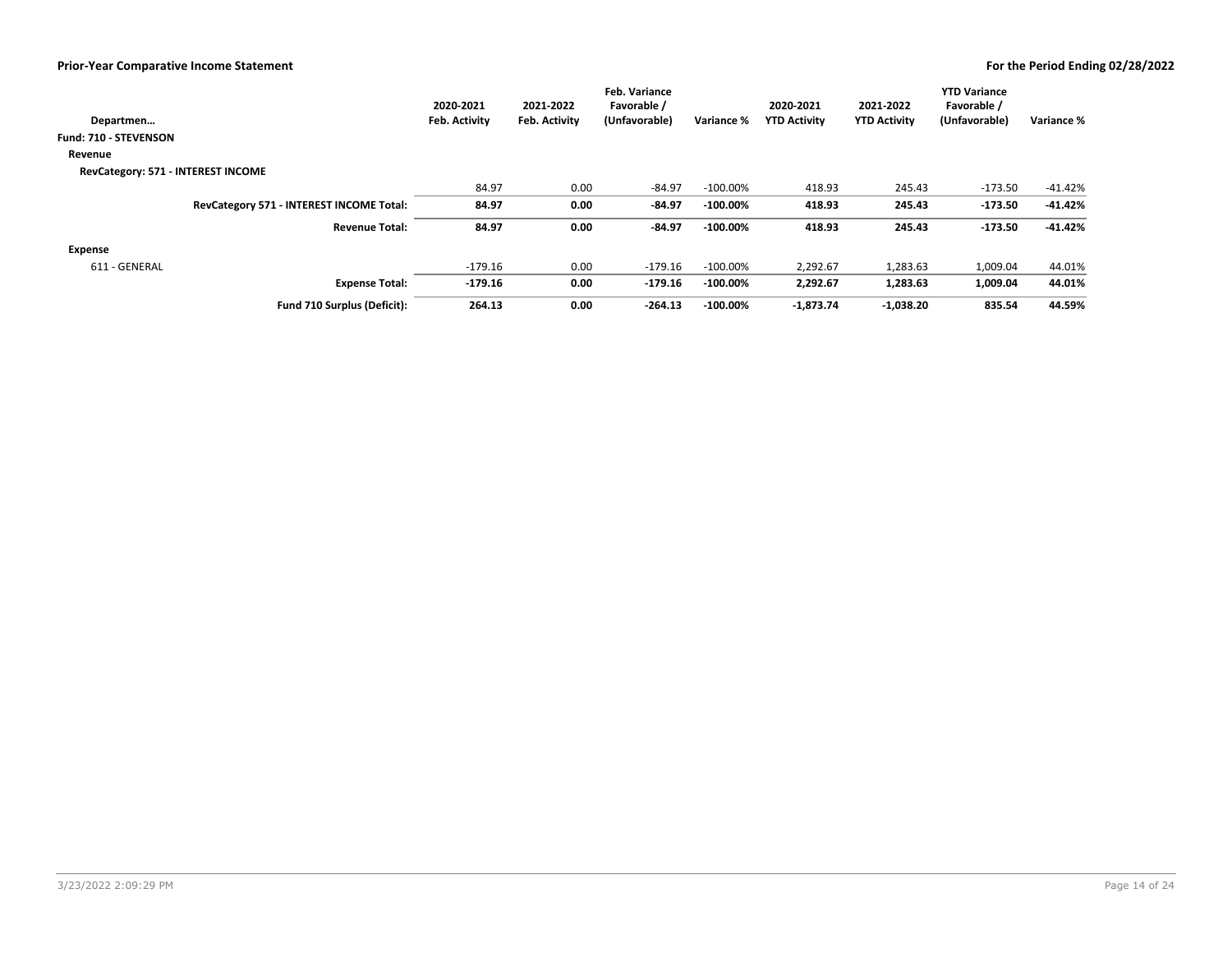|                                    |                                          | 2020-2021     | 2021-2022            | <b>Feb. Variance</b><br>Favorable / |             | 2020-2021           | 2021-2022           | <b>YTD Variance</b><br>Favorable / |            |
|------------------------------------|------------------------------------------|---------------|----------------------|-------------------------------------|-------------|---------------------|---------------------|------------------------------------|------------|
| Departmen                          |                                          | Feb. Activity | <b>Feb. Activity</b> | (Unfavorable)                       | Variance %  | <b>YTD Activity</b> | <b>YTD Activity</b> | (Unfavorable)                      | Variance % |
| Fund: 720 - BROWN                  |                                          |               |                      |                                     |             |                     |                     |                                    |            |
| Revenue                            |                                          |               |                      |                                     |             |                     |                     |                                    |            |
| RevCategory: 571 - INTEREST INCOME |                                          |               |                      |                                     |             |                     |                     |                                    |            |
|                                    |                                          | 23.98         | 0.00                 | $-23.98$                            | $-100.00\%$ | 116.95              | 70.19               | $-46.76$                           | -39.98%    |
|                                    | RevCategory 571 - INTEREST INCOME Total: | 23.98         | 0.00                 | $-23.98$                            | $-100.00\%$ | 116.95              | 70.19               | $-46.76$                           | -39.98%    |
|                                    | <b>Revenue Total:</b>                    | 23.98         | 0.00                 | $-23.98$                            | $-100.00\%$ | 116.95              | 70.19               | $-46.76$                           | -39.98%    |
| <b>Expense</b>                     |                                          |               |                      |                                     |             |                     |                     |                                    |            |
| 611 - GENERAL                      |                                          | 5.82          | 0.00                 | 5.82                                | 100.00%     | 25.79               | 23.87               | 1.92                               | 7.44%      |
|                                    | <b>Expense Total:</b>                    | 5.82          | 0.00                 | 5.82                                | 100.00%     | 25.79               | 23.87               | 1.92                               | 7.44%      |
|                                    | Fund 720 Surplus (Deficit):              | 18.16         | 0.00                 | $-18.16$                            | $-100.00\%$ | 91.16               | 46.32               | $-44.84$                           | -49.19%    |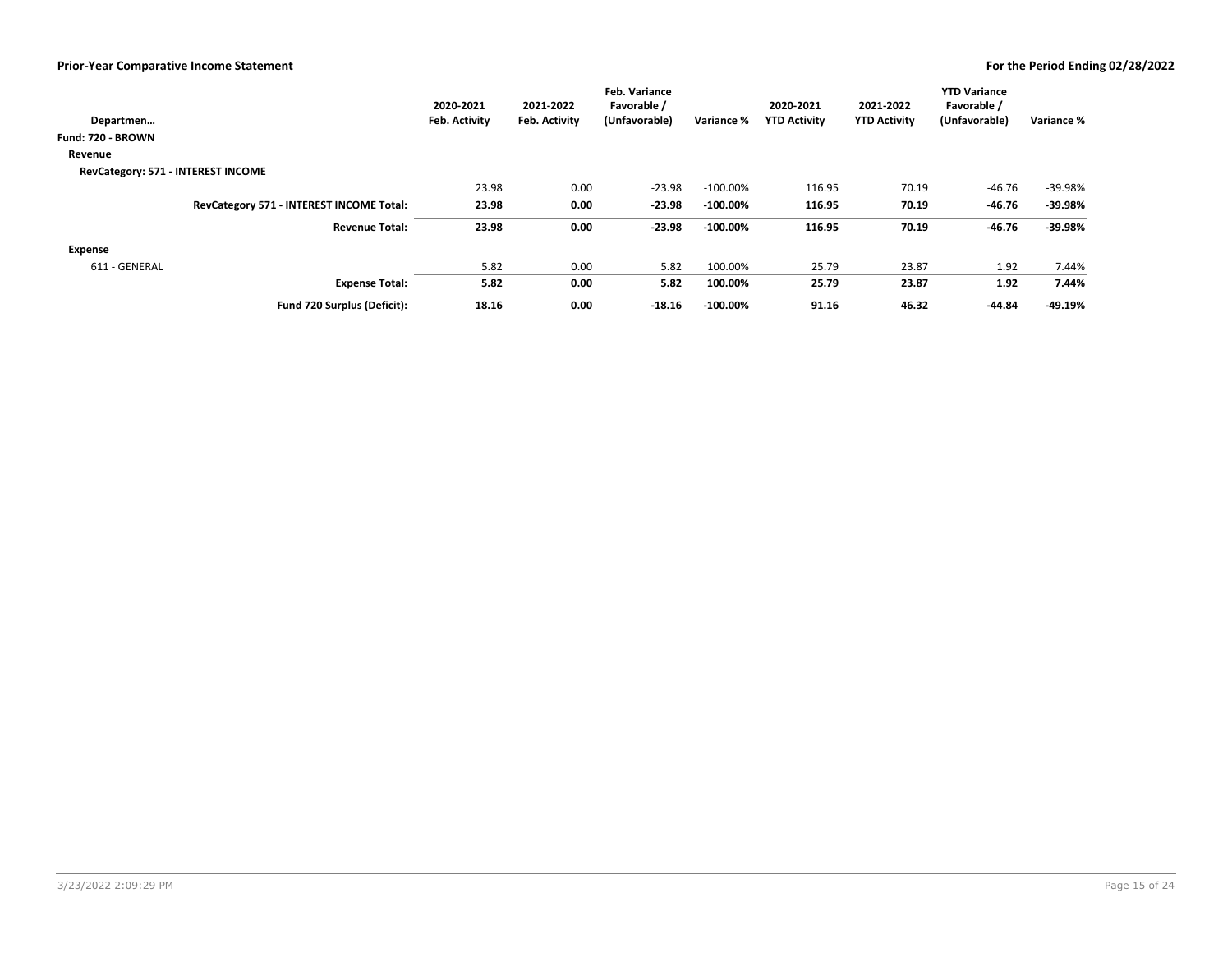|                                    |                                          | 2020-2021     | 2021-2022            | <b>Feb. Variance</b><br>Favorable / |             | 2020-2021           | 2021-2022           | <b>YTD Variance</b><br>Favorable / |            |
|------------------------------------|------------------------------------------|---------------|----------------------|-------------------------------------|-------------|---------------------|---------------------|------------------------------------|------------|
| Departmen                          |                                          | Feb. Activity | <b>Feb. Activity</b> | (Unfavorable)                       | Variance %  | <b>YTD Activity</b> | <b>YTD Activity</b> | (Unfavorable)                      | Variance % |
| Fund: 730 - ANDERSON               |                                          |               |                      |                                     |             |                     |                     |                                    |            |
| Revenue                            |                                          |               |                      |                                     |             |                     |                     |                                    |            |
| RevCategory: 571 - INTEREST INCOME |                                          |               |                      |                                     |             |                     |                     |                                    |            |
|                                    |                                          | 17.46         | 0.00                 | $-17.46$                            | $-100.00\%$ | 85.17               | 51.11               | $-34.06$                           | -39.99%    |
|                                    | RevCategory 571 - INTEREST INCOME Total: | 17.46         | 0.00                 | $-17.46$                            | $-100.00\%$ | 85.17               | 51.11               | $-34.06$                           | -39.99%    |
|                                    | <b>Revenue Total:</b>                    | 17.46         | 0.00                 | $-17.46$                            | $-100.00\%$ | 85.17               | 51.11               | $-34.06$                           | -39.99%    |
| <b>Expense</b>                     |                                          |               |                      |                                     |             |                     |                     |                                    |            |
| 611 - GENERAL                      |                                          | 4.24          | 0.00                 | 4.24                                | 100.00%     | 18.79               | 17.38               | 1.41                               | 7.50%      |
|                                    | <b>Expense Total:</b>                    | 4.24          | 0.00                 | 4.24                                | 100.00%     | 18.79               | 17.38               | 1.41                               | 7.50%      |
|                                    | Fund 730 Surplus (Deficit):              | 13.22         | 0.00                 | $-13.22$                            | $-100.00\%$ | 66.38               | 33.73               | $-32.65$                           | -49.19%    |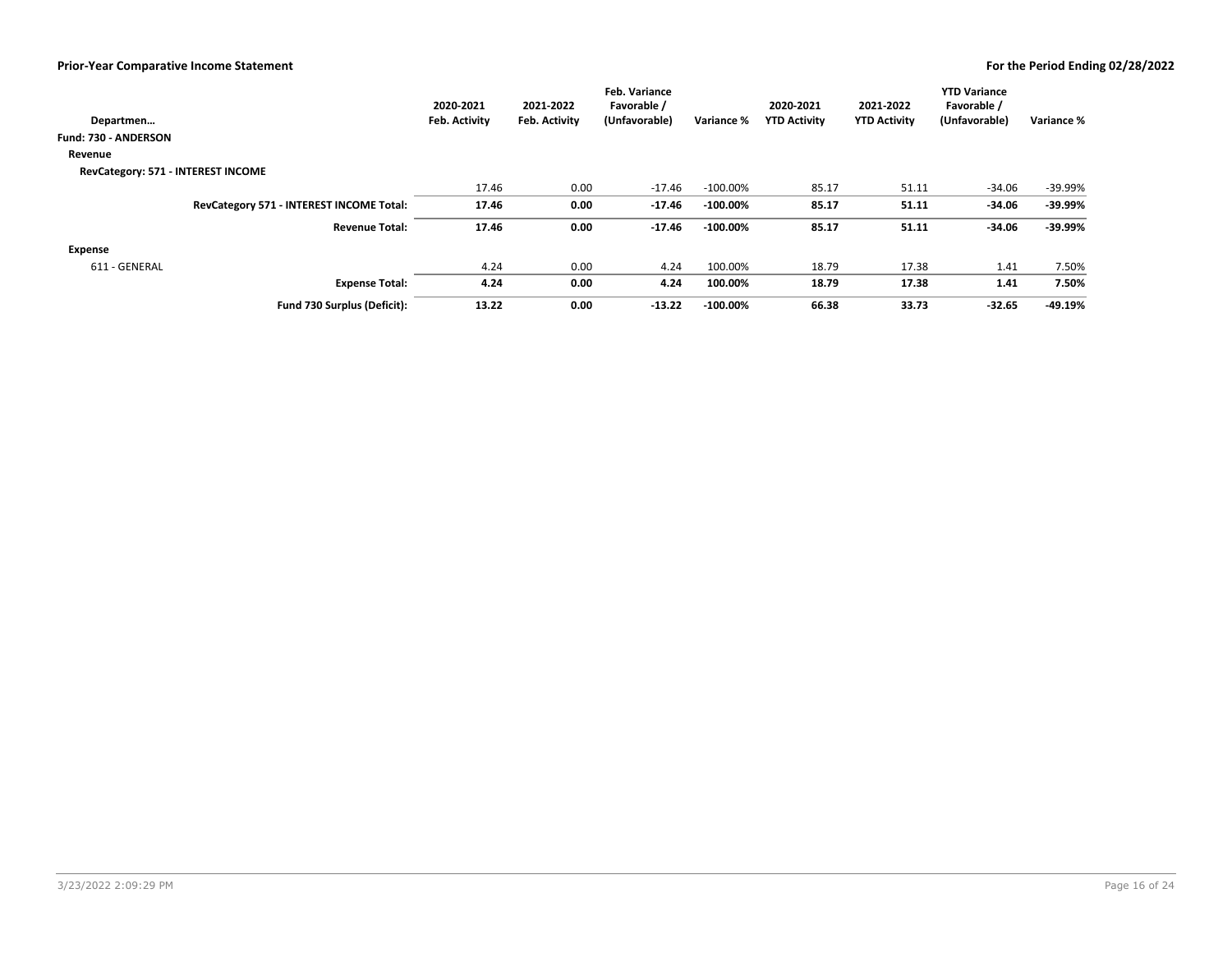|                                          | 2020-2021<br>Feb. Activity | 2021-2022<br><b>Feb. Activity</b> | <b>Feb. Variance</b><br>Favorable /<br>(Unfavorable) | Variance %  | 2020-2021<br><b>YTD Activity</b> | 2021-2022<br><b>YTD Activity</b> | <b>YTD Variance</b><br>Favorable /<br>(Unfavorable) | Variance % |
|------------------------------------------|----------------------------|-----------------------------------|------------------------------------------------------|-------------|----------------------------------|----------------------------------|-----------------------------------------------------|------------|
| Departmen                                |                            |                                   |                                                      |             |                                  |                                  |                                                     |            |
| Fund: 740 - CRISSEY                      |                            |                                   |                                                      |             |                                  |                                  |                                                     |            |
| Revenue                                  |                            |                                   |                                                      |             |                                  |                                  |                                                     |            |
| RevCategory: 571 - INTEREST INCOME       |                            |                                   |                                                      |             |                                  |                                  |                                                     |            |
|                                          | 19.98                      | 0.00                              | $-19.98$                                             | $-100.00\%$ | 97.44                            | 58.49                            | $-38.95$                                            | -39.97%    |
| RevCategory 571 - INTEREST INCOME Total: | 19.98                      | 0.00                              | $-19.98$                                             | $-100.00\%$ | 97.44                            | 58.49                            | $-38.95$                                            | $-39.97%$  |
| <b>Revenue Total:</b>                    | 19.98                      | 0.00                              | $-19.98$                                             | $-100.00\%$ | 97.44                            | 58.49                            | $-38.95$                                            | -39.97%    |
| <b>Expense</b>                           |                            |                                   |                                                      |             |                                  |                                  |                                                     |            |
| 611 - GENERAL                            | 4.85                       | 0.00                              | 4.85                                                 | 100.00%     | 21.49                            | 19.90                            | 1.59                                                | 7.40%      |
| <b>Expense Total:</b>                    | 4.85                       | 0.00                              | 4.85                                                 | 100.00%     | 21.49                            | 19.90                            | 1.59                                                | 7.40%      |
| Fund 740 Surplus (Deficit):              | 15.13                      | 0.00                              | $-15.13$                                             | $-100.00\%$ | 75.95                            | 38.59                            | $-37.36$                                            | -49.19%    |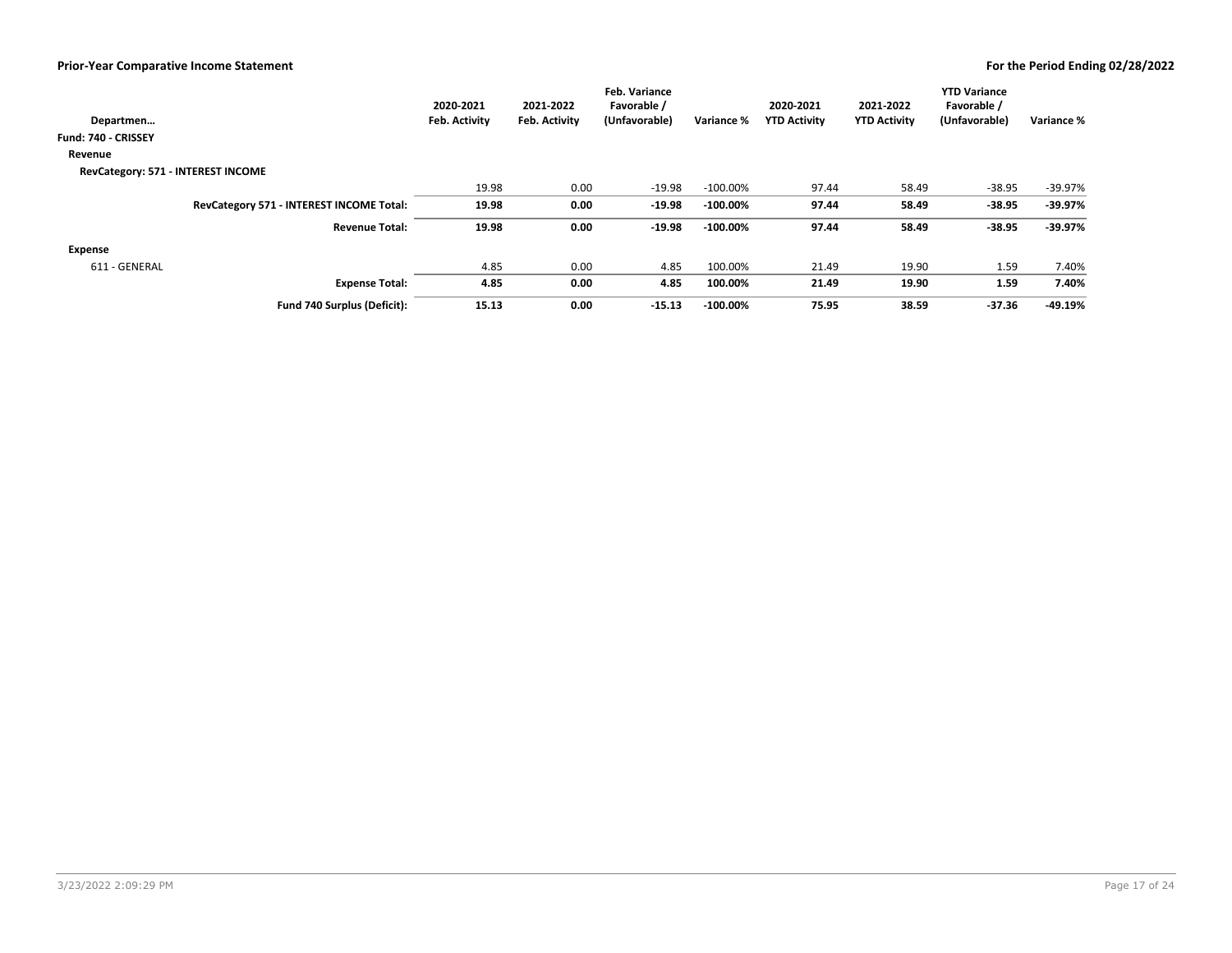|                                          | 2020-2021     | 2021-2022            | <b>Feb. Variance</b><br>Favorable / |             | 2020-2021           | 2021-2022           | <b>YTD Variance</b><br>Favorable / |            |
|------------------------------------------|---------------|----------------------|-------------------------------------|-------------|---------------------|---------------------|------------------------------------|------------|
| Departmen                                | Feb. Activity | <b>Feb. Activity</b> | (Unfavorable)                       | Variance %  | <b>YTD Activity</b> | <b>YTD Activity</b> | (Unfavorable)                      | Variance % |
| <b>Fund: 750 - TRICENTENNIAL</b>         |               |                      |                                     |             |                     |                     |                                    |            |
| Revenue                                  |               |                      |                                     |             |                     |                     |                                    |            |
| RevCategory: 571 - INTEREST INCOME       |               |                      |                                     |             |                     |                     |                                    |            |
|                                          | 13.47         | 0.00                 | $-13.47$                            | $-100.00\%$ | 65.71               | 39.45               | $-26.26$                           | -39.96%    |
| RevCategory 571 - INTEREST INCOME Total: | 13.47         | 0.00                 | $-13.47$                            | $-100.00\%$ | 65.71               | 39.45               | $-26.26$                           | $-39.96%$  |
| <b>Revenue Total:</b>                    | 13.47         | 0.00                 | $-13.47$                            | $-100.00\%$ | 65.71               | 39.45               | $-26.26$                           | -39.96%    |
| <b>Expense</b>                           |               |                      |                                     |             |                     |                     |                                    |            |
| 611 - GENERAL                            | 3.27          | 0.00                 | 3.27                                | 100.00%     | 14.49               | 13.42               | 1.07                               | 7.38%      |
| <b>Expense Total:</b>                    | 3.27          | 0.00                 | 3.27                                | 100.00%     | 14.49               | 13.42               | 1.07                               | 7.38%      |
| Fund 750 Surplus (Deficit):              | 10.20         | 0.00                 | $-10.20$                            | $-100.00\%$ | 51.22               | 26.03               | $-25.19$                           | -49.18%    |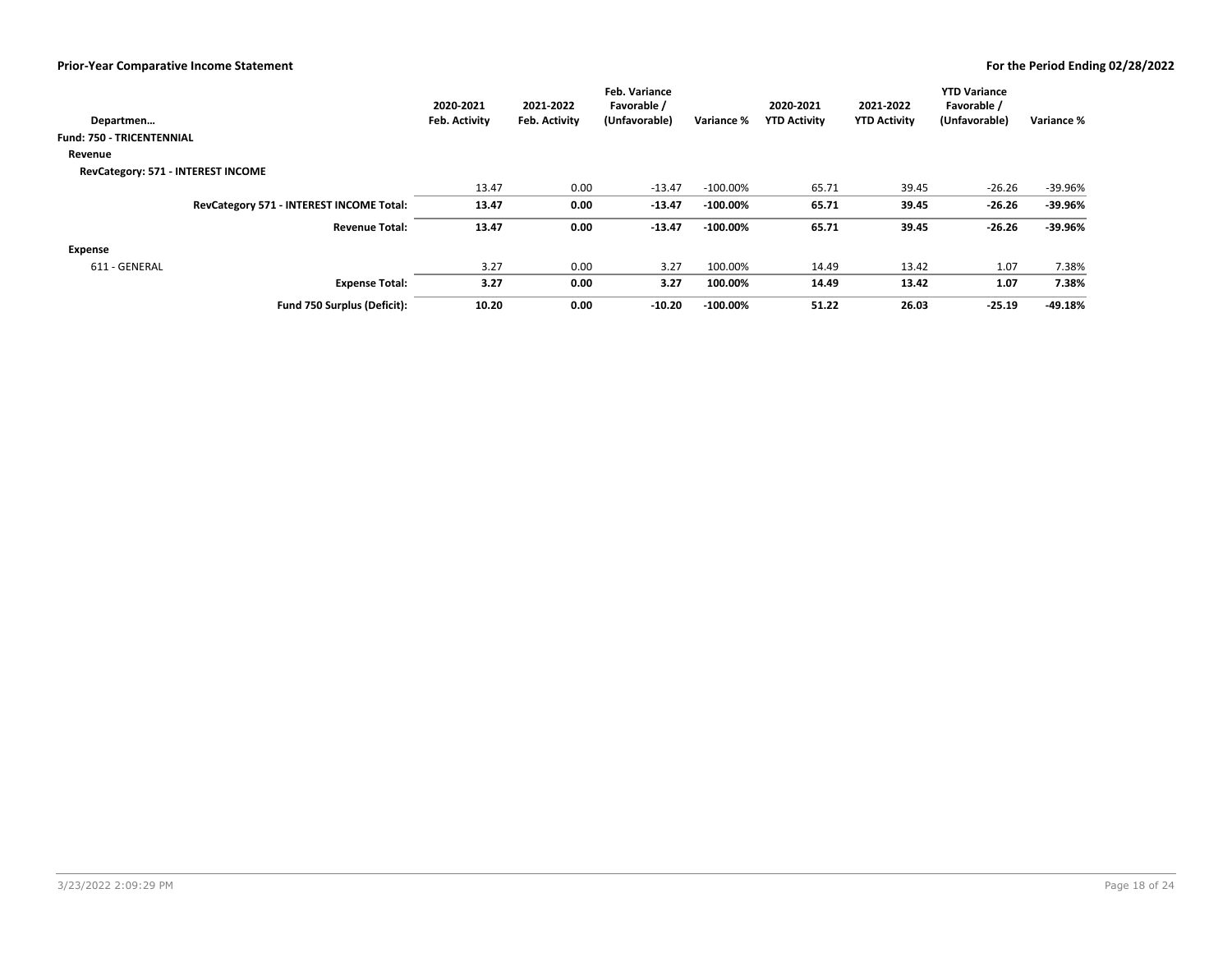|                                          | 2020-2021     | 2021-2022            | <b>Feb. Variance</b><br>Favorable / |              | 2020-2021           | 2021-2022           | <b>YTD Variance</b><br>Favorable / |            |
|------------------------------------------|---------------|----------------------|-------------------------------------|--------------|---------------------|---------------------|------------------------------------|------------|
| Departmen                                | Feb. Activity | <b>Feb. Activity</b> | (Unfavorable)                       | Variance %   | <b>YTD Activity</b> | <b>YTD Activity</b> | (Unfavorable)                      | Variance % |
| <b>Fund: 810 - CHILDREN'S MEMORIAL</b>   |               |                      |                                     |              |                     |                     |                                    |            |
| Revenue                                  |               |                      |                                     |              |                     |                     |                                    |            |
| RevCategory: 571 - INTEREST INCOME       |               |                      |                                     |              |                     |                     |                                    |            |
|                                          | 28.94         | 0.00                 | $-28.94$                            | $-100.00\%$  | 138.00              | 154.40              | 16.40                              | 11.88%     |
| RevCategory 571 - INTEREST INCOME Total: | 28.94         | 0.00                 | $-28.94$                            | $-100.00\%$  | 138.00              | 154.40              | 16.40                              | 11.88%     |
| RevCategory: 591 - DONATION              |               |                      |                                     |              |                     |                     |                                    |            |
|                                          | 1,360.00      | 640.00               | $-720.00$                           | $-52.94%$    | 1,585.00            | 1,690.00            | 105.00                             | 6.62%      |
| RevCategory 591 - DONATION Total:        | 1,360.00      | 640.00               | -720.00                             | -52.94%      | 1,585.00            | 1,690.00            | 105.00                             | 6.62%      |
| <b>Revenue Total:</b>                    | 1,388.94      | 640.00               | $-748.94$                           | $-53.92%$    | 1,723.00            | 1,844.40            | 121.40                             | 7.05%      |
| Expense                                  |               |                      |                                     |              |                     |                     |                                    |            |
| 611 - GENERAL                            | 6.73          | 360.00               | $-353.27$                           | -5,249.18%   | 1,538.57            | 912.42              | 626.15                             | 40.70%     |
| <b>Expense Total:</b>                    | 6.73          | 360.00               | -353.27                             | $-5,249.18%$ | 1,538.57            | 912.42              | 626.15                             | 40.70%     |
| Fund 810 Surplus (Deficit):              | 1,382.21      | 280.00               | $-1,102.21$                         | -79.74%      | 184.43              | 931.98              | 747.55                             | 405.33%    |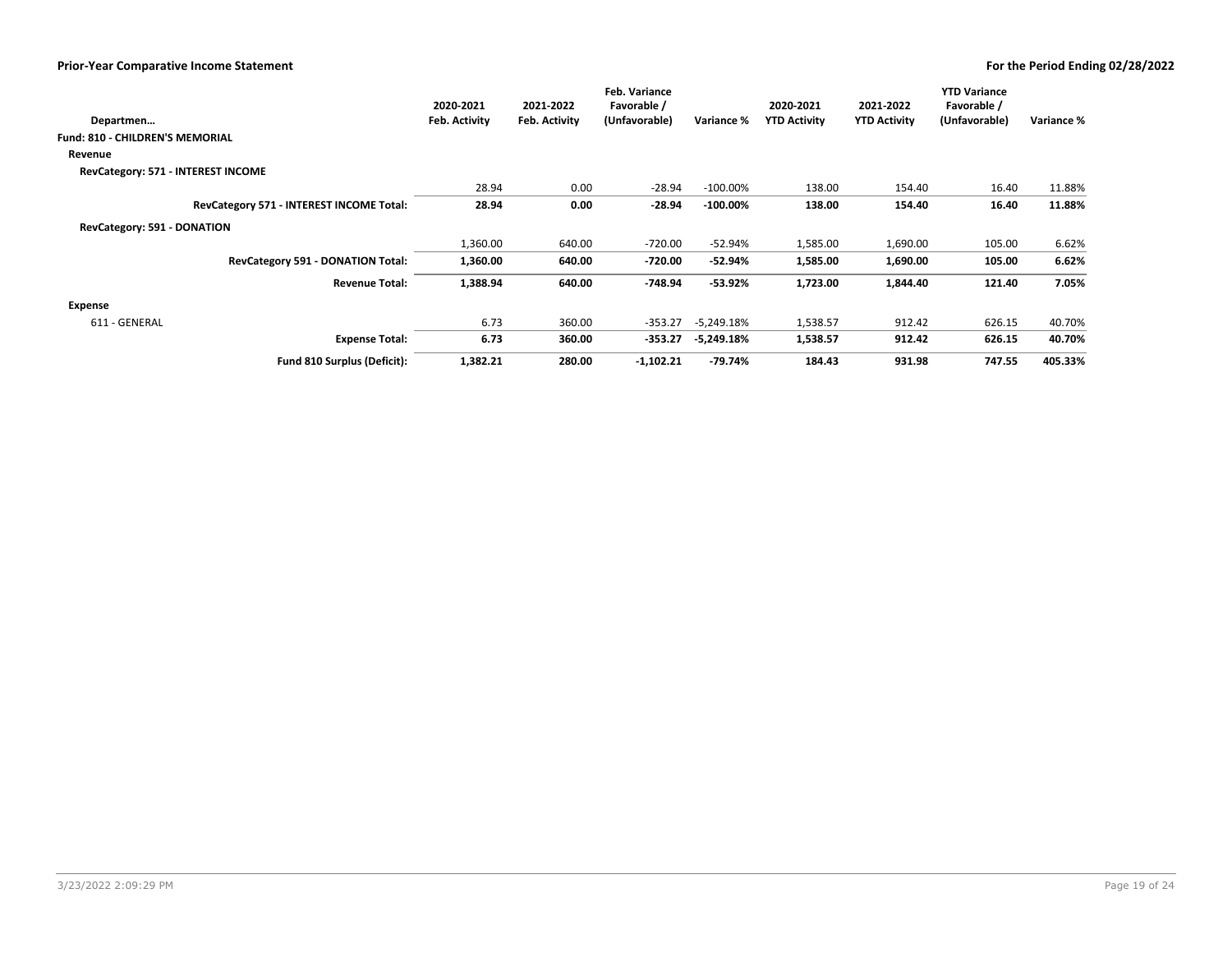|                                          | 2020-2021     | 2021-2022            | <b>Feb. Variance</b><br>Favorable / |                         | 2020-2021           | 2021-2022           | <b>YTD Variance</b><br>Favorable / |               |
|------------------------------------------|---------------|----------------------|-------------------------------------|-------------------------|---------------------|---------------------|------------------------------------|---------------|
| Departmen                                | Feb. Activity | <b>Feb. Activity</b> | (Unfavorable)                       | Variance %              | <b>YTD Activity</b> | <b>YTD Activity</b> | (Unfavorable)                      | Variance %    |
| <b>Fund: 820 - ARTS COMMISSION</b>       |               |                      |                                     |                         |                     |                     |                                    |               |
| Revenue                                  |               |                      |                                     |                         |                     |                     |                                    |               |
| RevCategory: 571 - INTEREST INCOME       |               |                      |                                     |                         |                     |                     |                                    |               |
|                                          | 17.63         | 0.00                 | $-17.63$                            | $-100.00\%$             | 85.99               | 49.75               | $-36.24$                           | $-42.14%$     |
| RevCategory 571 - INTEREST INCOME Total: | 17.63         | 0.00                 | $-17.63$                            | $-100.00\%$             | 85.99               | 49.75               | $-36.24$                           | -42.14%       |
| <b>Revenue Total:</b>                    | 17.63         | 0.00                 | $-17.63$                            | $-100.00\%$             | 85.99               | 49.75               | $-36.24$                           | $-42.14%$     |
| Expense                                  |               |                      |                                     |                         |                     |                     |                                    |               |
| 611 - GENERAL                            | 4.28          | 250.00               | -245.72                             | -5.741.12%              | 24.05               | 266.96              | $-242.91$                          | -1,010.02%    |
| <b>Expense Total:</b>                    | 4.28          | 250.00               |                                     | $-245.72$ $-5,741.12\%$ | 24.05               | 266.96              | -242.91                            | $-1,010.02\%$ |
| Fund 820 Surplus (Deficit):              | 13.35         | $-250.00$            |                                     | -263.35 -1,972.66%      | 61.94               | $-217.21$           | $-279.15$                          | -450.68%      |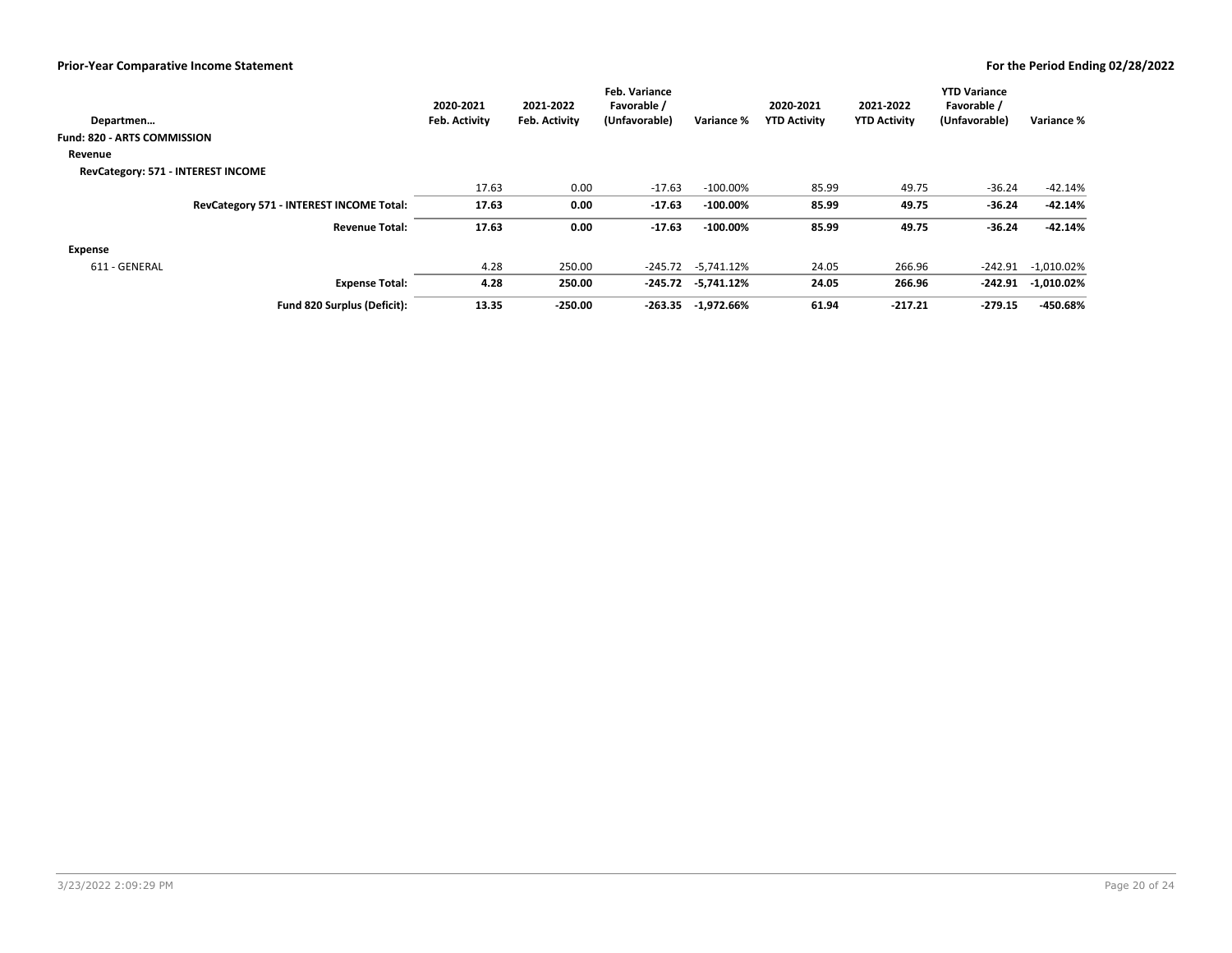|                                          | 2020-2021     | 2021-2022     | <b>Feb. Variance</b><br>Favorable / |             | 2020-2021           | 2021-2022           | <b>YTD Variance</b><br>Favorable / |            |
|------------------------------------------|---------------|---------------|-------------------------------------|-------------|---------------------|---------------------|------------------------------------|------------|
| Departmen                                | Feb. Activity | Feb. Activity | (Unfavorable)                       | Variance %  | <b>YTD Activity</b> | <b>YTD Activity</b> | (Unfavorable)                      | Variance % |
| <b>Fund: 825 - PUBLIC ARTS FUND</b>      |               |               |                                     |             |                     |                     |                                    |            |
| Revenue                                  |               |               |                                     |             |                     |                     |                                    |            |
| RevCategory: 571 - INTEREST INCOME       |               |               |                                     |             |                     |                     |                                    |            |
|                                          | 0.65          | 0.00          | $-0.65$                             | $-100.00\%$ | 3.17                | 1.91                | $-1.26$                            | $-39.75%$  |
| RevCategory 571 - INTEREST INCOME Total: | 0.65          | 0.00          | $-0.65$                             | $-100.00\%$ | 3.17                | 1.91                | $-1.26$                            | $-39.75%$  |
| <b>Revenue Total:</b>                    | 0.65          | 0.00          | $-0.65$                             | $-100.00\%$ | 3.17                | 1.91                | $-1.26$                            | $-39.75%$  |
| Expense                                  |               |               |                                     |             |                     |                     |                                    |            |
| 611 - GENERAL                            | 0.16          | 0.00          | 0.16                                | 100.00%     | 0.90                | 0.64                | 0.26                               | 28.89%     |
| <b>Expense Total:</b>                    | 0.16          | 0.00          | 0.16                                | 100.00%     | 0.90                | 0.64                | 0.26                               | 28.89%     |
| Fund 825 Surplus (Deficit):              | 0.49          | 0.00          | $-0.49$                             | $-100.00\%$ | 2.27                | 1.27                | $-1.00$                            | -44.05%    |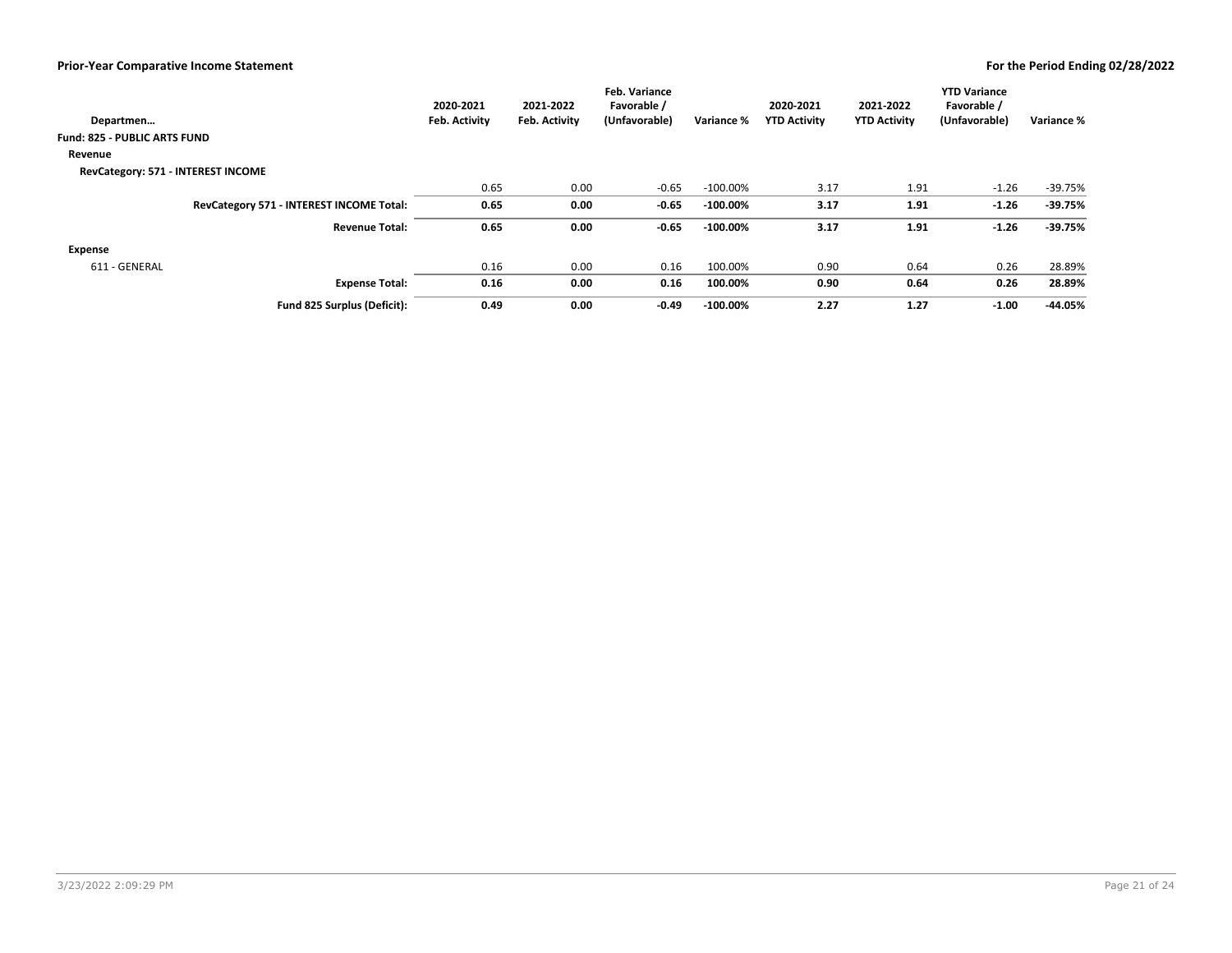|                                                    | 2020-2021            | 2021-2022            | Feb. Variance<br>Favorable / |            | 2020-2021           | 2021-2022           | <b>YTD Variance</b><br>Favorable / |            |
|----------------------------------------------------|----------------------|----------------------|------------------------------|------------|---------------------|---------------------|------------------------------------|------------|
| Departmen                                          | <b>Feb. Activity</b> | <b>Feb. Activity</b> | (Unfavorable)                | Variance % | <b>YTD Activity</b> | <b>YTD Activity</b> | (Unfavorable)                      | Variance % |
| Fund: 830 - WCVB TOURISM BUREAU                    |                      |                      |                              |            |                     |                     |                                    |            |
| Revenue                                            |                      |                      |                              |            |                     |                     |                                    |            |
| RevCategory: 519 - TAX - NON CATEGORIZED           |                      |                      |                              |            |                     |                     |                                    |            |
|                                                    | 14,549.56            | 13,660.80            | $-888.76$                    | $-6.11%$   | 104,304.00          | 128,600.63          | 24,296.63                          | 23.29%     |
| RevCategory 519 - TAX - NON CATEGORIZED Total:     | 14,549.56            | 13,660.80            | -888.76                      | $-6.11%$   | 104,304.00          | 128,600.63          | 24,296.63                          | 23.29%     |
| RevCategory: 522 - INTERGOVEN - STATE GRANT        |                      |                      |                              |            |                     |                     |                                    |            |
|                                                    | 0.00                 | 0.00                 | 0.00                         | 0.00%      | 54,062.88           | 6,628.83            | $-47,434.05$                       | $-87.74%$  |
| RevCategory 522 - INTERGOVEN - STATE GRANT Total:  | 0.00                 | 0.00                 | 0.00                         | 0.00%      | 54,062.88           | 6,628.83            | -47,434.05                         | $-87.74%$  |
| RevCategory: 551 - SERVICE & MERCHANDISE           |                      |                      |                              |            |                     |                     |                                    |            |
|                                                    | 0.00                 | 1,200.00             | 1,200.00                     | 0.00%      | 0.00                | 8,800.00            | 8,800.00                           | 0.00%      |
| RevCategory 551 - SERVICE & MERCHANDISE Total:     | 0.00                 | 1,200.00             | 1,200.00                     | 0.00%      | 0.00                | 8,800.00            | 8,800.00                           | 0.00%      |
| RevCategory: 571 - INTEREST INCOME                 |                      |                      |                              |            |                     |                     |                                    |            |
|                                                    | 407.61               | 340.11               | $-67.50$                     | $-16.56%$  | 2,030.26            | 1,957.69            | $-72.57$                           | $-3.57%$   |
| RevCategory 571 - INTEREST INCOME Total:           | 407.61               | 340.11               | $-67.50$                     | $-16.56%$  | 2,030.26            | 1,957.69            | $-72.57$                           | $-3.57%$   |
| RevCategory: 599 - REVENUE - NON CATEGORIZED       |                      |                      |                              |            |                     |                     |                                    |            |
|                                                    | 0.00                 | 0.00                 | 0.00                         | 0.00%      | 0.00                | 250.00              | 250.00                             | 0.00%      |
| RevCategory 599 - REVENUE - NON CATEGORIZED Total: | 0.00                 | 0.00                 | 0.00                         | 0.00%      | 0.00                | 250.00              | 250.00                             | 0.00%      |
| <b>Revenue Total:</b>                              | 14,957.17            | 15,200.91            | 243.74                       | 1.63%      | 160,397.14          | 146,237.15          | $-14,159.99$                       | $-8.83%$   |
| <b>Expense</b>                                     |                      |                      |                              |            |                     |                     |                                    |            |
| 611 - GENERAL                                      | 13,392.31            | 14,792.51            | $-1,400.20$                  | $-10.46%$  | 110,950.81          | 289,373.72          | $-178,422.91$                      | $-160.81%$ |
| <b>Expense Total:</b>                              | 13,392.31            | 14,792.51            | $-1,400.20$                  | $-10.46%$  | 110,950.81          | 289,373.72          | $-178,422.91$                      | $-160.81%$ |
| Fund 830 Surplus (Deficit):                        | 1,564.86             | 408.40               | $-1,156.46$                  | $-73.90%$  | 49,446.33           | $-143, 136.57$      | $-192,582.90$                      | $-389.48%$ |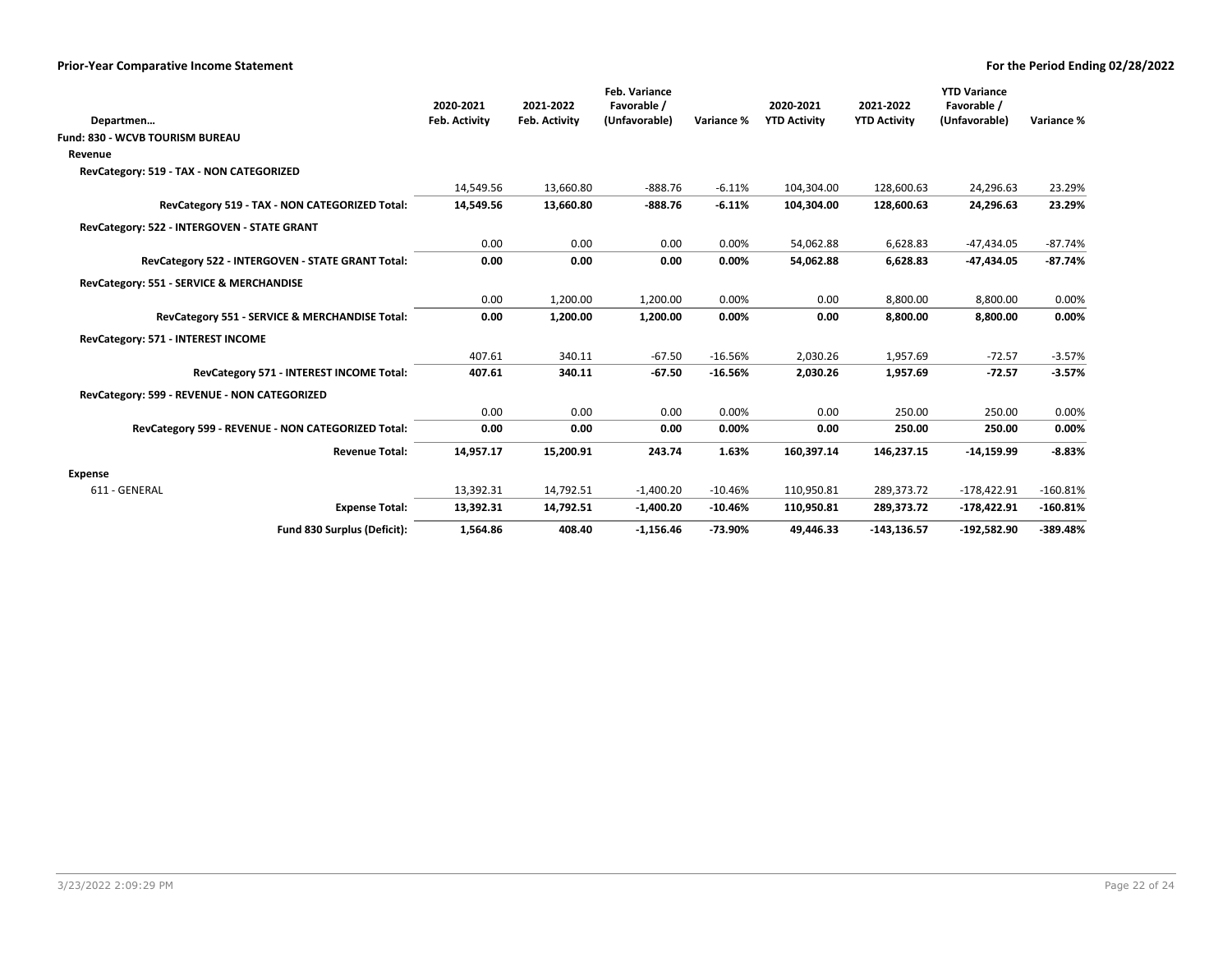| Departmen                                | 2020-2021<br>Feb. Activity | 2021-2022<br>Feb. Activity | Feb. Variance<br>Favorable /<br>(Unfavorable) | Variance %  | 2020-2021<br><b>YTD Activity</b> | 2021-2022<br><b>YTD Activity</b> | <b>YTD Variance</b><br>Favorable /<br>(Unfavorable) | Variance % |
|------------------------------------------|----------------------------|----------------------------|-----------------------------------------------|-------------|----------------------------------|----------------------------------|-----------------------------------------------------|------------|
| Fund: 900 - SELF INSURED                 |                            |                            |                                               |             |                                  |                                  |                                                     |            |
| Revenue                                  |                            |                            |                                               |             |                                  |                                  |                                                     |            |
| RevCategory: 500 - PREMIUMS              |                            |                            |                                               |             |                                  |                                  |                                                     |            |
|                                          | 99,007.85                  | 106,443.41                 | 7,435.56                                      | 7.51%       | 477,552.27                       | 489,176.28                       | 11,624.01                                           | 2.43%      |
| RevCategory 500 - PREMIUMS Total:        | 99,007.85                  | 106,443.41                 | 7,435.56                                      | 7.51%       | 477,552.27                       | 489,176.28                       | 11,624.01                                           | 2.43%      |
| RevCategory: 571 - INTEREST INCOME       |                            |                            |                                               |             |                                  |                                  |                                                     |            |
|                                          | 842.00                     | 0.00                       | $-842.00$                                     | $-100.00\%$ | 3,856.25                         | 2,017.03                         | $-1,839.22$                                         | -47.69%    |
| RevCategory 571 - INTEREST INCOME Total: | 842.00                     | 0.00                       | $-842.00$                                     | $-100.00\%$ | 3,856.25                         | 2,017.03                         | $-1,839.22$                                         | -47.69%    |
| <b>Revenue Total:</b>                    | 99,849.85                  | 106,443.41                 | 6,593.56                                      | 6.60%       | 481,408.52                       | 491,193.31                       | 9,784.79                                            | 2.03%      |
| Expense                                  |                            |                            |                                               |             |                                  |                                  |                                                     |            |
| 611 - GENERAL                            | 1,753.85                   | 1,155.00                   | 598.85                                        | 34.14%      | 11,617.92                        | 6,500.99                         | 5,116.93                                            | 44.04%     |
| 699 - SELF INSURANCE PREMIUM             | 55,203.19                  | 24,178.90                  | 31,024.29                                     | 56.20%      | 306,052.53                       | 368,981.23                       | $-62,928.70$                                        | $-20.56%$  |
| <b>Expense Total:</b>                    | 56,957.04                  | 25,333.90                  | 31,623.14                                     | 55.52%      | 317,670.45                       | 375,482.22                       | $-57,811.77$                                        | $-18.20%$  |
| Fund 900 Surplus (Deficit):              | 42,892.81                  | 81,109.51                  | 38,216.70                                     | 89.10%      | 163,738.07                       | 115,711.09                       | -48,026.98                                          | -29.33%    |
| <b>Total Surplus (Deficit):</b>          | $-1,234,840.60$            | $-1,176,040.34$            | 58,800.26                                     | 4.76%       | 1,942,010.76                     | 1,784,765.72                     | $-157,245.04$                                       | $-8.10%$   |